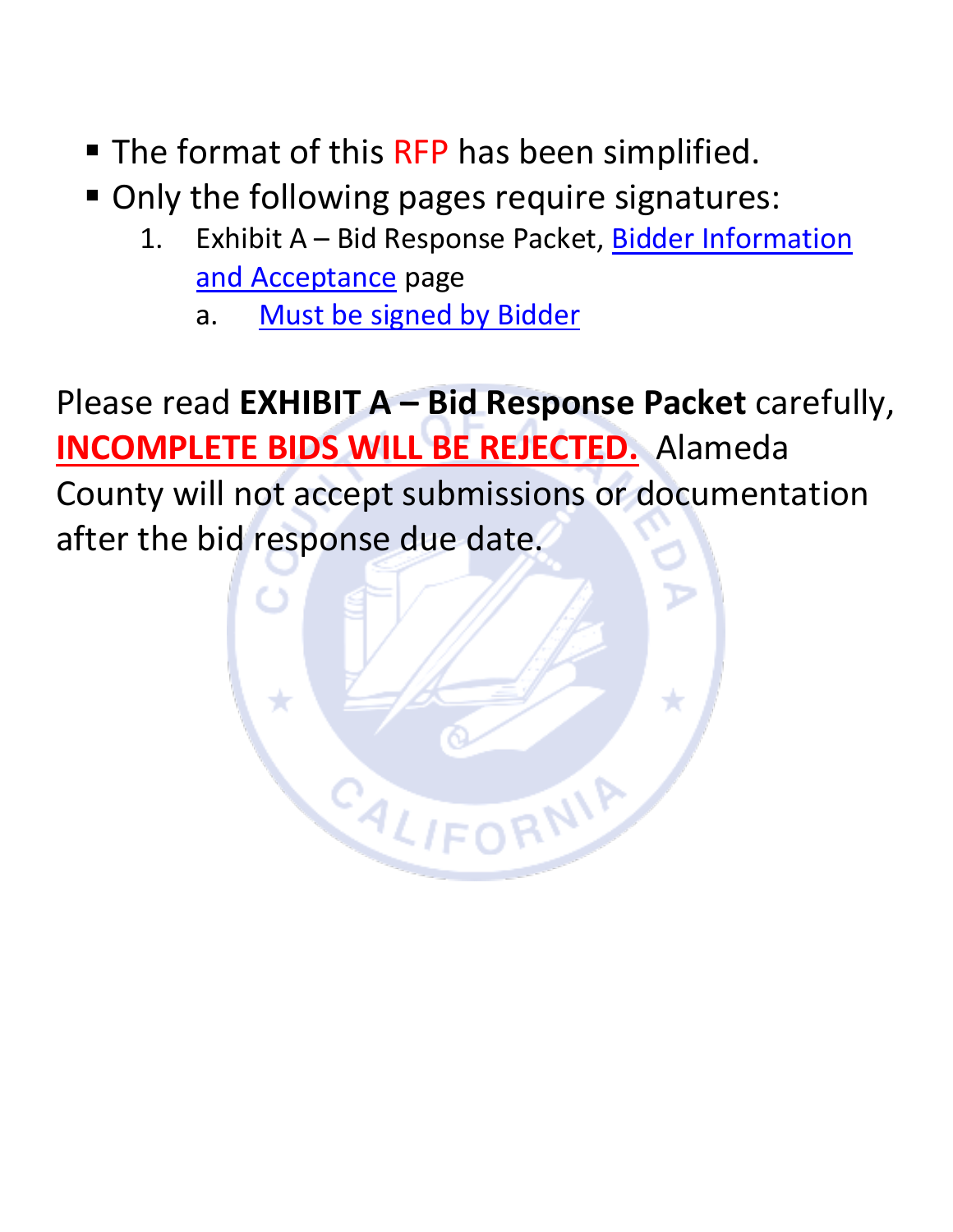# **COUNTY OF ALAMEDA**

# **REQUEST FOR PROPOSAL No. RW0918PSSA**

**for**

# **Ryan White Part A Psychosocial Support Services and Substance Abuse Outpatient Care**

**For complete information regarding this project, see RFP posted at [http://www.acgov.org/gsa\\_app/gsa/purchasing/bid\\_content/contractopportunities.jsp](http://www.acgov.org/gsa_app/gsa/purchasing/bid_content/contractopportunities.jsp) or contact the County representative listed below. Thank you for your interest!**

**Contact Person: J. Phoenix Smith, MSW, Director, Office of HIV Care**

**Phone Number: (510) 268-7630**

**E-mail Address: Jennifer.smith@acgov.org**

# **RESPONSE DUE**

by

**2:00 p.m.**

on

**November 1, 2018**

at

# **Alameda County Public Health Department Office of HIV Care 1000 Broadway, Suite 310 Oakland, CA 94607**



Alameda County is committed to reducing environmental impacts across our entire supply chain. If printing this document, please print only what you need, print double-sided, and use recycledcontent paper.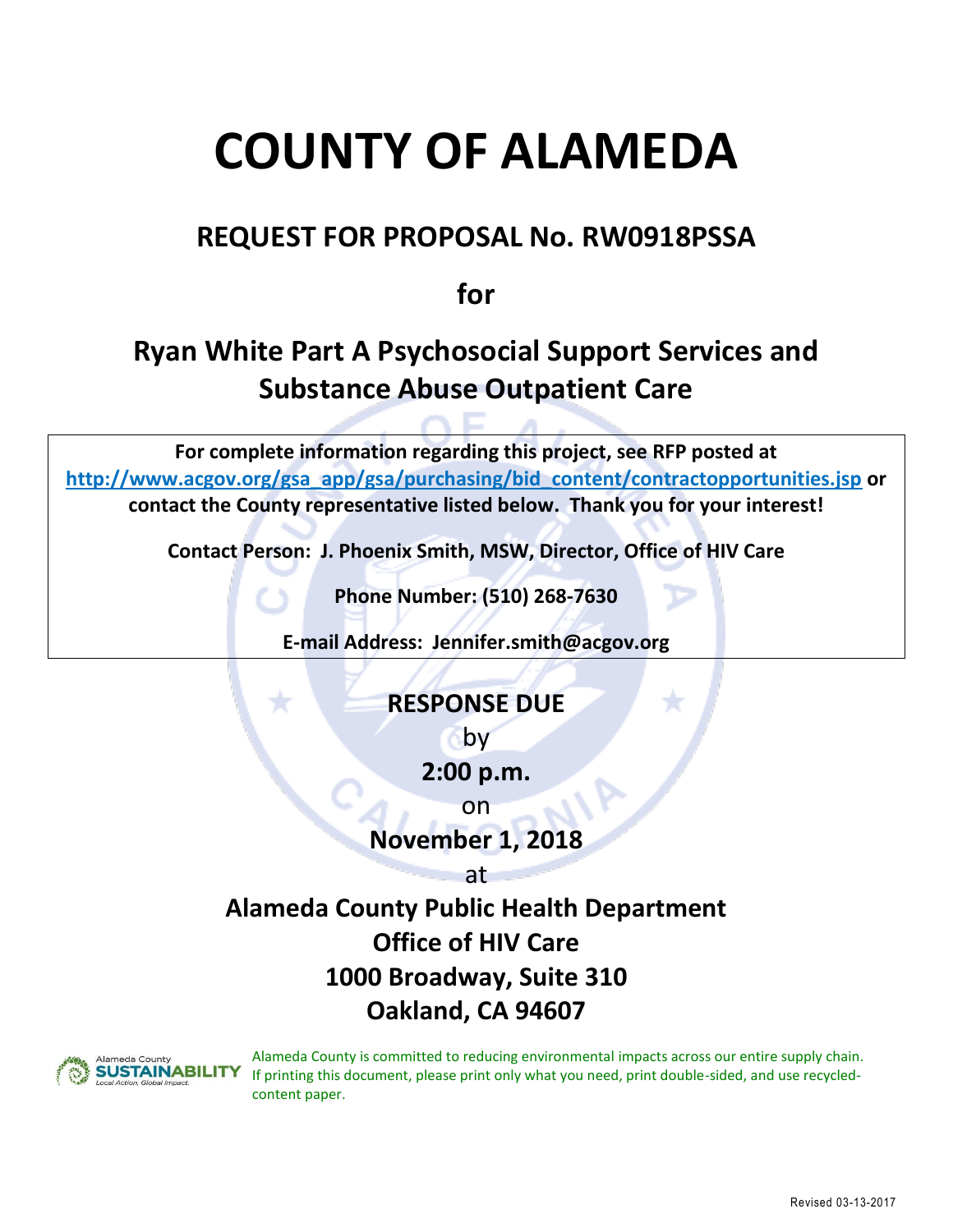# **COUNTY OF ALAMEDA**

#### REQUEST FOR PROPOSAL No. RW0918PSSA **SPECIFICATIONS, TERMS & CONDITIONS**

for

#### Ryan White Part A Psychosocial Support Services and Substance Abuse Outpatient Care

#### **TABLE OF CONTENTS**

Page

| 1.   |              |          |  |
|------|--------------|----------|--|
|      | А.           |          |  |
|      | <b>B.</b>    |          |  |
|      | C.           |          |  |
|      | D.           |          |  |
|      | Ε.           |          |  |
|      | F.           |          |  |
|      | G.           |          |  |
| Н.   |              |          |  |
|      | Η.           |          |  |
| III. |              |          |  |
|      | $\mathbf{L}$ |          |  |
|      | J.           |          |  |
|      | К.           |          |  |
|      |              |          |  |
|      | M.           |          |  |
|      | N.           | AWARD 25 |  |
|      | $\Omega$     |          |  |
|      | P.           |          |  |
| IV.  |              |          |  |
|      | Q.           |          |  |
|      | R.           |          |  |
|      | S.           |          |  |

#### **ATTACHMENTS**

EXHIBIT A - BID RESPONSE PACKET **EXHIBIT B - INSURANCE REQUIREMENTS EXHIBIT C - SCOPE OF WORK EXHIBIT D - BUDGET SUMMARY EXHIBIT E - BUDGET JUSTIFICATION**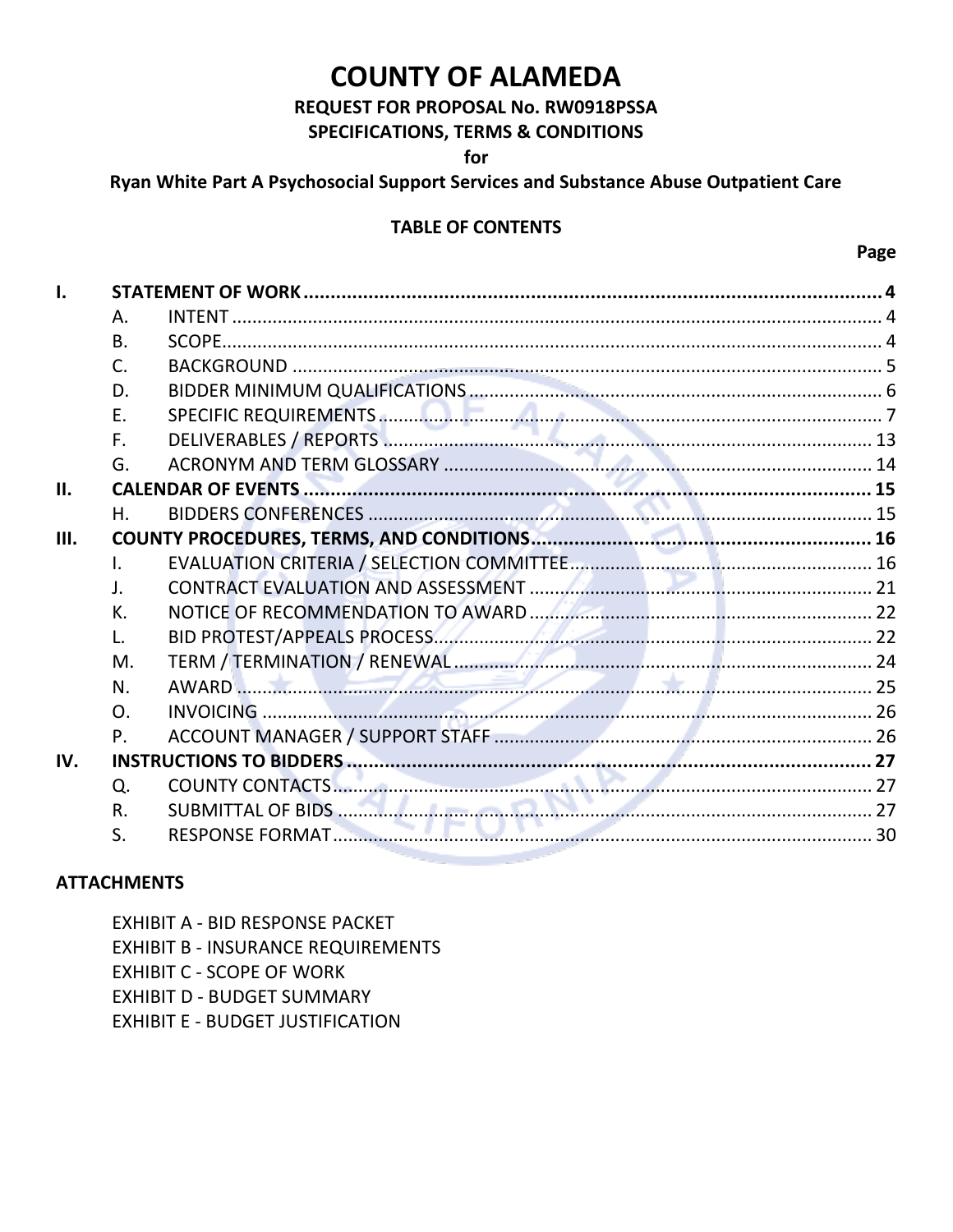# <span id="page-3-1"></span><span id="page-3-0"></span>**I. STATEMENT OF WORK**

# A. INTENT

It is the intent of these specifications, terms and conditions to describe the Ryan White HIV/AIDS Program (RWHAP) service categories, Psychosocial Support Services (PSS) and Substance Abuse Outpatient Care (SAOC), being requested by the Alameda County Public Health Department Office of HIV Care (OHC).

The OHC intends to award one-year contracts to the Bidder(s) selected as the most qualified whose response conforms to this Request for Proposals (RFP) and meets the OHC's requirements. A Bidder may choose to submit one proposal for either PSS or SAOC, or two separate proposals for each of the service categories. The OHC intends to award up to five (5) contracts for each service category. The OHC may choose to renew contracts annually for up to five (5) years, based on performance, federal appropriations and local allocations. OHC reserves the right to put services up for bid at any time and/or to extend contracts beyond the one-year project period.

| <b>RWHAP Service Category</b>        | <b>Anticipated Funding Amount for FY19-20</b> |  |
|--------------------------------------|-----------------------------------------------|--|
| <b>Psychosocial Support Services</b> | \$173,257                                     |  |
| Substance Abuse Outpatient Care      | \$198,668                                     |  |

# <span id="page-3-2"></span>B. SCOPE

The RWHAP provides wrap-around health services to eligible low income, uninsured and underinsured people living with HIV (PLWH) and, in limited circumstances, their caregivers. The primary goal is to improve HIV-related health outcomes and general well-being among PLWH. In addition, because effective HIV treatment eliminates the risk of HIV transmission, the RWHAP also contributes to overall public health. All PLWH in Alameda County who meet the RWHAP eligibility requirements may obtain services. Youth, especially young gay and bisexual men of color ages 13 – 30, women of color of all ages, mono-lingual and bi-lingual Latino persons, trans-people living with HIV, and persons living with HIV who are 50 and older are all considered underserved populations.

Services funded through this RFP must be delivered in Alameda County and comply with RWHAP and local standards of care for PSS and SAOC as well as all federal program guidelines. Services must be delivered to eligible PLWH with a demonstrated need for PSS and/or SAOC.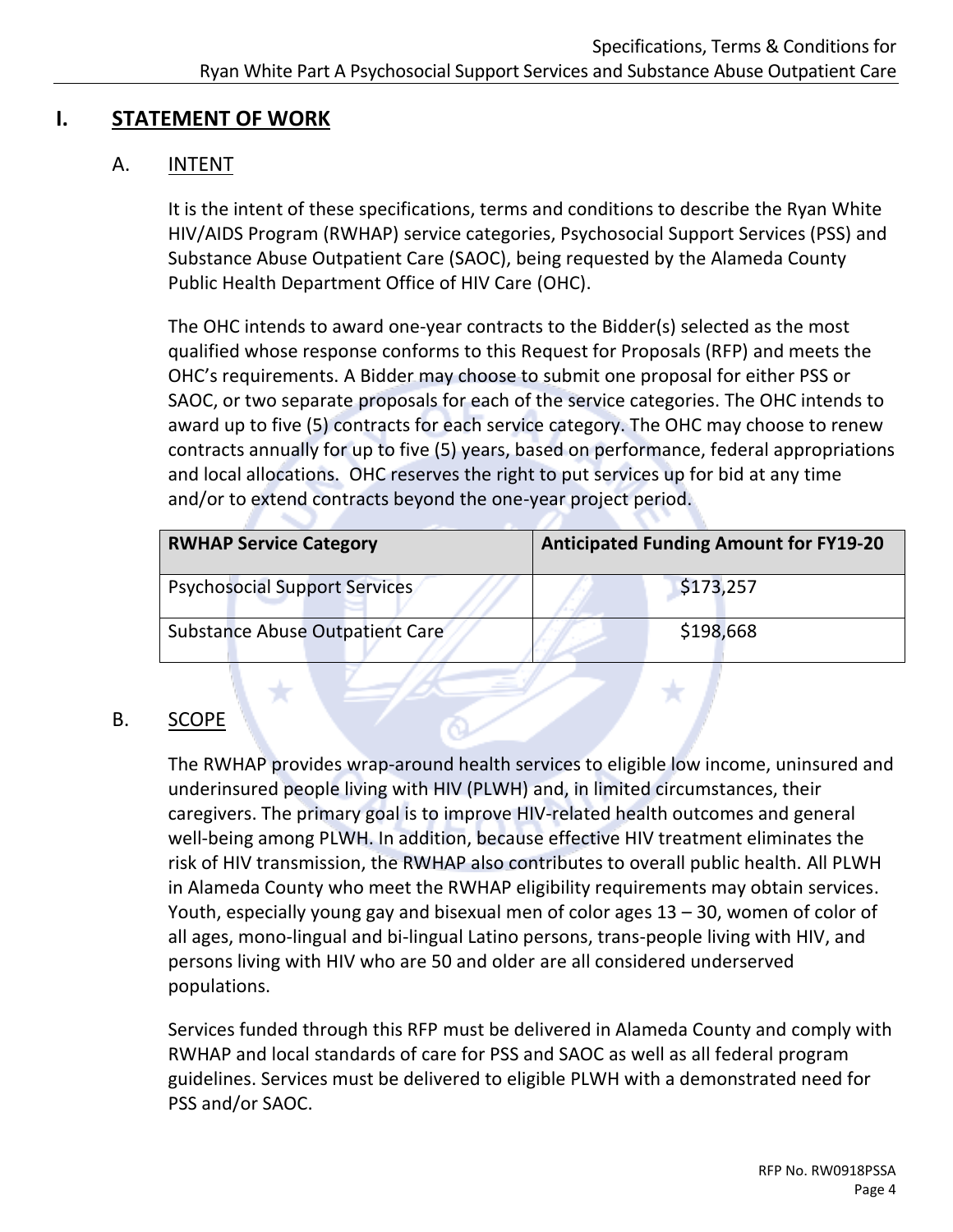Services funded through this RFP process are to be delivered March 1, 2019 to February 29, 2020 with the possibility of renewal as described in section I. A. above.

#### <span id="page-4-0"></span>C. BACKGROUND

The HIV epidemic continues to constitute an urgent health emergency for our region that substantially impacts gay men and other men who have sex with men, transgender persons, women, and low-income individuals, and disproportionately affects people of color. Alameda County has approximately 6000 persons known to be living with HIV and averages almost 250 new cases diagnosed every year. Approximately 2600 PLWH in Alameda County receive at least one RWHAP service in 2017.

On an annual basis, the OHC applies for federal RWHAP Part A/Minority AIDS Initiative (MAI) funds on behalf of the Oakland Transitional Grant Area (OTGA), which includes both Alameda and Contra Costa Counties. Funds are awarded to the Alameda County Board of Supervisors. The OTGA Planning Council, comprised of PLWH, providers, government officials and other stakeholders, sets priorities for which RWHAP service categories should be funded and allocates the Part A/MAI award funds among these service categories. The Part A/MAI program is intended to work in coordination with the existing health system and other local RWHAP funded programs. The OTGA Planning Council has identified both PSS and SAOC as necessary Part A/MAI service categories to support the needs of PLWH living in the OTGA.

The OHC is part of the Alameda County Public Health Department and has been designated by the Alameda County Board of Supervisors as the administrative mechanism for the Part A/MAI award funds within the OTGA. The OHC administers all Alameda County public health HIV care services programs.

The goals and objectives for the RWHAP in the Oakland TGA have been published in the "[2017-2021 Alameda & Contra Costa Integrated HIV Prevention & Care Plan](http://www.acphd.org/media/457997/oakland-tga-integrated-hiv-prevention-care-plan-2017-2021.pdf)" [\(http://www.acphd.org/media/457997/oakland-tga-integrated-hiv-prevention-care](http://www.acphd.org/media/457997/oakland-tga-integrated-hiv-prevention-care-plan-2017-2021.pdf)[plan-2017-2021.pdf\)](http://www.acphd.org/media/457997/oakland-tga-integrated-hiv-prevention-care-plan-2017-2021.pdf). Several of these goals and objectives support ongoing implementation of the RWHAP program and the priorities set by the OTGA Planning Council. The OTGA adopted the National HIV/AIDS Strategy Goal 2: *Increase Access to Care and Improve Health Outcomes for People Living with HIV*. Under this goal, the OTGA adopted the following objectives (partial list only):

Objective 2.2.A: By December 31, 2021, increase the percentage of persons in the Oakland region who are retained in HIV medical care - based on at least 1 medical visit per year - to at least 90%.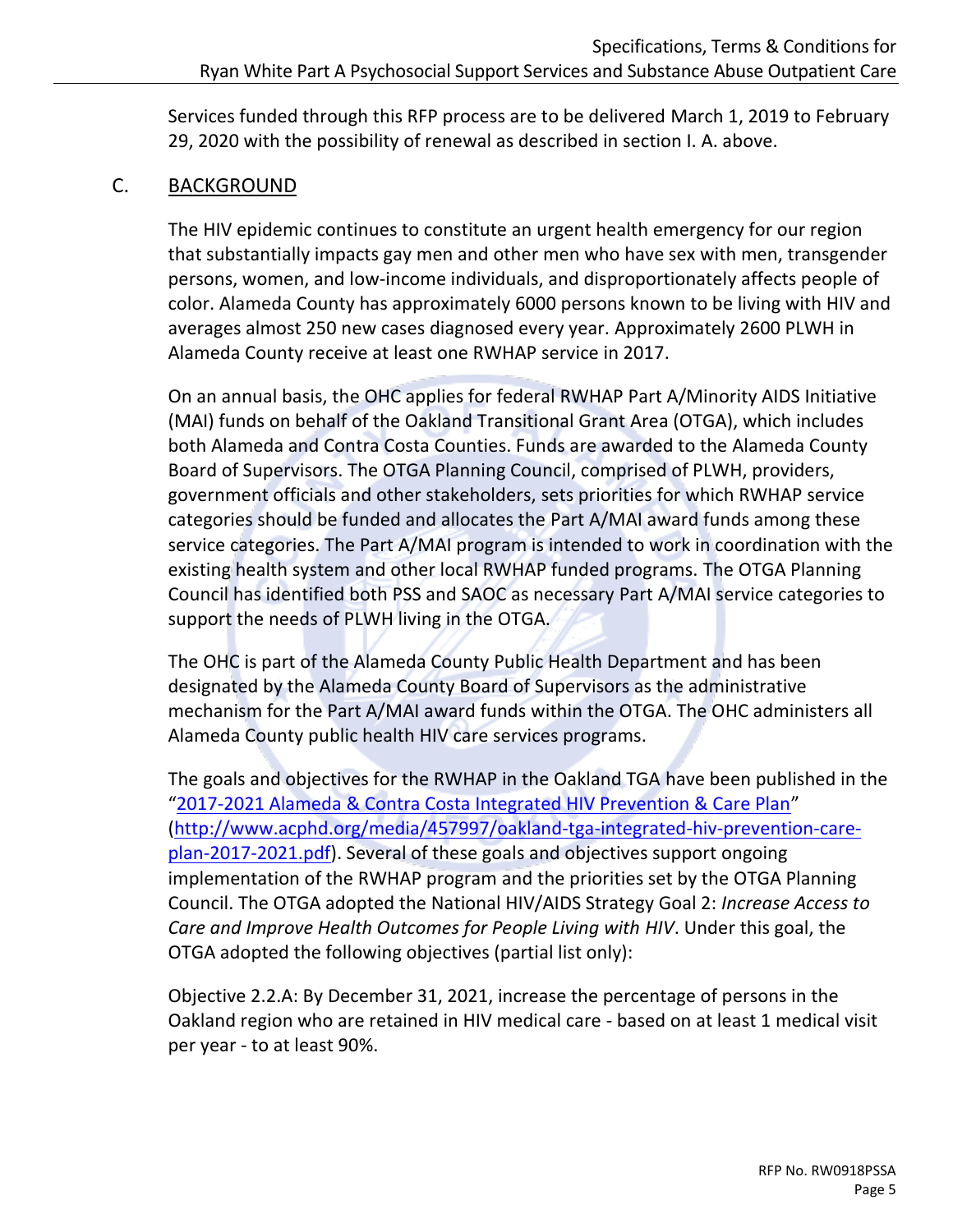Objective 2.2.B: By December 31, 2021, increase the percentage of persons in the Oakland region who are virally suppressed - defined as having less than 200 copies/ml at most recent viral load test - to at least 80%.

As part of the ongoing effort to meet these goals and objectives, PSS and SAOC funded by the RWHAP are currently offered to eligible PLWH by a range of providers within Alameda County. In order to comply with local and federal policies and guidelines and in order to ensure that PSS and SAOC services continue to be delivered with the highest standard of care and meet the needs of the greatest number of eligible PLWH possible, OHC is placing these service categories out for bid.

This project is supported by the Health Resources and Services Administration (HRSA) of the U.S. Department of Health and Human Services (HHS) under grant number H89HA00018, HIV Emergency Relief Projects Grants, for \$7,057,577 (OTGA award for FY18-19; FY19-20 award anticipated in January 2019). This information or content and conclusions are those of the author and should not be construed as the official position or policy of, nor should any endorsements be inferred by HRSA, HHS or the U.S. Government.

Additional background on the federal RWHAP including detailed descriptions of program rules and requirements may be found at the HRSA HIV AIDS Bureau (HAB) website: [https://hab.hrsa.gov/.](https://hab.hrsa.gov/)

# <span id="page-5-0"></span>D. BIDDER MINIMUM QUALIFICATIONS

- 1. Bidder has been regularly and continuously engaged in the business of providing medical, behavioral health and/or social support services to PLWH for the past three (3) years.
- 2. Bidder is a certified not-for profit 501(c) (3) community-based organization, hospital, clinic, or other service provider. According to RWHAP rules, funding may be awarded to public or nonprofit entities, such as community-based organizations, hospices, ambulatory care facilities, community health centers, migrant health centers, homeless health centers, substance abuse treatment programs, mental health programs, hospitals, and hospices. Private for-profit entities are eligible to receive funding if they are the only available provider of high-quality HIV care in the area. Prior approval from HRSA/HAB will be required before any award can be made to a for-profit entity.
- 3. Bidder shall possess all permits, licenses and professional credentials necessary to perform services as specified under this RFP.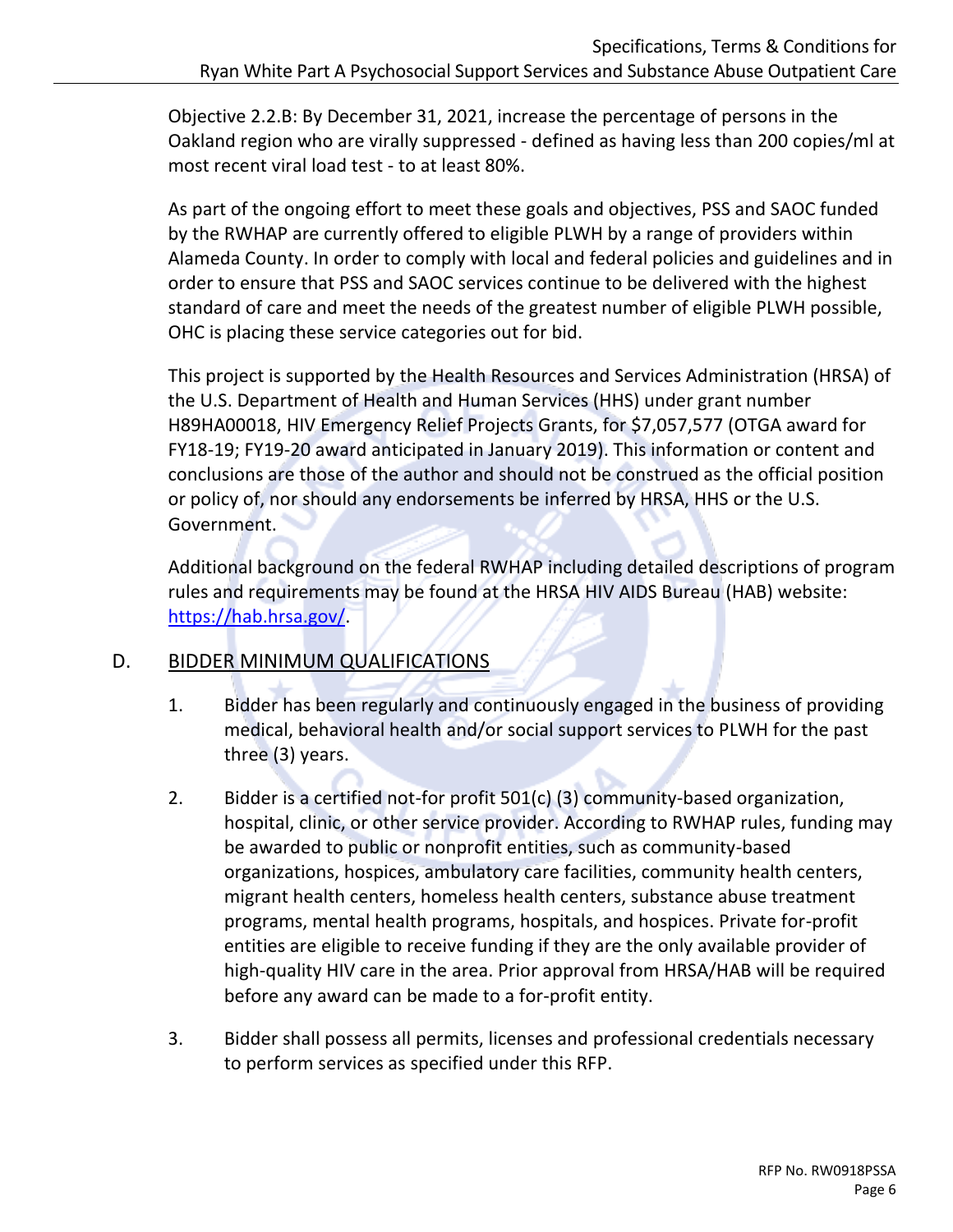4. Bidder has not within a 3-year period preceding this contract had one or more public contracts (Federal, State or Local) terminated for cause.

# <span id="page-6-0"></span>E. SPECIFIC REQUIREMENTS

A Bidder may choose to submit a single proposal to meet either the PSS requirements (section I.E.1.) or the SAOC requirements (section I.E.2.) described below, or a Bidder may submit two complete and separate proposals, one for each service category.

- 1. Psychosocial Services Requirements
	- a. Service definition: group or individual support and counseling services to assist eligible PLWH to address behavioral and physical health concerns.
	- b. Proposed program should include one or more of the following key activities:
		- (1) HIV support groups
		- (2) Nutrition counseling by a non-registered dietitian nutritionist
		- (3) Grief Counseling
		- (4) Pastoral care
	- c. Proposed program should meet the following objectives and requirements:
		- (1) Must address barriers to health care.
		- (2) Must ensure clients are connected to primary medical care.
		- (3) Available for extended service hours, including evenings and/or weekends.
		- (4) Must provide information that addresses the client's physical, mental, emotional and spiritual needs, as well as provides education on risk reduction, stigma, substance use and abuse, and HIV medication adherence.
		- (5) May provide services to family members in order to strengthen the client's support system, only as allowable by RWHAP eligibility rules.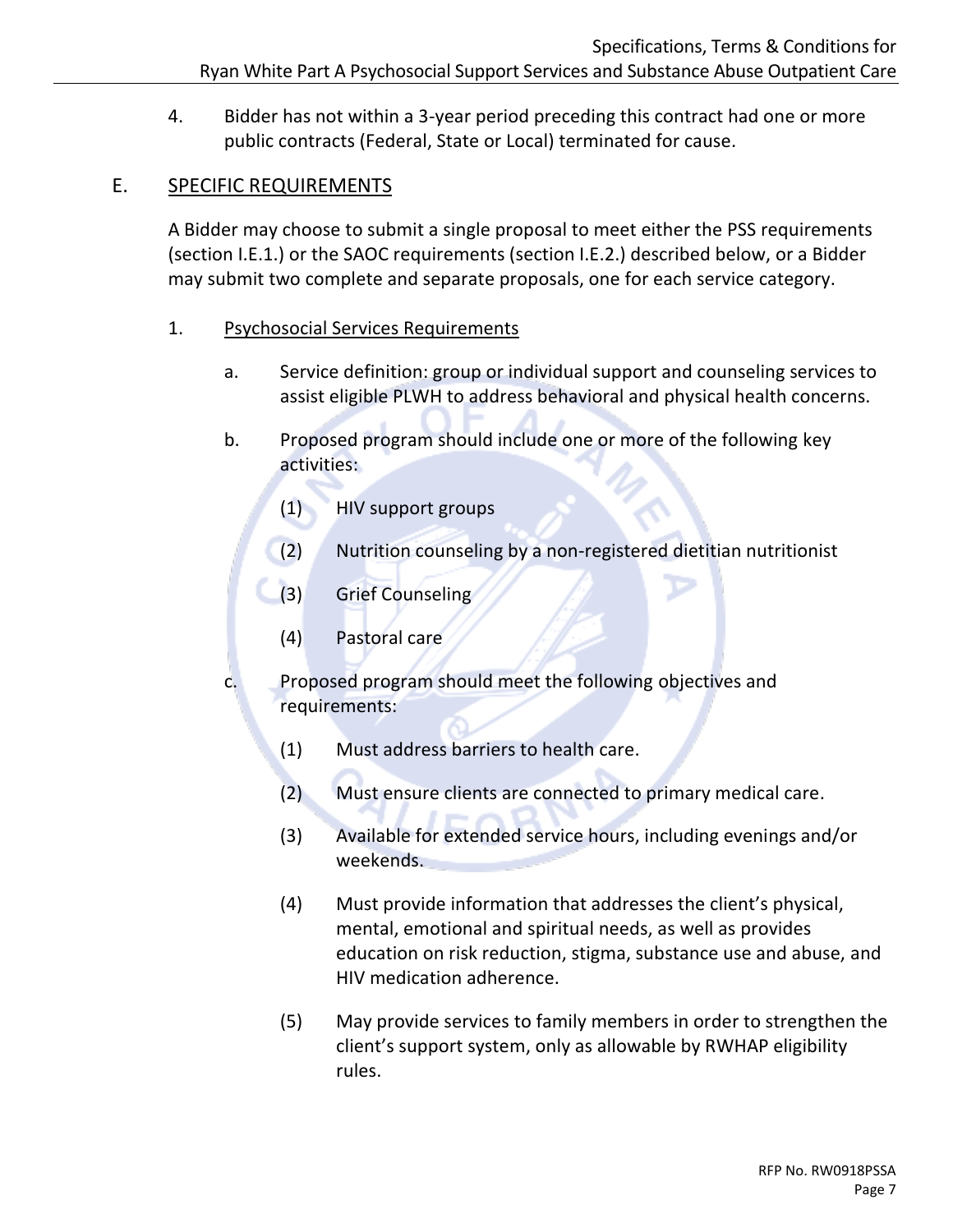- (6) Appointments for this service are to occur within 30 days of the initial referral.
- (7) May use peer-based client support strategies.
- (8) Provides mental health referrals to clients in crisis.
- (9) All information and education, including all written materials, are to be presented in a culturally competent (appropriate) manner.
- (10) Must provide referrals to meet clients' specific care needs.
- d. PSS-specific program restrictions:
	- (1) PSS funds may not be used to pay for services provided by a mental health provider, nutritional supplements, social/recreational activities, or gym memberships.
	- (2) Pastoral care restrictions:
		- (a) Must be provided by an institutional pastoral care program.
		- (b) Must be available to all eligible clients regardless of religious affiliation.

#### 2. Substance Abuse Outpatient Care Requirements

- a. Service definition: outpatient treatment of substance or alcohol use disorders.
- b. Proposed program should include substance or alcohol use disorder screening, assessment, diagnosis and/or treatment with one or more of the following treatment modalities:
	- (1) Recovery readiness programs
	- (2) Harm reduction
	- (3) Behavioral health counseling
	- (4) Outpatient drug-free treatment and counseling
	- (5) Medication assisted therapy
	- (6) Relapse prevention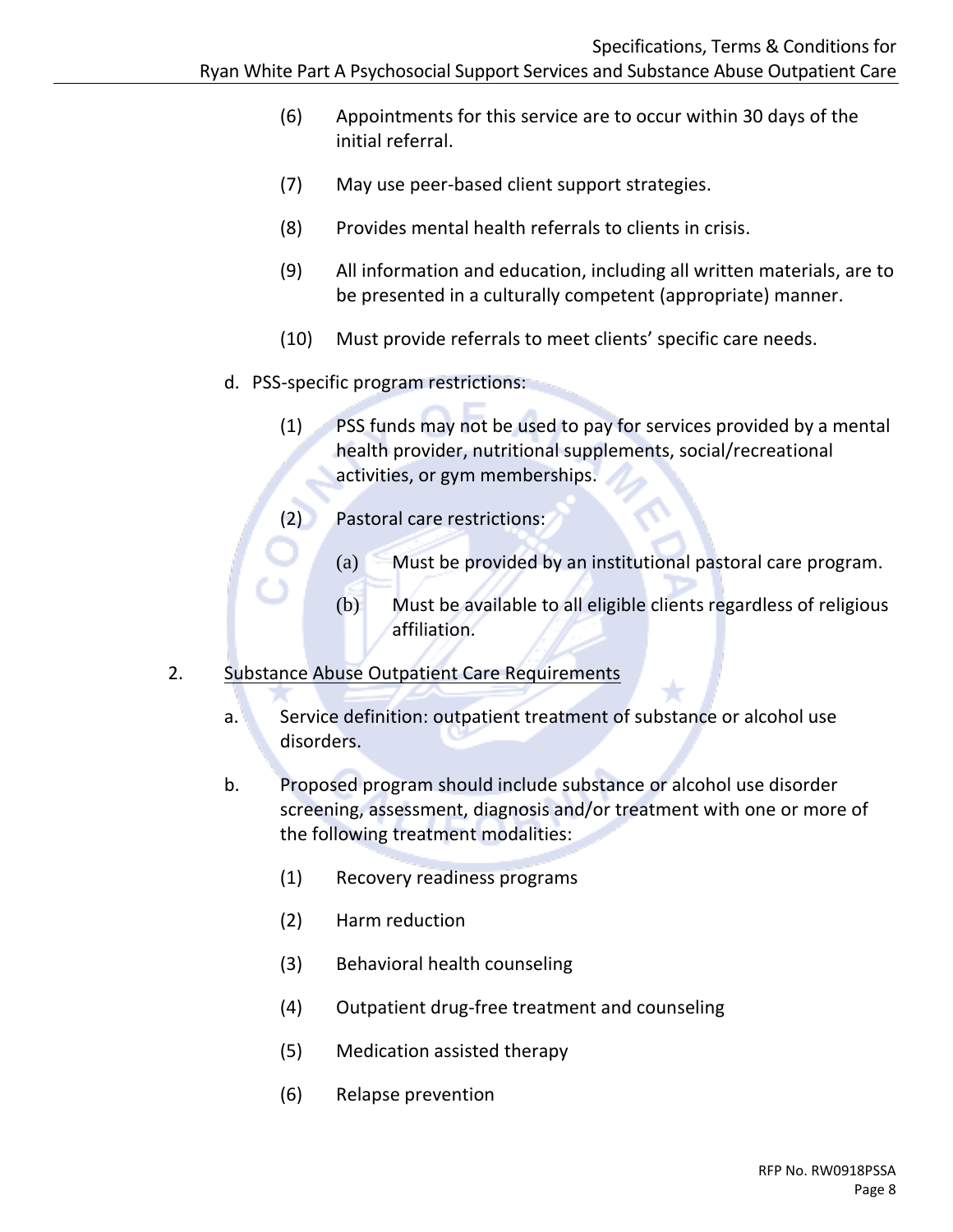- (7) Acupuncture (only as part of a RWHAP funded SAOC treatment plan)
- c. Proposed program should include the following key activities:
	- (1) An initial assessment/screening using a universal Substance Abuse screening tool, to occur within 30 days of initial client contact
	- (2) Development of a comprehensive, individualized treatment plan
	- (3) Referral/coordination/linkages with other providers to ensure integrated care
	- (4) Triage and appropriate referral, if needed, for suicidality, homelessness, emergency physical and mental health needs and detoxification services
	- (5) Re-evaluation of the treatment plan at least every six months
- d. Proposed program should meet the following objectives and requirements:
	- (1) Must ensure clients are connected to primary medical care with written documentation in client's file.
	- (2) May provide group and/or individual counseling
	- (3) Available for extended service hours, including evenings and/or weekends
	- (4) Offers ongoing partner services
	- (5) May use peer-based support strategies
	- (6) Offers flexible policies regarding missed appointments
- e. SAOC staffing restrictions:
	- (1) Practitioners, including but not limited to physicians, psychologists, nurse specialists, MFTs, LCSWs, CADACs, and acupuncturists, must hold valid current State of California licensure or certification.
	- (2) Other staff may provide services appropriate for their level of training/education as part of a care team under the supervision of licensed or certified clinicians, including interns, associates, assistants, fellows, peer navigators, and community health workers.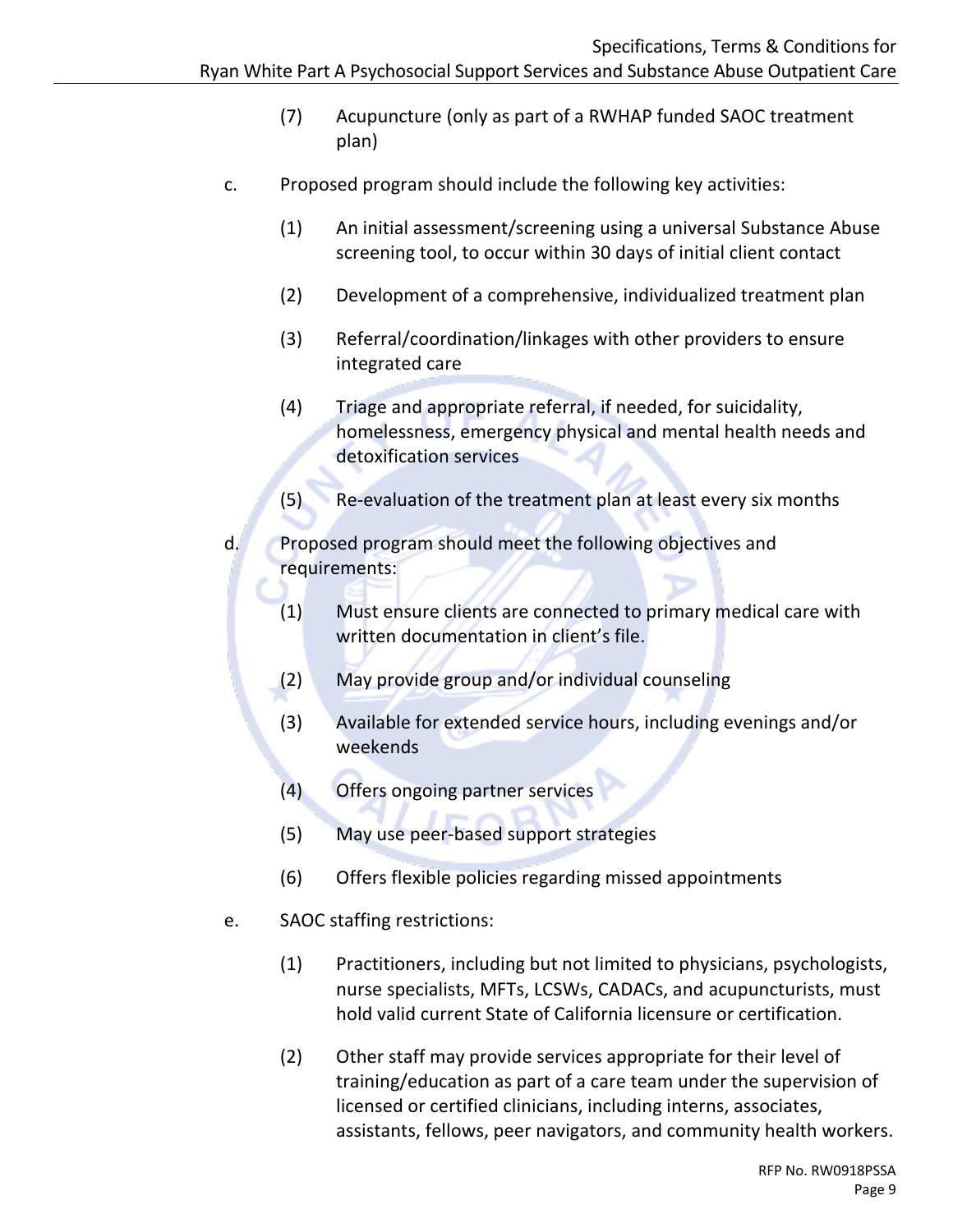3. Additional Requirements

Ÿ.

- a. General Program Requirements
	- (1) Proposed services must comply with all ACPHD, OTGA and federal RWHAP guidelines and standards.
		- (a) Current OTGA standards of care may be found here: [http://hivccpc.org/wp-content/uploads/2016/08/Standards-of-](http://hivccpc.org/wp-content/uploads/2016/08/Standards-of-Care_ForFinalApproval_June2016.pdf)[Care\\_ForFinalApproval\\_June2016.pdf](http://hivccpc.org/wp-content/uploads/2016/08/Standards-of-Care_ForFinalApproval_June2016.pdf)
		- (b) Current federal RWHAP guidelines and standards may be found here: [https://hab.hrsa.gov/program-grants-management/ryan](https://hab.hrsa.gov/program-grants-management/ryan-white-hivaids-program-recipient-resources)[white-hivaids-program-recipient-resources](https://hab.hrsa.gov/program-grants-management/ryan-white-hivaids-program-recipient-resources)
		- (c) Current federal RWHAP policy notices may be found here: [https://hab.hrsa.gov/program-grants-management/policy](https://hab.hrsa.gov/program-grants-management/policy-notices-and-program-letters)[notices-and-program-letters](https://hab.hrsa.gov/program-grants-management/policy-notices-and-program-letters)
	- (2) All proposed services must be delivered within Alameda County.
	- (3) Programs must certify client RWHAP eligibility at initial enrollment and every 6 months, according to RWHAP guidelines; eligibility criteria:
		- (a) Confirmed HIV infection documented in client file
		- (b) Resident of Alameda County
		- (c) Household income ≤300% of the federal poverty limit (subject to revision)
	- (4) Programs must ensure that RWHAP funds are used as payer-of-last resort. Programs should have procedures in place to assess all clients for insurance coverage, such as Medi-Cal, or other reimbursement programs and enroll or refer for enrollment clients eligible for insurance coverage before charging services to a RWHAP Part A/MAI award.
	- (5) Programs must ensure clients have access to RWHAP funded services regardless of ability to pay or current or past health condition. Programs may charge fees for services using a publicly posted sliding fee scale, however programs should have policies and procedures to ensure that services are not denied for nonpayment and do not require full payment prior to service delivery.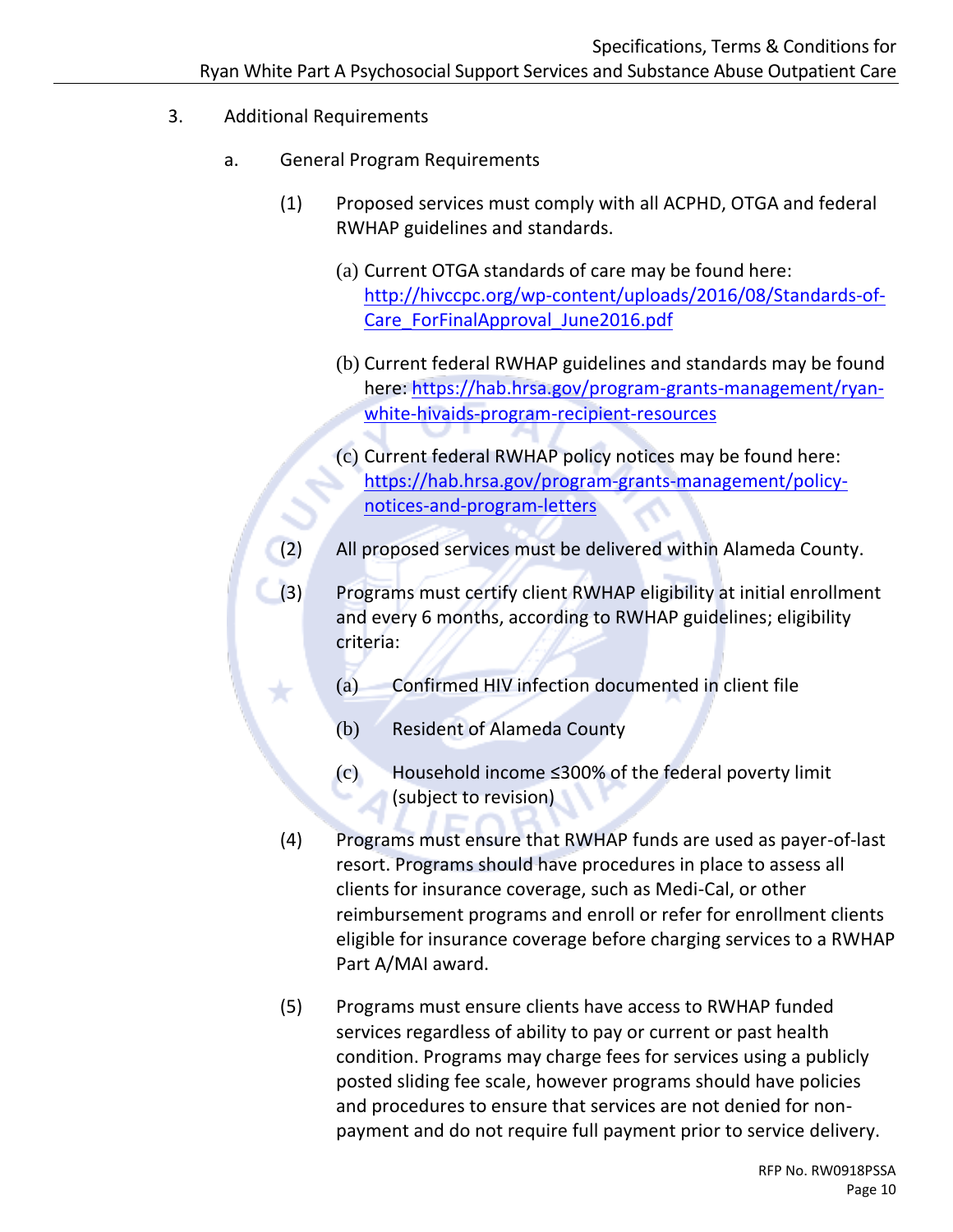- (6) Programs planning to offer Medi-Cal-reimbursable services must be participating in Medi-Cal and certified to receive Medi-Cal payments or able to document efforts under way to obtain such certification.
- (7) Programs must inform clients of their rights and responsibilities, including client confidentiality, RWHAP client data sharing, and grievance procedures.
- (8) Programs must develop and maintain secure data systems to track service delivery and collect and store client data.
- (9) Proposed services must be delivered in a safe, accessible location.
- (10) Proposed services must be delivered in confidential manner with appropriate measures in place to protect client privacy according to state and federal laws and County requirements.
- (11) Programs must develop or have access to language assistance procedures for:
	- (a) Assessing the language needs of clients
	- $(b)$  Translating both oral and written materials to meet those needs.
- (12) Program facilities must meet relevant federal and state requirements for civil rights, safety, sanitation, access, public health and infection control.
- (13) Programs must maintain relationships with service providers to ensure appropriate referrals to HIV medical care and other services for clients as needed.
- (14) Programs must have policies and procedures to promote HIV services to low-income individuals and explain program eligibility requirements.
- (15) Program staff must attend all required OHC contractor meetings, and all other service category specific meetings and/or trainings.
- b. Fiscal Requirements
	- (1) The Contractor agrees to accept award of funds under this agreement on a cost reimbursement basis. Reimbursements are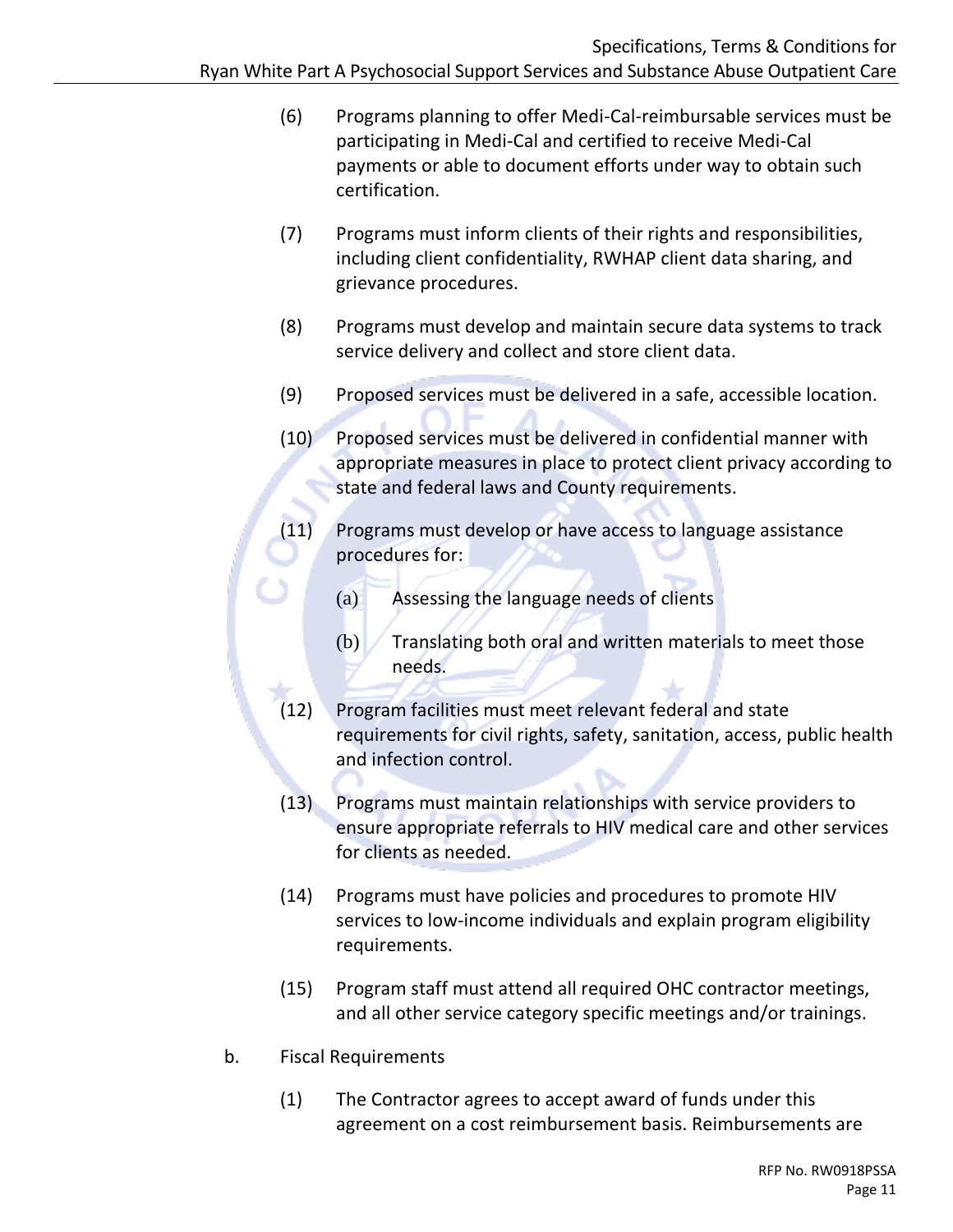subject to satisfactory submission of all required documentation as proof of expense/purchase.

- (2) Payment of invoices will be contingent on monthly entry of service data into ARIES, the OHC program data system.
- (3) A maximum of 10% of the total proposed budget amount can be used for administration costs, inclusive of any indirect costs; evidence of any federally negotiated indirect cost rate will be required if applicable.
- (4) Funds must be expended in compliance with all applicable federal, state and local fiscal rules and regulations.
- (5) Funds must be expended in compliance with all applicable federal, state and local rules and regulations. This award is subject to 45 CFR part 75 - Uniform Administrative Requirements, Cost Principles, and Audit Requirement for HHS awards.
- (6) Funds awarded through this RFP may not be distributed as cash incentives to clients.
- c. Personnel Requirements
	- (1) Program personnel shall demonstrate cultural competency with regard to serving PLWH in Alameda County.
	- (2) Program personnel must possess all required state certifications and licenses, and these must be current.
	- (3) Program personnel must be trained and supervised by staff with appropriate clinical and/or supervisory experience at an approved or regularly scheduled time; supervisors must conduct client record review at least annually to assess staff's documentation.
- 4. Implementation Plan and Schedule

Services funded through this RFP are to begin on March 1, 2019. Bid responses should include an implementation plan and schedule for service initiation. The implementation plan should describe the timeframe for creating protocols, arranging staffing, and training if relevant. The plan should anticipate potential delays in implementation due to foreseeable causes. The plan should include an assessment of services at 3 and 6 months after the start of the program for effectiveness and any areas for improvement.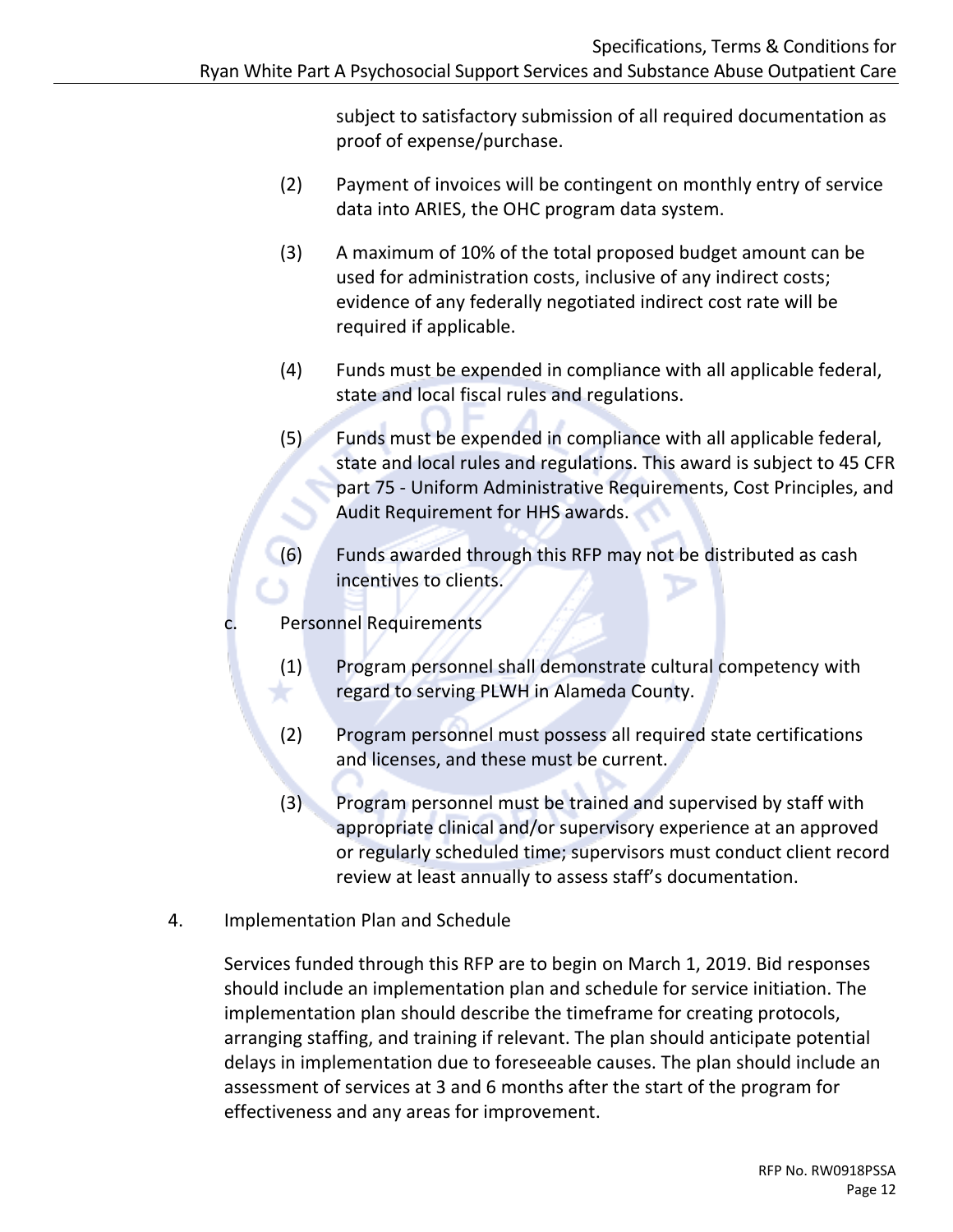5. Health Equity

Responses should take health equity into consideration and, within reason for these specifications and requirements, address social determinants of health within PLWH though service delivery.

Responses should demonstrate Bidder organization staff and leadership experience delivering services in or reaching clients from areas of Alameda County disproportionately impacted by HIV (see "**[HIV in Alameda County, 2014-2016,](http://www.acphd.org/data-reports/reports-by-topic/communicable-disease.aspx#HIV)" [http://www.acphd.org/data-reports/reports-by-topic/communicable](http://www.acphd.org/data-reports/reports-by-topic/communicable-disease.aspx#HIV))[disease.aspx#HIV\).](http://www.acphd.org/data-reports/reports-by-topic/communicable-disease.aspx#HIV))** Responses should demonstrate that staff and leadership can effectively engage and serve PLWH experiencing health disparities in Alameda County. AL

# <span id="page-12-0"></span>F. DELIVERABLES / REPORTS

- 1. The Contractor is required to submit all requested documents necessary for contract development (including but not limited to final program description, scope of work, budget summary and justification, signed contract coversheets, and current insurance certificates) for each funded service category by the date specified on the Office of HIV Care Award Letter.
- 2. The Contractor must use the designated database system (ARIES) to collect and enter client level data and service utilization information by the 10th day of the month following the end of the month services were provided, and enter into ARIES all client level data required for the annual Ryan White Service Report (RSR).
- 3. The Contractor must upload its RSR in the designated reporting system (HRSA Electronic Handbook) for each calendar year in which services are delivered.
- 4. The Contractor is required to submit mid-year and year-end progress reports regarding funded services to the OHC using the designated report format.
- 5. The Contractor is required to participate in periodic evaluations including site visits to review RWHAP program fiscal, personnel and client files.
- 6. The Contractor is required to participate in a Clinical Quality Management program aimed at improving client care, health outcomes, and client satisfaction.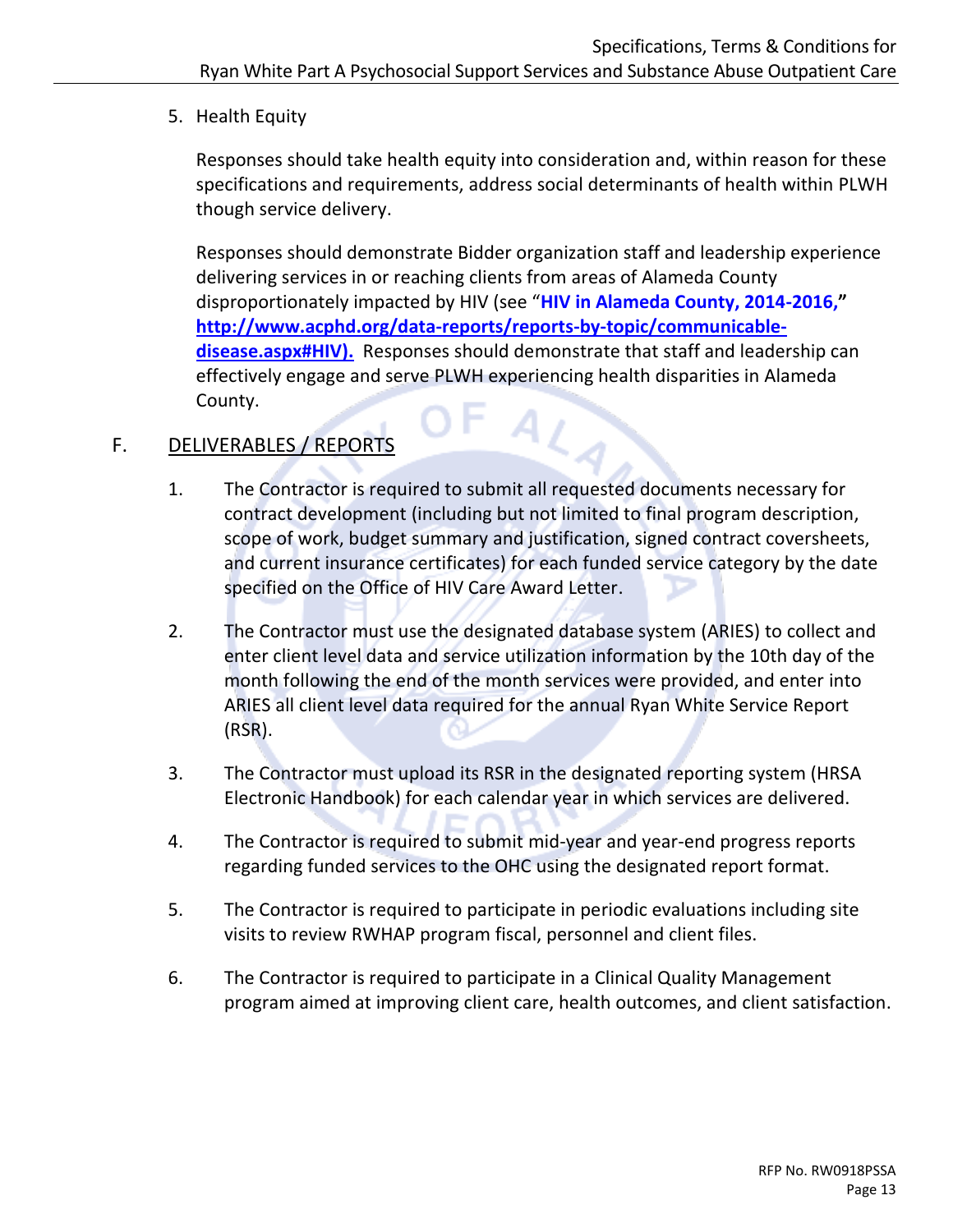#### <span id="page-13-0"></span>G. ACRONYM AND TERM GLOSSARY

| <b>AIDS</b>   | Acquired Immunodeficiency Syndrome                       |  |  |
|---------------|----------------------------------------------------------|--|--|
| Agency        | Selected bidder that is awarded a contract               |  |  |
| <b>ARIES</b>  | AIDS Regional Information and Evaluation System          |  |  |
| <b>Bid</b>    | Bidder response to this Request for Proposals            |  |  |
| <b>Bidder</b> | Specific entity responding to this RFP                   |  |  |
| Contractor    | When capitalized, shall refer to selected bidder that is |  |  |
|               | awarded a contract                                       |  |  |
| County        | When capitalized, shall refer to the County of Alameda   |  |  |
| <b>EHB</b>    | <b>Electronic Handbook</b>                               |  |  |
| Federal       | Refers to United States Federal Government, its          |  |  |
|               | departments and/or agencies                              |  |  |
| <b>HIPAA</b>  | Shall mean the Health Insurance Portability and          |  |  |
|               | Accountability Act of 1996                               |  |  |
| <b>HIV</b>    | Human Immunodeficiency Virus                             |  |  |
| <b>HAB</b>    | <b>HIV AIDS Bureau</b>                                   |  |  |
| <b>HRSA</b>   | <b>Health Resources and Services Administration</b>      |  |  |
| Medi-CAL      | California's Medicaid-funded health insurance program    |  |  |
| <b>OCC</b>    | <b>Office of Contract Compliance</b>                     |  |  |
| OHC           | Alameda County Public Health Department Office of HIV    |  |  |
|               | Care (formerly Office of AIDS Administration or OAA)     |  |  |
| <b>OTGA</b>   | Oakland Transitional Grant Area, which includes Alameda  |  |  |
|               | and Contra Costa Counties                                |  |  |
| <b>PC</b>     | <b>Planning Council</b>                                  |  |  |
| <b>PLWH</b>   | People living with HIV                                   |  |  |
| Proposal      | Bidder's response to this RFP                            |  |  |
| Response      | Bidder's response to this RFP                            |  |  |
| <b>RFP</b>    | <b>Request for Proposal</b>                              |  |  |
| <b>RSR</b>    | <b>Ryan White Services Report</b>                        |  |  |
| <b>RWHAP</b>  | Ryan White HIV/AIDS Program                              |  |  |
| <b>UDC</b>    | <b>Unduplicated Client</b>                               |  |  |
| <b>UOS</b>    | <b>Unit of Service</b>                                   |  |  |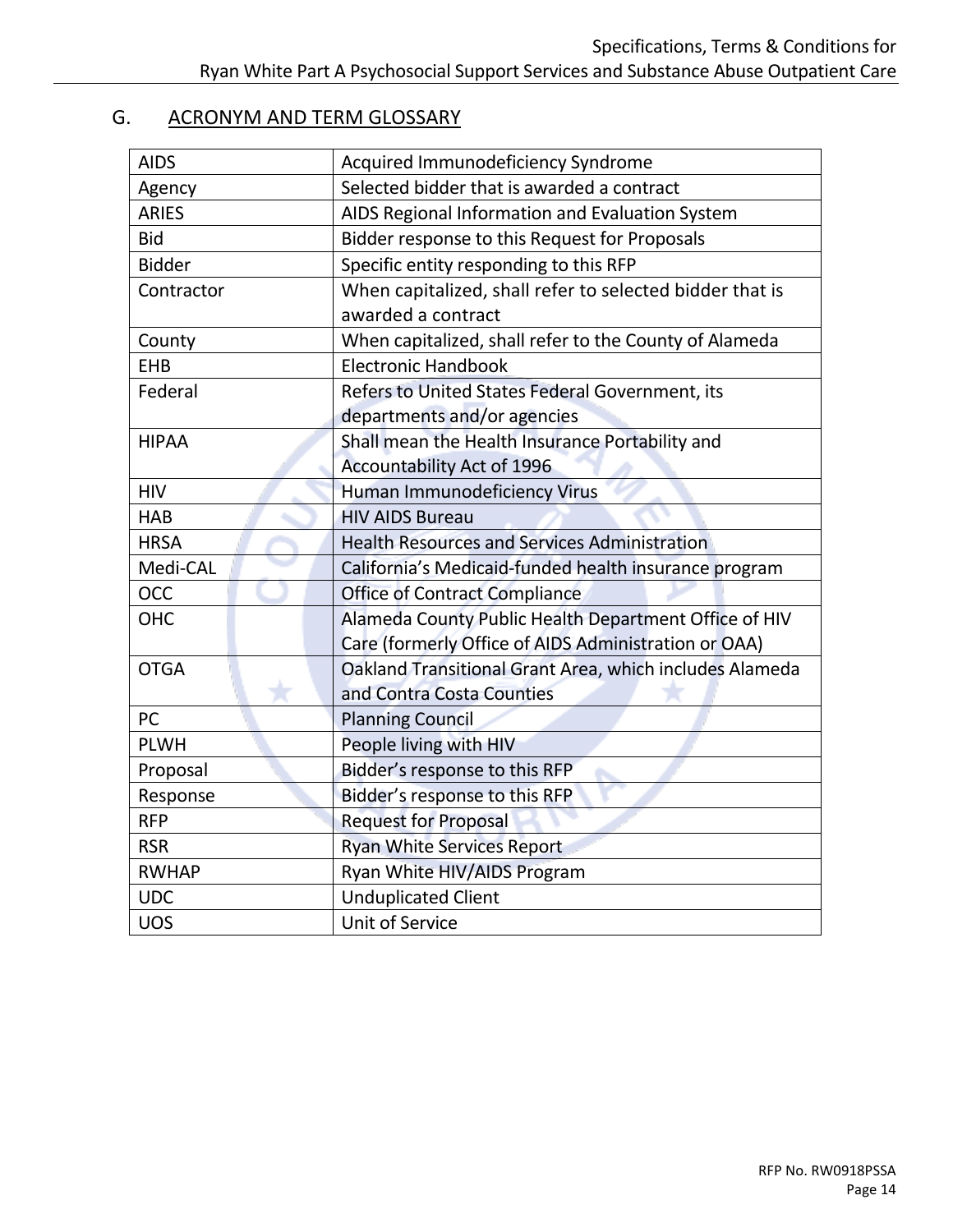# <span id="page-14-0"></span>**II. CALENDAR OF EVENTS**

| <b>EVENT</b>                     | DATE/LOCATION                 |                                    |  |
|----------------------------------|-------------------------------|------------------------------------|--|
| <b>Request Issued</b>            | September 27, 2018            |                                    |  |
| <b>Written Questions Due</b>     | October 9, 2018 at 11:30 AM   |                                    |  |
| <b>Bidders Conference #1</b>     | October 4, 2018               | Office of HIV Care                 |  |
|                                  | $1:30$ PM $-3:00$ PM          | 1000 Broadway                      |  |
|                                  |                               | Conference Room 310                |  |
|                                  |                               | Oakland, CA 94607                  |  |
| <b>Bidders Conference #2</b>     | October 9, 2018               | <b>Health Care Services Agency</b> |  |
|                                  | 10:00 AM - 11:30 AM           | 1000 San Leandro Blvd              |  |
|                                  |                               | <b>Room 220</b>                    |  |
|                                  |                               | San Leandro, CA 94577              |  |
| Addendum Issued                  | October 11, 2018              |                                    |  |
|                                  |                               |                                    |  |
| <b>Response Due</b>              | November 1, 2018 by 2:00 p.m. |                                    |  |
| <b>Evaluation Period</b>         | November 5-9, 2018            |                                    |  |
| <b>Vendor Interviews</b>         | November 13, 2018             |                                    |  |
| <b>Board Letter Recommending</b> | December 4, 2018              |                                    |  |
| Award Issued                     |                               |                                    |  |
| <b>Board Consideration Award</b> | December 18, 2018             |                                    |  |
| Date                             |                               |                                    |  |
| <b>Contract Start Date</b>       | March 1, 2019                 |                                    |  |

**Note**: Interview, Board Letter, and Award dates are approximate.

# <span id="page-14-1"></span>H. BIDDERS CONFERENCES

- 1. Bidders Conferences will be held to:
	- a. Provide an opportunity for Bidders to ask specific questions about the project and request RFP clarification.
	- b. Provide the County with an opportunity to receive feedback regarding the project and RFP.

NIP

2. Written questions and feedback regarding the RFP may also be submitted to the RFP contact up until 11:30AM on October 9, 2018, the day of the last Bidders conference.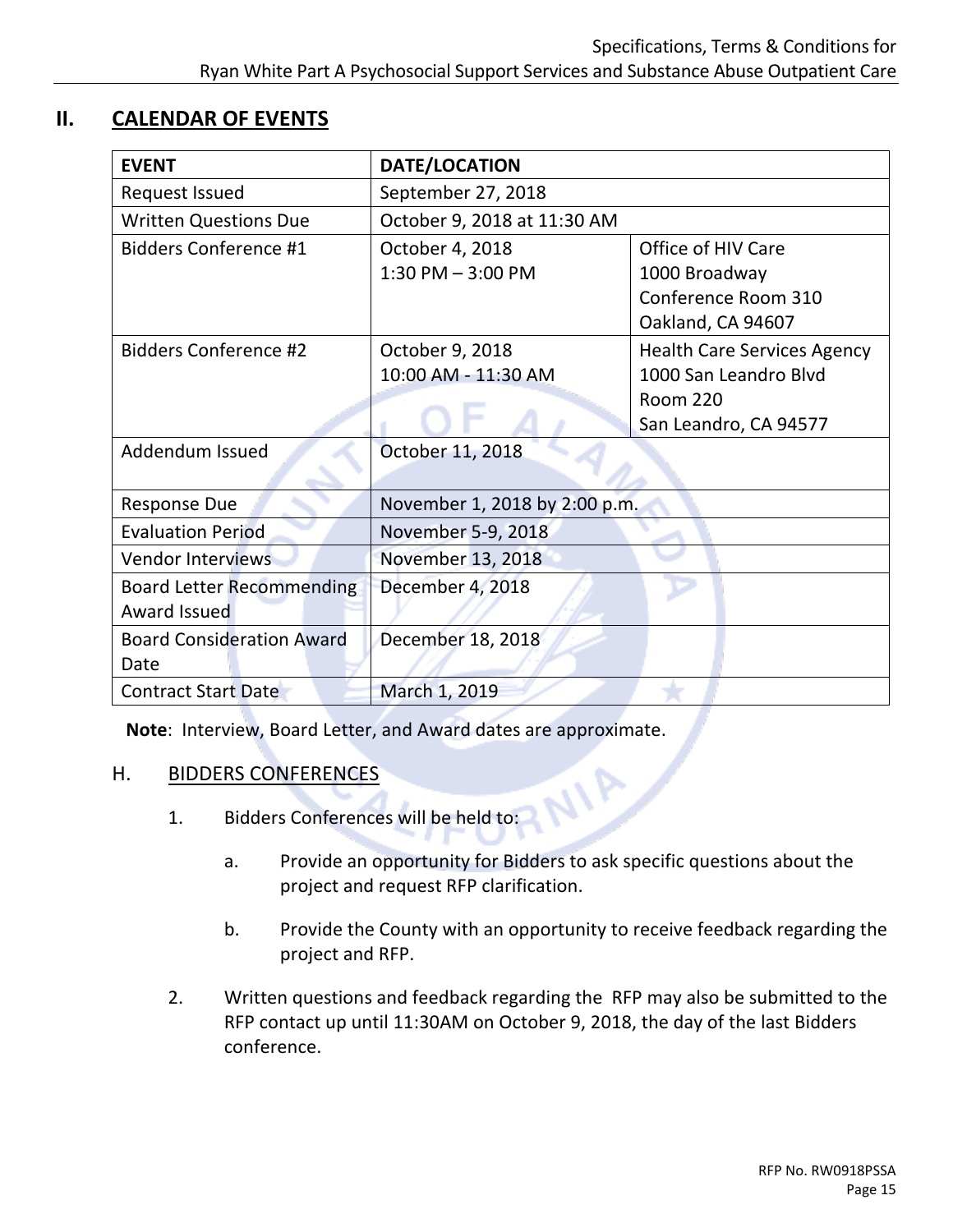- 3. All questions raised at the Bidders Conferences or submitted in writing will be addressed, and the list of attendees will be included, in an Addendum to this RFP following the Bidders Conferences.
- 4. Potential Bidders are strongly encouraged to attend a Bidders Conference in order to further facilitate relationships with other Bidders. Vendors who attend a Bidders Conference will be added to the Vendor Bid List included with the Addendum.
- 5. Attendance at a Bidders Conference is highly recommended but is not mandatory.
- 6. Failure to participate in a Bidders Conference will in no way relieve the Contractor from furnishing goods and/or services required in accordance with these specifications, terms and conditions.

# <span id="page-15-1"></span><span id="page-15-0"></span>**III. COUNTY PROCEDURES, TERMS, AND CONDITIONS**

# I. EVALUATION CRITERIA / SELECTION COMMITTEE

All proposals that pass the initial Evaluation Criteria which are determined on a pass/fail basis (Completeness of Response and Debarment and Suspension) will be evaluated by a County Selection Committee (CSC). The County Selection Committee may be composed of Public Health Department staff and other parties that have expertise or experience in HIV service delivery and/or psychosocial support services and/or substance abuse outpatient care. The CSC will score and recommend a Contractor or Contractors in accordance with the evaluation criteria set forth in this RFP. The evaluation of proposals from qualified Bidders shall be within the sole judgment and discretion of the CSC.

Bidders shall neither contact nor lobby evaluators during the evaluation process. Attempts by Bidder to contact and/or influence members of the CSC may result in disqualification of Bidder.

The CSC will evaluate each eligible and complete proposal meeting the qualification requirements set forth in this RFP. Bidders should bear in mind that any proposal that is unrealistic in terms of the technical or schedule commitments, or unrealistically high or low in cost, will be deemed reflective of an inherent lack of technical competence or indicative of a failure to comprehend the complexity and risk of the County's requirements as set forth in this RFP.

As a result of this RFP, the County intends to award a contract to the responsible Bidder(s) whose response conforms to the RFP and whose bid presents the greatest value to the County, all evaluation criteria considered. The combined weight of the evaluation criteria is greater in importance than cost in determining the greatest value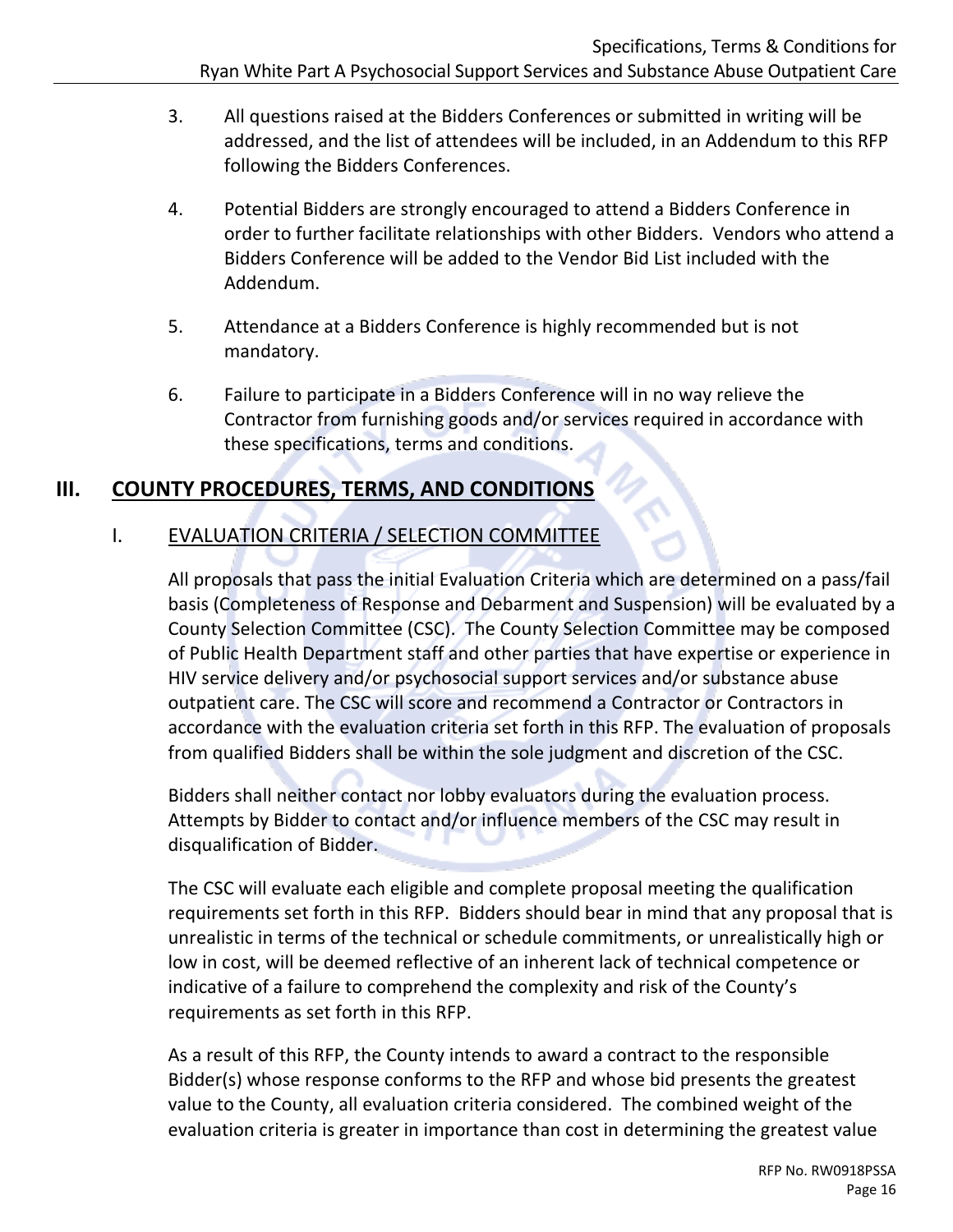to the County. The goal is to award a contract to the bidder(s) that proposes the County the best quality as determined by the combined weight of the evaluation criteria. The County may award a contract of higher qualitative competence over the lowest priced response.

The basic information that each section of the proposal should contain is specified below. These specifications should be considered as minimum requirements. Much of the material needed to present a comprehensive proposal can be placed into one of the sections listed. However, other criteria may be added to further support the proposal whenever such additional criteria are deemed appropriate in considering the nature of the services being solicited.

Each of the Evaluation Criteria below will be used in ranking and determining the quality of bidders' proposals. Proposals will be evaluated according to each Evaluation Criteria and scored on the zero to five-point scale outlined below. The scores for all Evaluation Criteria will then be added, according to their assigned weight (below), to arrive at a weighted score for each proposal. A proposal with a high weighted total will be deemed of higher quality than a proposal with a lesser-weighted total. The final maximum score for any project is 500 points.

The evaluation process may include a two-stage approach including an initial evaluation of the written proposal and preliminary scoring to develop a short list of Bidders that will continue to the final stage of oral presentation and interview (if needed) and reference checks. The preliminary scoring will be based on the total points, excluding points allocated to references, oral presentation and interview.

If the two-stage approach is used, the three (3) Bidders receiving the highest preliminary scores and with at least 200 points will be invited to an oral presentation and interview. Only the Bidders meeting the short list criteria will proceed to the next stage. All other Bidders will be deemed eliminated from the process. All Bidders will be notified of the short list participants; however, the preliminary scores at that time will not be communicated to Bidders.

|      | Not Acceptable | Non-responsive, fails to meet RFP specification. The approach<br>has no probability of success. If a mandatory requirement this<br>score will result in disqualification of proposal. |
|------|----------------|---------------------------------------------------------------------------------------------------------------------------------------------------------------------------------------|
| Poor |                | Below average, falls short of expectations, is substandard to<br>that which is the average or expected norm, has a low<br>probability of success in achieving objectives per RFP.     |
|      | Fair:          | Has a reasonable probability of success, however, some                                                                                                                                |

The zero to five-point scale range is defined as follows: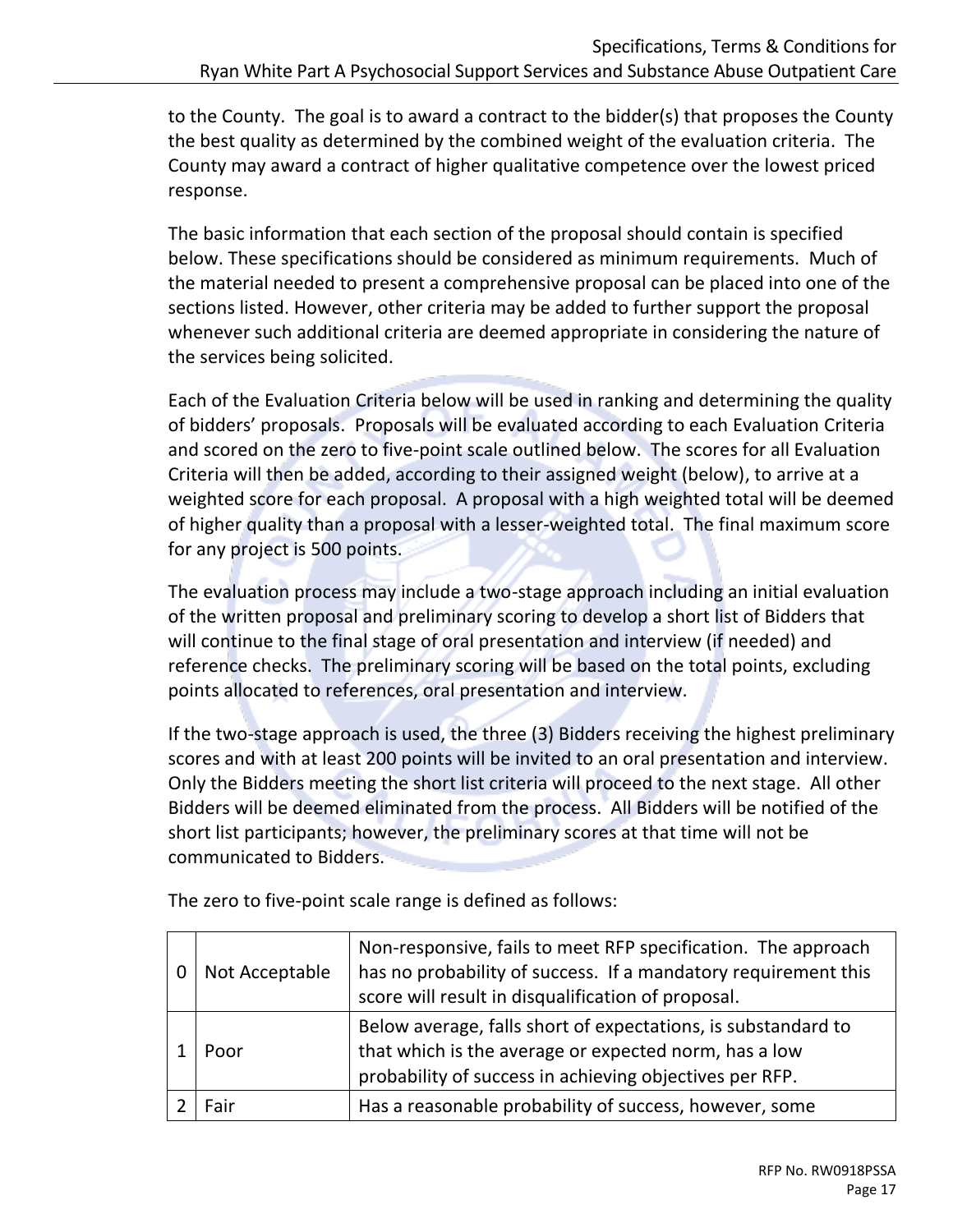Ryan White Part A Psychosocial Support Services and Substance Abuse Outpatient Care

|   |                            | objectives may not be met.                                                                                                                                                                                                      |  |  |
|---|----------------------------|---------------------------------------------------------------------------------------------------------------------------------------------------------------------------------------------------------------------------------|--|--|
| 3 | Average                    | Acceptable, achieves all objectives in a reasonable fashion per<br>RFP specification. This will be the baseline score for each item<br>with adjustments based on interpretation of proposal by<br>Evaluation Committee members. |  |  |
| 4 | Above Average<br>Good      | Very good probability of success, better than that which is<br>average or expected as the norm. Achieves all objectives per<br>RFP requirements and expectations.                                                               |  |  |
| 5 | Excellent /<br>Exceptional | Exceeds expectations, very innovative, clearly superior to that<br>which is average or expected as the norm. Excellent probability<br>of success and in achieving all objectives and meeting RFP<br>specification.              |  |  |

٦

The Evaluation Criteria and their respective weights are as follows:

|           | <b>Evaluation Criteria</b>                                                                                                                                                                                                                                                                                                                                                          | Weight    |
|-----------|-------------------------------------------------------------------------------------------------------------------------------------------------------------------------------------------------------------------------------------------------------------------------------------------------------------------------------------------------------------------------------------|-----------|
| Α.        | <b>Completeness of Response:</b><br>Responses to this RFP must be complete. Responses that<br>do not include the proposal content requirements<br>identified within this RFP and subsequent Addenda and do<br>not address each of the items listed below will be<br>considered incomplete, be rated a Fail in the Evaluation<br>Criteria and will receive no further consideration. |           |
|           | Responses that are rated a Fail and are not considered may<br>be picked up at the delivery location within 14 calendar<br>days of contract award and/or the completion of the<br>competitive process.                                                                                                                                                                               | Pass/Fail |
| <b>B.</b> | <b>Debarment and Suspension:</b><br>Bidders, its principal and named subcontractors are not<br>identified on the list of Federally debarred, suspended or<br>other excluded parties located at www.sam.gov.                                                                                                                                                                         | Pass/Fail |
| C.        | <b>Program Description and Service Delivery:</b><br>In each area described below, an evaluation will be made of<br>the probability of success of and risks associated with, the<br>proposal response:                                                                                                                                                                               |           |
|           | The description of proposed services is comprehensive,<br>1.<br>clear, detailed and meets the specific requirements for<br>either PSS or SAOC as outlined in the RFP.                                                                                                                                                                                                               | 30 points |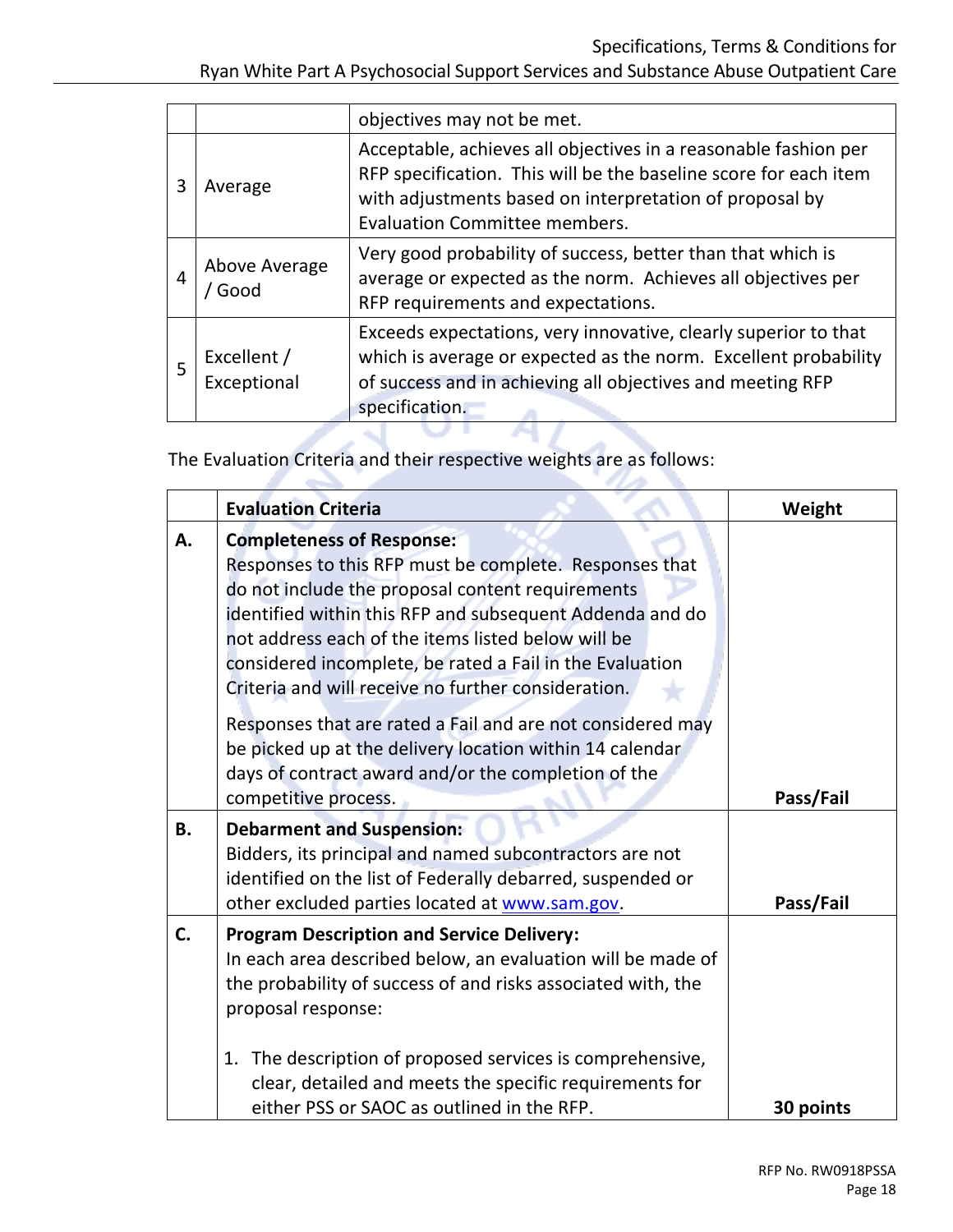# Specifications, Terms & Conditions for

|    | 2. There is clear demonstration of the process through<br>which the Bidder will meet individual client's need for<br>the services proposed by the Bidder.<br>3. There is clear demonstration of the Bidder's ability to<br>reach PLWH and its cultural competence in serving<br>populations impacted by HIV in Alameda County.<br>4. There is a clear demonstration of how the Bidder's<br>proposed program will work with other local service<br>providers from which clients may need or receive<br>services, where relevant.                                                                                                                                                                                        |           |
|----|------------------------------------------------------------------------------------------------------------------------------------------------------------------------------------------------------------------------------------------------------------------------------------------------------------------------------------------------------------------------------------------------------------------------------------------------------------------------------------------------------------------------------------------------------------------------------------------------------------------------------------------------------------------------------------------------------------------------|-----------|
| D. | Cost:<br>The proposal, including the budget summary and budget<br>justification, will be evaluated against the RFP specifications<br>and the questions below:                                                                                                                                                                                                                                                                                                                                                                                                                                                                                                                                                          |           |
|    | 1. How well-matched is Bidder's budget to the proposed<br>program for PSS or SAOC?<br>2. How well does the budget capture all activities and staff<br>in the proposed program?<br>3. How appropriately does the Bidder allocate staff and<br>other resources?<br>4. How much value does the proposal demonstrate<br>considering the cost of the program, expected outcomes<br>and the number of clients served?<br>5. How well does the budget justification detail how the<br>Bidder arrived at a particular cost?<br>6. Does the proposed budget reasonably reflect the<br>Bidder's effort to meet requirements and objectives?<br>7. Is the proposed cost realistic given the nature of services<br>to be provided? |           |
|    | Consideration of price in terms of overall affordability may<br>be controlling in circumstances where two or more<br>proposals are otherwise adjudged to be equal, or when a<br>superior proposal is at a price that the County cannot<br>afford.                                                                                                                                                                                                                                                                                                                                                                                                                                                                      | 15 points |
| E. | <b>Implementation Plan and Schedule:</b><br>An evaluation will be made of the likelihood that Bidder's<br>implementation plan and schedule will meet the County's<br>schedule. Additional credit will be given for the<br>identification and planning for mitigation of schedule risks                                                                                                                                                                                                                                                                                                                                                                                                                                 |           |
|    | which Bidder believes may adversely affect any portion of                                                                                                                                                                                                                                                                                                                                                                                                                                                                                                                                                                                                                                                              | 5 points  |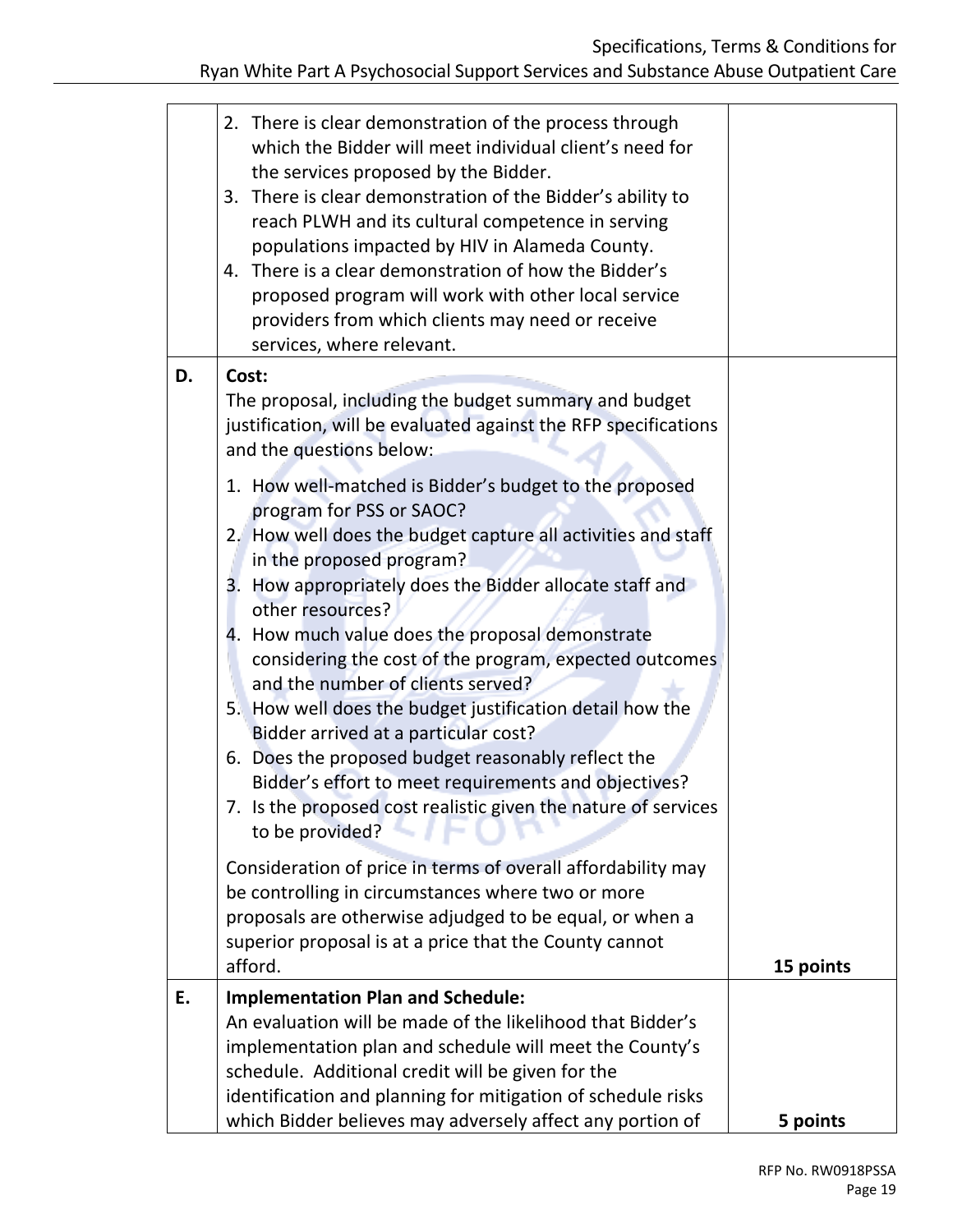# Specifications, Terms & Conditions for

| the County's schedule.                                                                                                                                                                                                                                                                                                                                                                                                                                                                                                                                                                                            |                                             |
|-------------------------------------------------------------------------------------------------------------------------------------------------------------------------------------------------------------------------------------------------------------------------------------------------------------------------------------------------------------------------------------------------------------------------------------------------------------------------------------------------------------------------------------------------------------------------------------------------------------------|---------------------------------------------|
| <b>Capacity and Relevant Experience:</b><br>Proposals will be evaluated against the RFP specifications<br>and the questions below:                                                                                                                                                                                                                                                                                                                                                                                                                                                                                |                                             |
| 1. Does the Bidder have the relevant staffing and<br>experience to conduct the scope of work outlined in the<br>RFP?<br>2. Do the individuals assigned to the program have<br>experience on similar projects?<br>3. How extensive is the applicable education and<br>experience of the personnel designated to work within<br>the program?<br>4. Does the Bidder demonstrate the ability to operate<br>without solely relying on this funding?<br>5. Do the agency and personnel assigned to the project<br>have the language ability and cultural competence to<br>reach the intended population?                | 15 points                                   |
| <b>Data and Reports:</b><br>Proposals will be evaluated against the RFP specifications<br>and the questions below:<br>1. Does proposal clearly explain the plan and process for<br>collecting and entering required data in a timely<br>manner?<br>2. How well matched are the proposed program measures<br>to the objectives in the RFP?<br>3. Does the proposal clearly demonstrate a plan for<br>complying with the reporting and monitoring<br>requirements of this program?<br>4. Does the proposal reflect an understanding that<br>collected data will support reporting program<br>deliverables to ACPHD? | 15 points                                   |
| <b>Understanding of the Project:</b><br>Proposals will be evaluated against the RFP specifications<br>and the questions below:<br>1. Has Bidder demonstrated a thorough understanding of<br>the purpose and scope of the services?<br>2. How well has the Bidder identified pertinent issues and                                                                                                                                                                                                                                                                                                                  | 10 points                                   |
|                                                                                                                                                                                                                                                                                                                                                                                                                                                                                                                                                                                                                   | potential problems related to the services? |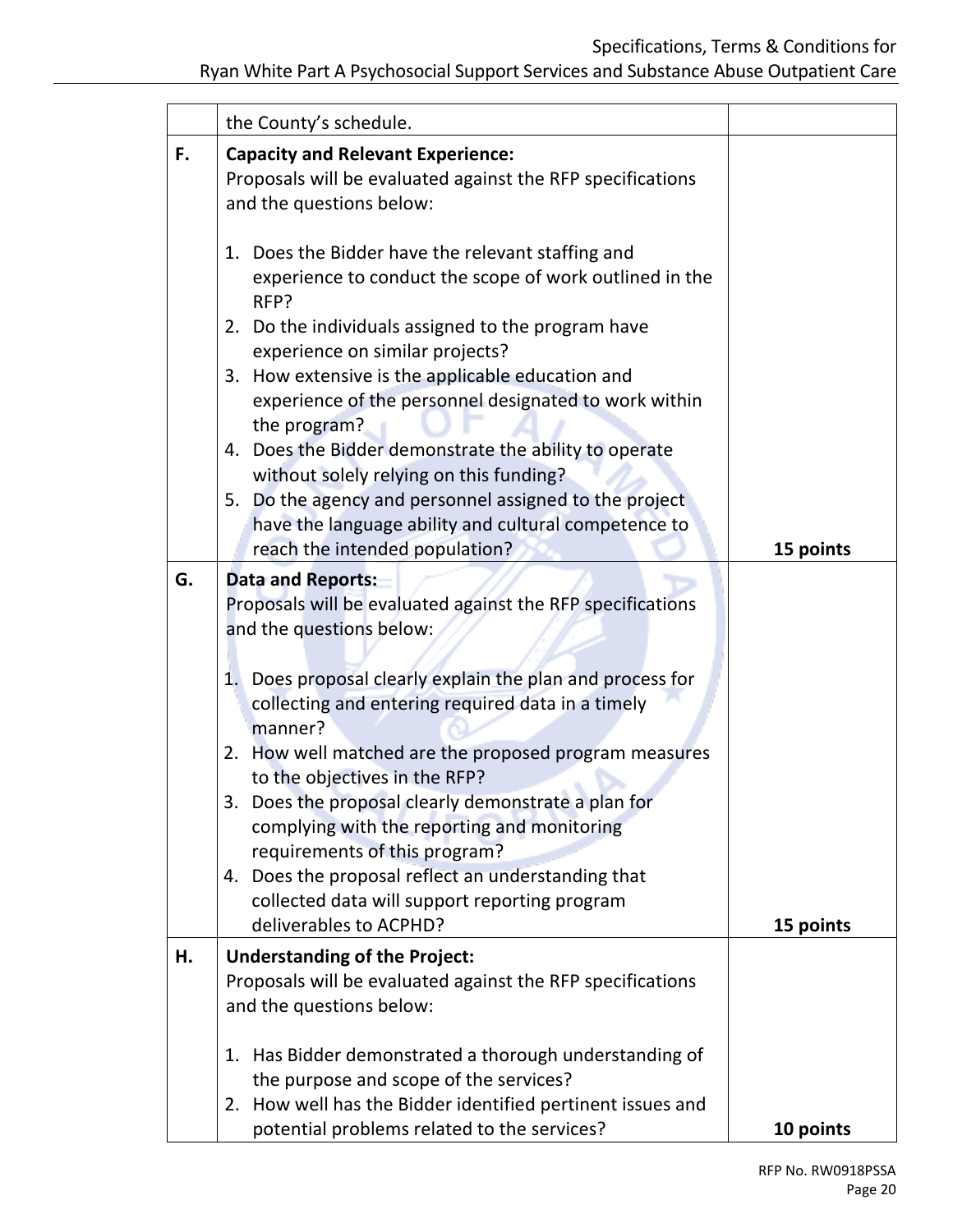Specifications, Terms & Conditions for

|    | 3. Has the Bidder demonstrated that it understands the<br>deliverables the County expects it to provide?<br>4. Has the Bidder demonstrated that it understands the<br>County's time schedule and can meet it?                                                                                                                                                                                             |           |
|----|-----------------------------------------------------------------------------------------------------------------------------------------------------------------------------------------------------------------------------------------------------------------------------------------------------------------------------------------------------------------------------------------------------------|-----------|
| ı. | <b>Extended Service Hours Offered</b>                                                                                                                                                                                                                                                                                                                                                                     |           |
|    | Proposals will be evaluated against the requirement to<br>offer extended services hours during evenings and/or<br>weekends.                                                                                                                                                                                                                                                                               |           |
|    |                                                                                                                                                                                                                                                                                                                                                                                                           | 5 points  |
| J. | <b>Health Equity</b><br>Proposals will be evaluated against the RFP specifications<br>and the questions below:<br>1. Does the proposal demonstrate an understanding of<br>health equity and social determinates of health as they<br>relate to PLWH in Alameda County?<br>2. Do the proposed project staff and leadership have<br>experience successfully engaging and serving PLWH in<br>Alameda County? | 5 points  |
| К. | <b>Bidder Interview (if needed):</b><br>The oral interview on the proposal shall not exceed 60<br>minutes. The oral interview may include responding to<br>standard and specific questions from the CSC regarding the<br>Bidder's proposal. The scoring may be revised based on the<br>oral interview.                                                                                                    |           |
| L. | References (See Exhibit A - Bid Response Packet)                                                                                                                                                                                                                                                                                                                                                          | Pass/Fail |

# <span id="page-20-0"></span>J. CONTRACT EVALUATION AND ASSESSMENT

During the initial 60-day period of any contract which may be awarded to Contractor, the County may review the proposal, the contract, any goods or services provided, and/or meet with the Contractor to identify any issues or potential problems.

The County reserves the right to determine, at its sole discretion, whether:

- 1. Contractor has complied with all terms of this RFP; and
- 2. Any problems or potential problems with the proposed services were evidenced which make it unlikely (even with possible modifications) that such services have met or will meet the County requirements.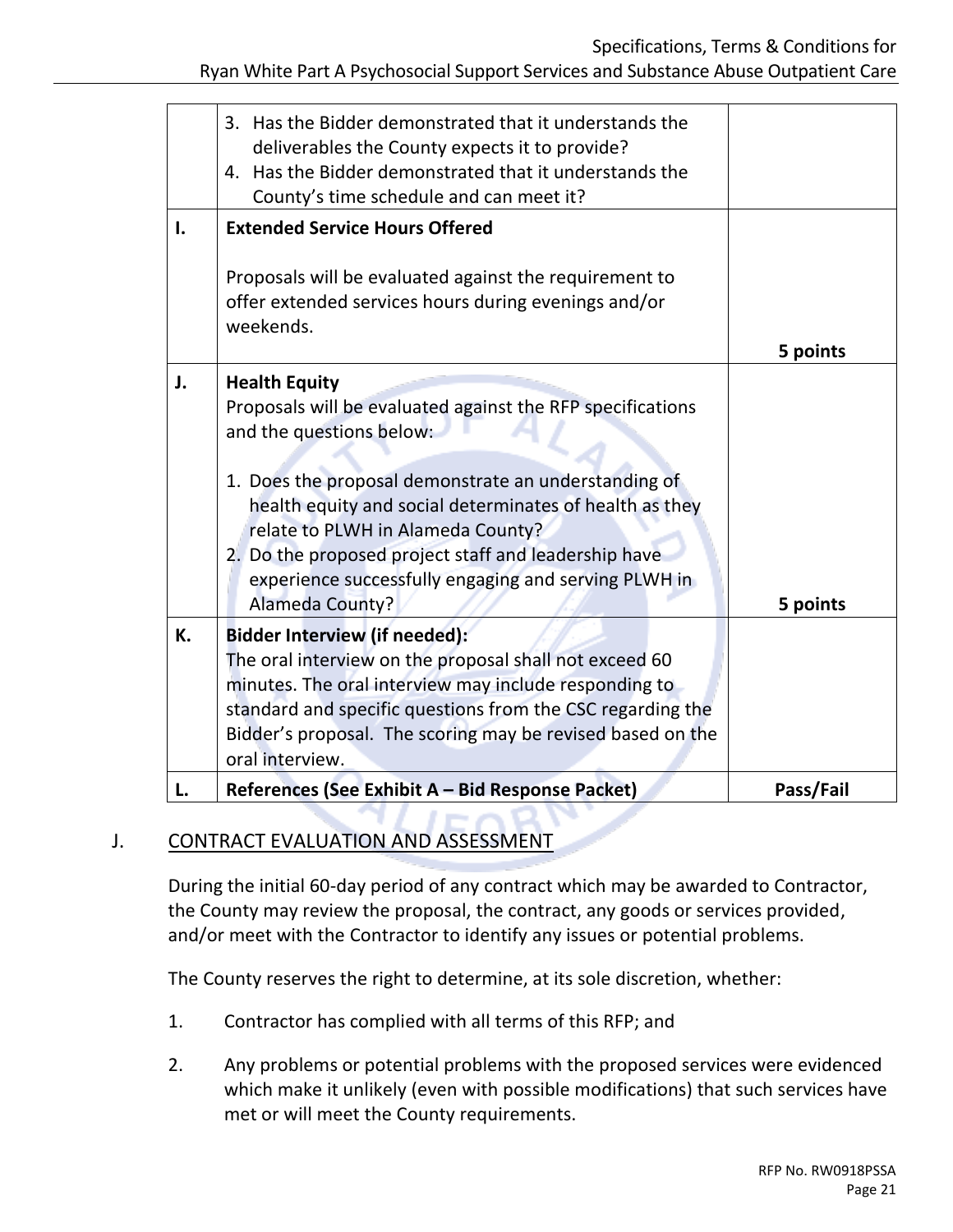If, as a result of such determination, the County concludes that it is not satisfied with Contractor, Contractor's performance under any awarded contract and/or Contractor's services as contracted for therein, the Contractor will be notified of contract termination effective forty-five (45) days following notice. The County will have the right to invite the next highest ranked Bidder to enter into a contract. The County also reserves the right to re-bid this project if it is determined to be in its best interest to do so.

# <span id="page-21-0"></span>K. NOTICE OF RECOMMENDATION TO AWARD

1. At the conclusion of the RFP response evaluation process ("Evaluation Process"), all Bidders will be notified in writing of the contract award recommendation, if any, by the OHC. The document providing this notification is the Notice of Recommendation to Award.

The Notice of Recommendation to Award will provide the following information:

- a. The name of the Bidder(s) being recommended for contract award; and
- b. The names of all other parties that submitted proposals.
- 2. At the conclusion of the RFP process, debriefings for unsuccessful Bidders will be scheduled and provided upon written request and will be restricted to discussion of the unsuccessful bid. Under no circumstances will any discussion be conducted with regard to contract negotiations with the successful Bidder.
- 3. The submitted proposals shall be made available upon request no later than five (5) calendar days before approval of the award and contract is scheduled to be heard by the Board of Supervisors. **AIVE**

# <span id="page-21-1"></span>L. BID PROTEST/APPEALS PROCESS

The Alameda County Public Health Department prides itself on the establishment of fair and competitive contracting procedures and the commitment made to following those procedures. The following is provided in the event that Bidders wish to protest the bid process or appeal the recommendation to award a contract for this project once the Notices of Recommendation to Award/Non-Award have been issued. Bid protests submitted prior to issuance of the Notices of Recommendation to Award/Non-Award will not be accepted by the County.

1. Any bid protest by any Bidder regarding any other bid must be submitted in writing to the Director of the Alameda County Public Health Department, 1000 Broadway, Suite 500, Oakland, CA 94607, Fax (510) 267-3223 before 5:00 pm of the FIFTH (5th) business day following the date of issuance of the Notice of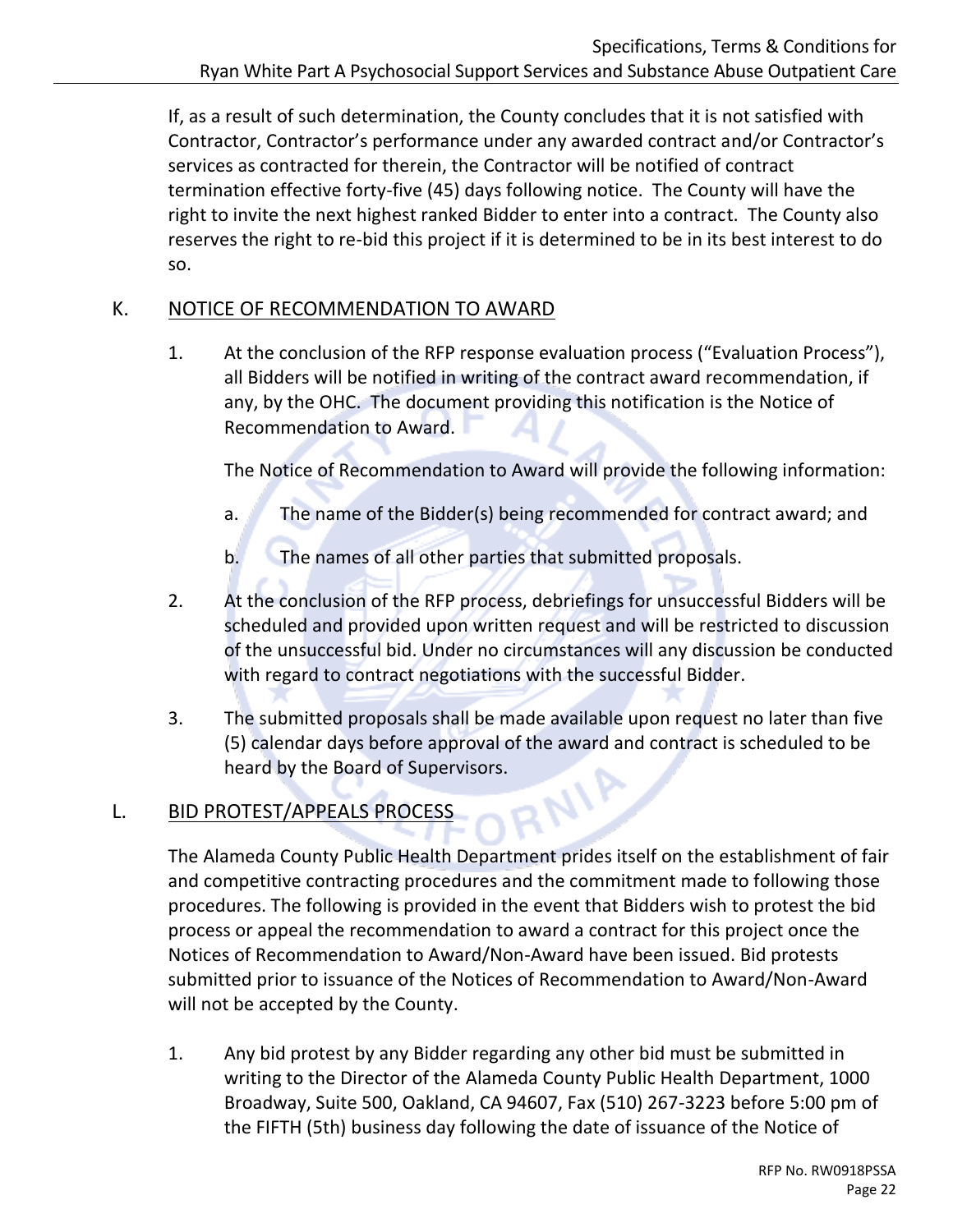Recommendation to Award, not the date received by the Bidder. A bid protest received after 5:00 pm is considered received as of the next business day.

- a. The bid protest must contain a complete statement of the reasons and facts for the protest.
- b. The protest must refer to the specific portions of all documents that form the basis for the protest.
- c. The protest must include the name, address, email address, fax number and telephone number of the person representing the protesting party.
- d. ACPHD will transmit a copy of the bid protest to all Bidders as soon as possible after receipt of the protest.
- 2. Upon receipt of written protest, the Public Health Director or designee will review and evaluate the protest and issue a written decision. The Public Health Director, may, at her discretion, investigate the protest, obtain additional information, provide an opportunity to settle the protest by mutual agreement, and/or schedule a meeting(s) with the protesting Bidder and others (as appropriate) to discuss the protest.

The decision on the bid protest will be issued at least ten (10) business days prior to the Board hearing date. The decision will be communicated by e-mail or fax, and certified mail, and will inform the Bidder whether or not the recommendation to the Board of Supervisors in the Notice of Recommendation to Award is going to change. A copy of the decision will be furnished to all Bidders affected by the decision. As used in this paragraph, a Bidder is affected by the decision on a bid protest if a decision on the protest could have resulted in the Bidder not being the apparent successful Bidder on the bid.

- 3. The decision of the Public Health Director on the bid protest may be appealed to the Auditor- Controller's Office of Contract Compliance (OCC) located at 1221 Oak St., Room 249, Oakland, CA 94612, Fax: (510) 272-6502. The Bidder whose bid is the subject of the protest, all Bidders affected by the Public Health Director's decision on the protest, and the protestor have the right to appeal if not satisfied with the Public Health Director's decision. All appeals to the Auditor-Controller's OCC shall be in writing and submitted within five (5) business days following the issuance of the decision by the Public Health Director, not the date received by the Bidder. An appeal received after 5:00 p.m. is considered received as of the next business day.
	- a. The appeal shall specify the decision being appealed and all the facts and circumstances relied upon in support of the appeal.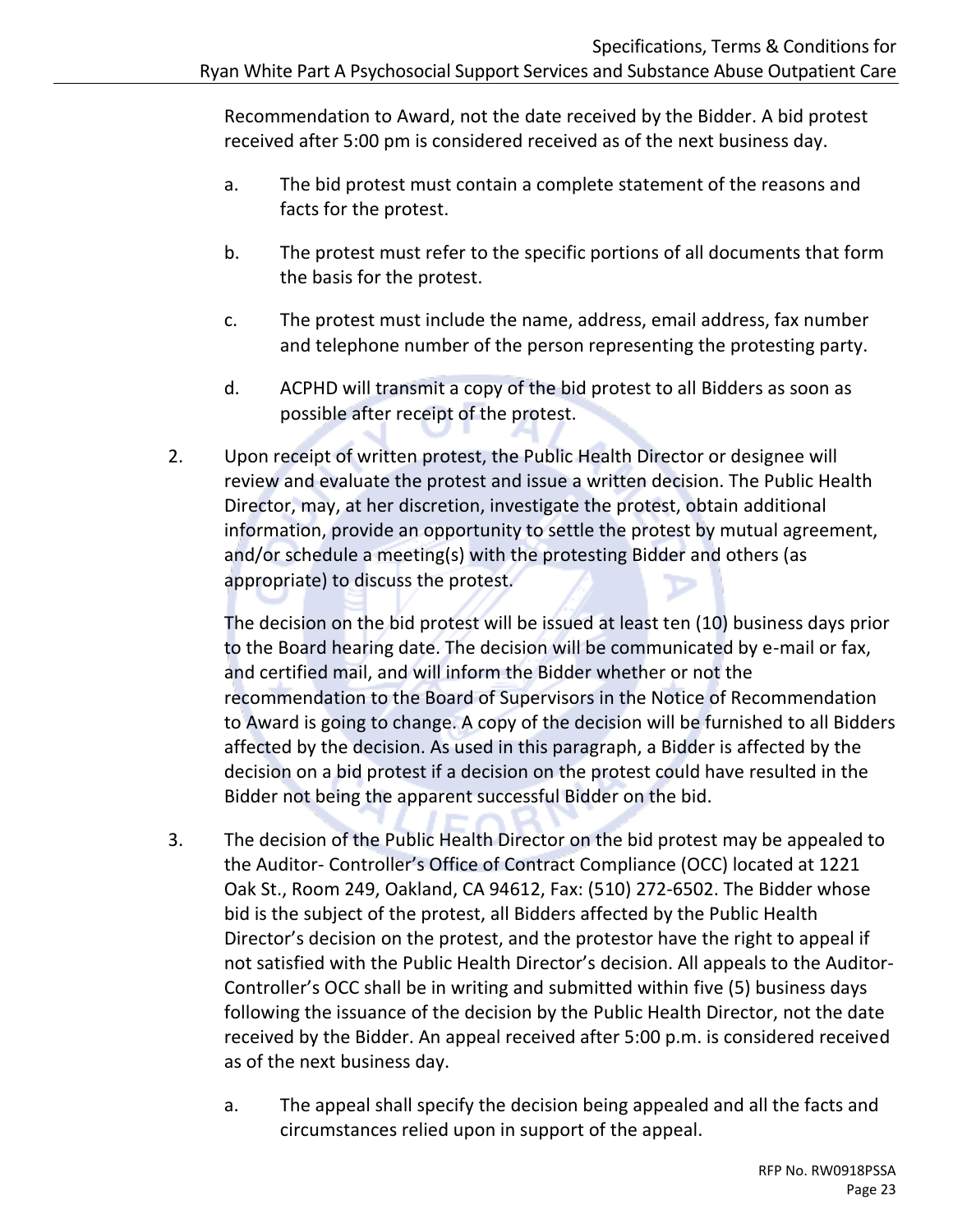- b. In reviewing protest appeals, the OCC will not re-judge the proposal(s). The appeal to the OCC shall be limited to review of the procurement process to determine if the contracting department materially erred in following the bid or, where appropriate, County contracting policies or other laws and regulations.
- c. The appeal to the OCC also shall be limited to the grounds raised in the original protest and the decision by the Public Health Director. As such, a Bidder is prohibited from stating new grounds for a bid protest in its appeal. The Auditor-Controller (OCC) shall only review the materials and conclusions reached by the Public Health Director or department designee, and will determine whether to uphold or overturn the protest decision.
- d. The OCC may overturn the results of a bid process for ethical violations by Public Health Department staff, County Selection Committee members, subject matter experts, or any other County staff managing or participating in the competitive bid process, regardless of timing or the contents of a bid protest.
- e. The decision of the OCC is the final step of the appeal process. A copy of the decision of the OCC will be furnished to the protestor, the Bidder whose bid is the subject of the bid protest, and all Bidders affected by the decision.
- 4. The County will complete the bid protest/appeal procedures set forth in this paragraph before a recommendation to award the Contract is considered by the Board of Supervisors.
- 5. The procedures and time limits set forth in this paragraph are mandatory and are each Bidder's sole and exclusive remedy in the event of bid Protest. A Bidder's failure to timely complete both the bid protest and appeal procedures shall be deemed a failure to exhaust administrative remedies. Failure to exhaust administrative remedies, or failure to comply otherwise with these procedures, shall constitute a waiver of any right to further pursue the bid protest, including filing a Government Code Claim or legal proceedings.

# <span id="page-23-0"></span>M. TERM / TERMINATION / RENEWAL

1. The term of the contract, which may be awarded pursuant to this RFP, will be twelve (12) months or March 1, 2019 to February 29, 2020.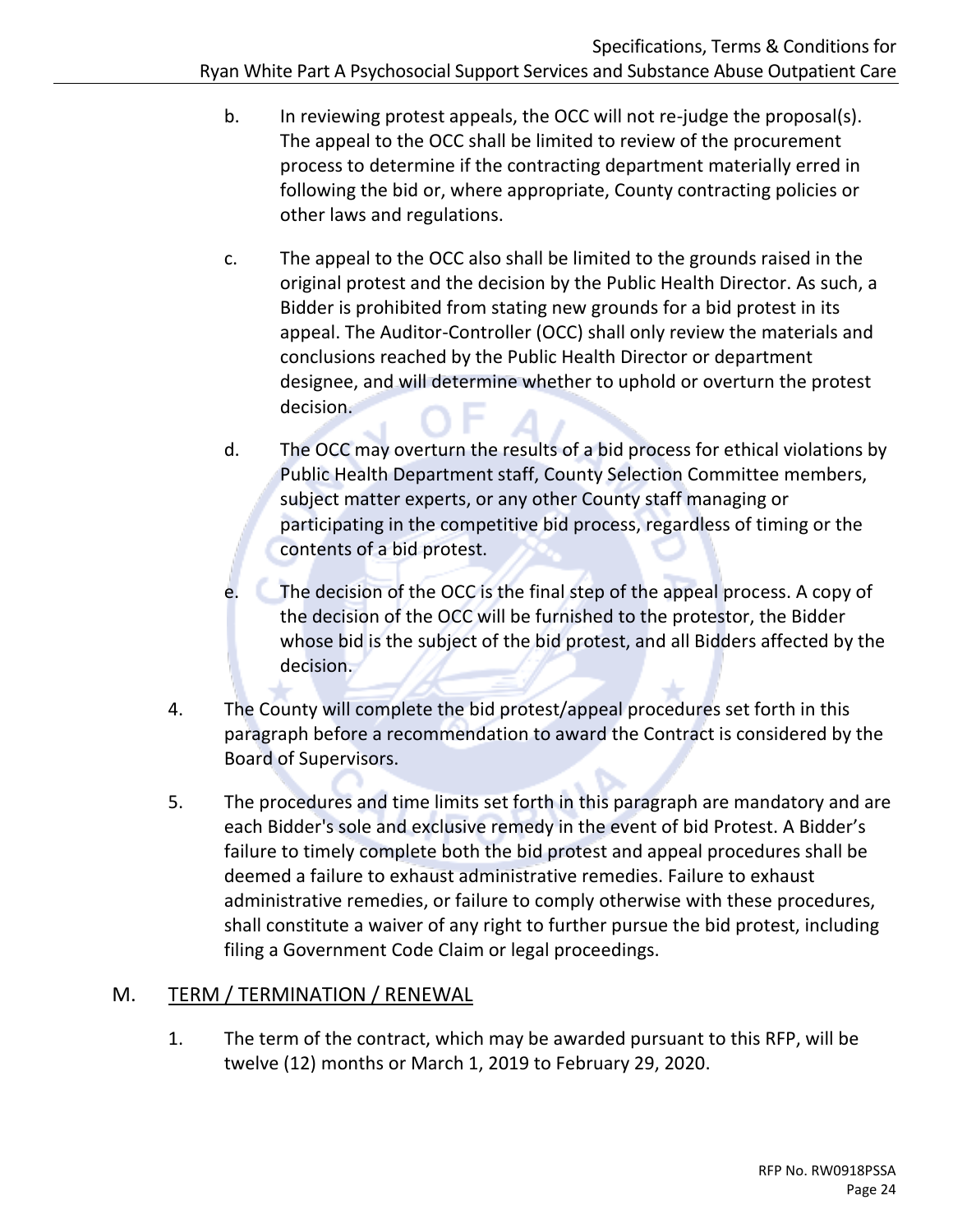2. By mutual agreement, any contract which may be awarded pursuant to this RFP, may be extended for an additional one-year term at agreed funding with all other terms and conditions remaining the same, pending availability of program funds.

# <span id="page-24-0"></span>N. AWARD

- 1. Proposals will be evaluated by a committee and will be ranked in accordance with the RFP section entitled "Evaluation Criteria/Selection Committee."
- 2. The CSC will recommend award to the Bidder(s) who, in its opinion, has submitted the proposal that best serves the overall interests of the County and attains the highest overall point score. Award may not necessarily be made to the Bidder with the lowest price.
- 3. The County reserves the right to reject any or all responses that materially differ from any terms contained in this RFP or from any Exhibits attached hereto, to waive informalities and minor irregularities in responses received, and to provide an opportunity for Bidders to correct minor and immaterial errors contained in their submissions. The decision as to what constitutes a minor irregularity shall be made solely at the discretion of the County.
- 4. The County reserves the right to award to a single or multiple Contractors.
- 5. The County has the right to decline to award this contract or any part thereof for any reason.
- 6. Board approval to award a contract is required.
- 7. A contract must be negotiated, finalized, and signed by the recommended awardee prior to Board approval.
- 8. Final Standard Agreement terms and conditions will be negotiated with the selected Bidder. Bidder may access a copy of the Standard Services Agreement template found online at:

<http://www.acgov.org/gsa/purchasing/standardServicesAgreement.pdf>

The template contains minimal Agreement boilerplate language only and will be modified for any final agreement.

9. The RFP specifications, terms, conditions and Exhibits, Addenda to this RFP and Bidder's proposal, may be incorporated into and made a part of any contract that may be awarded as a result of this RFP.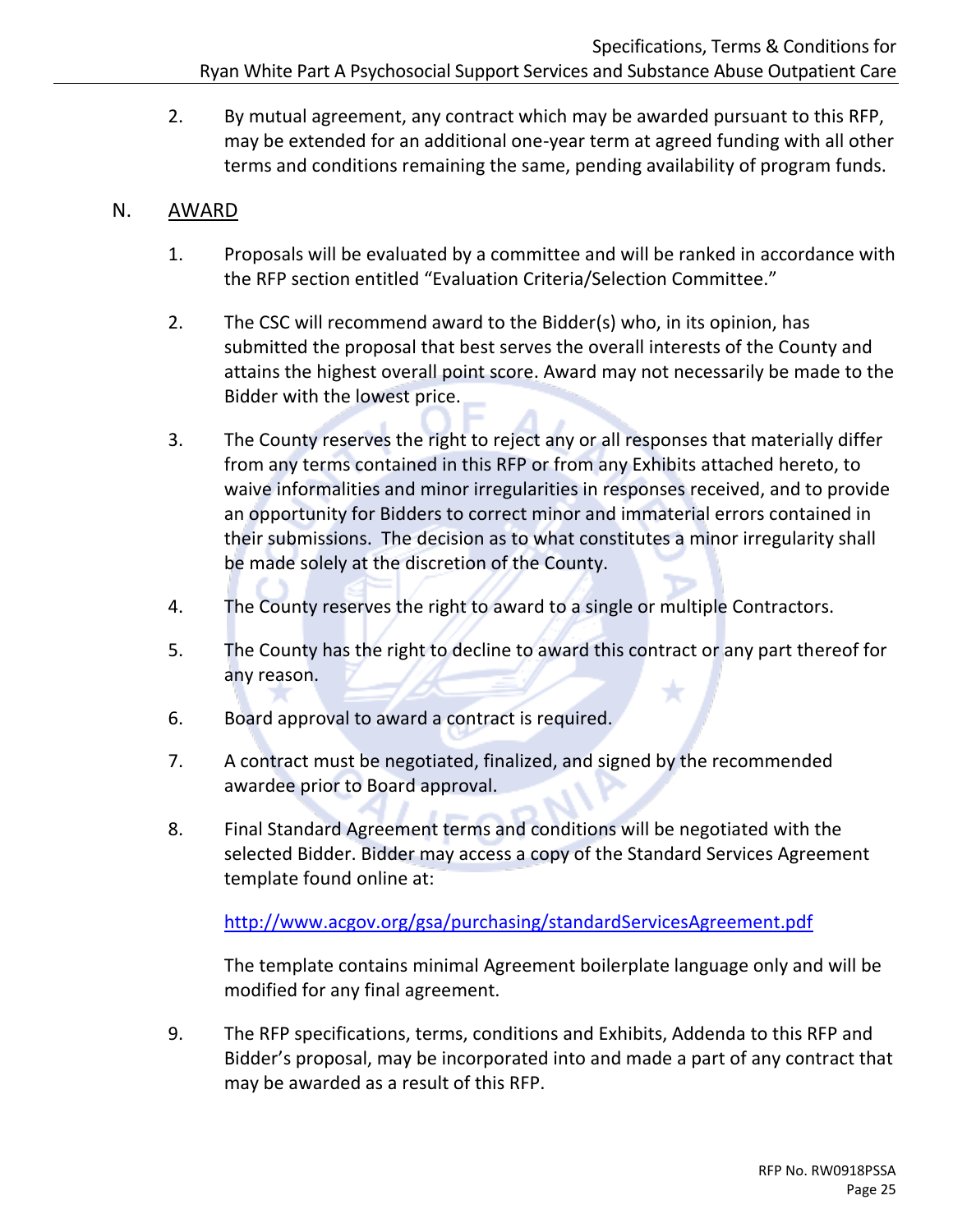# <span id="page-25-0"></span>O. INVOICING

- 1. Contractor shall invoice ACPHD, unless otherwise advised, upon satisfactory performance of services by the 20th day of the month following the month in which services were delivered.
- 2. County will use best efforts to make payment within twenty (20) days following receipt and review of invoice and upon complete satisfactory performance of services.
- 3. County shall notify Contractor of any adjustments required to invoice.
- 4. Invoices shall contain invoice month and number, remit to address and itemized products and/or services description and appropriate charges.
- 5. Contractor shall use standardized invoice format upon request.
- 6. Invoices must be received from and payments will only be issued to the Contractor whose name is specified on the contract.
- 7. The County will pay Contractor monthly or as agreed upon, not to exceed the total quoted in the bid response.

# <span id="page-25-1"></span>P. ACCOUNT MANAGER / SUPPORT STAFF

- 1. Contractor shall provide a dedicated competent program manager who shall be responsible for the County contract. The program manager shall receive all communications from the County and shall be the primary contact for all issues regarding Bidder's response to this RFP and any contract which may arise pursuant to this RFP.
- 2. Contractor shall also provide adequate, competent support staff that shall be able to service the County during normal working hours, Monday through Friday. Such representative(s) shall be knowledgeable about the contract, services offered and able to identify and resolve quickly any issues including but not limited to invoicing problems.
- 3. Contractor program manager shall be familiar with County and RWHAP requirements and standards and work with ACPHD to ensure that established standards are adhered to.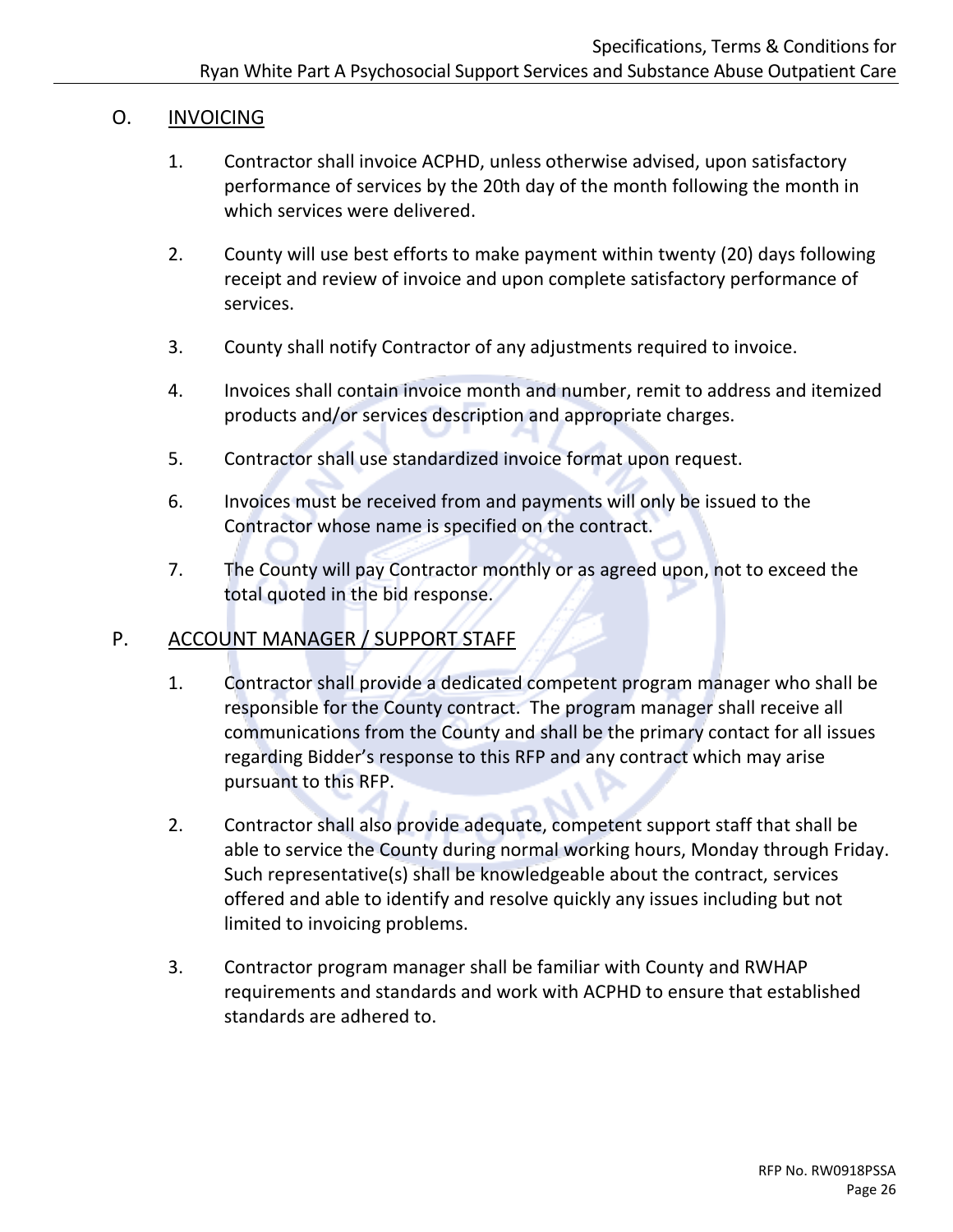# <span id="page-26-1"></span><span id="page-26-0"></span>**IV. INSTRUCTIONS TO BIDDERS**

# Q. COUNTY CONTACTS

The Office of HIV Care (OHC) within ACPHD is managing the competitive process for this project. All contact during the competitive process is to be through Phoenix Smith, Director of the Office of HIV Care, only.

The evaluation phase of the competitive process shall begin upon receipt of sealed bids until a contract has been awarded. Bidders shall not contact or lobby evaluators during the evaluation process. Attempts by any Bidder under this RFP to contact evaluators may result in disqualification of Bidder.

All questions regarding these specifications, terms and conditions are to be submitted in person at the Bidders conferences or in writing, via e-mail (only) by 11:30 AM on October 9, 2018 to:

Phoenix Smith Director, Office of HIV Care E-mail: jennifer.smith@acgov.org Alameda County Public Health Department 1000 Broadway, Ste 310 Oakland, CA 94607 PHONE: (510) 268-7630

The GSA Contracting Opportunities website will be the official notification posting place of all Requests for Interest, Proposals, Quotes and Addenda. Go to [http://www.acgov.org/gsa\\_app/gsa/purchasing/bid\\_content/contractopportunities.jsp](http://www.acgov.org/gsa_app/gsa/purchasing/bid_content/contractopportunities.jsp) to view current contracting opportunities.

# <span id="page-26-2"></span>R. SUBMITTAL OF BIDS

1. All bids must be SEALED and must be received at the Office of HIV Care by 2:00 PM on November 1, 2018.

NOTE: LATE AND/OR UNSEALED BIDS CANNOT BE ACCEPTED. IF HAND DELIVERING BIDS PLEASE ALLOW TIME FOR METERED STREET PARKING OR PARKING IN AREA PUBLIC PARKING LOTS AND ENTRY INTO SECURE BUILDING.

Bids will be received only at the address shown below, and by the time indicated in the Calendar of Events. Any bid received after said time and/or date or at a place other than the stated address cannot be considered and will be returned to the Bidder unopened.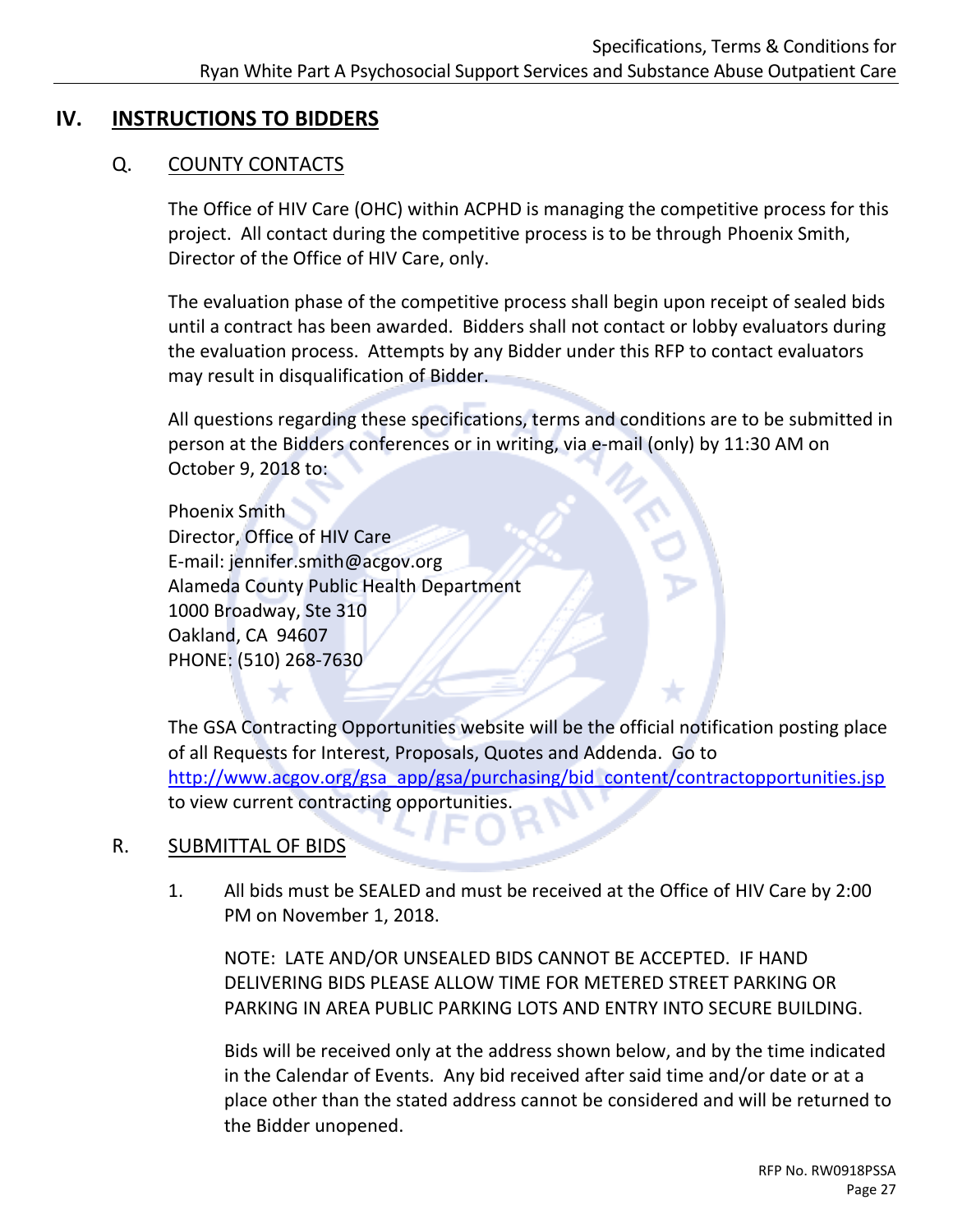All bids, whether delivered by an employee of Bidder, U.S. Postal Service, courier or package delivery service, must be received and time stamped at the stated address prior to the time designated. The Office of HIV Prevention's timestamp shall be considered the official timepiece for the purpose of establishing the actual receipt of bids.

2. Bids are to be addressed and delivered as follows:

#### **RFP No. RW0918PSSA**

c/o Phoenix Smith, Director Office of HIV Care Alameda County Public Health Department 1000 Broadway, Suite 310 Oakland, CA 94607

# **Bidder's name, return address, and the RFP number and title must also appear on the mailing package.**

- 3. Bidders are to submit **one (1) original hardcopy bid for each service category for which they are applying** (Exhibit A – Bid Response Packet, including additional required documentation), with original ink signatures, **plus 5 copies** of each proposal. Original proposal is to be clearly marked "ORIGINAL" with the other 5 copies to be marked "COPY". All submittals should be printed on plain white paper and must be either loose leaf or in a 3-ring binder (**NOT** bound). It is preferred that all proposals submitted shall be printed double-sided and on minimum 30% post-consumer recycled content paper. Inability to comply with the 30% post-consumer recycled content recommendation or the double-sided printing recommendation will have no impact on the evaluation and scoring of the proposal.
- 4. BIDDERS SHALL NOT MODIFY BID FORM(S) OR QUALIFY THEIR BIDS. BIDDERS SHALL NOT SUBMIT TO THE COUNTY A SCANNED, RE-TYPED, WORD-PROCESSED, OR OTHERWISE RECREATED VERSION OF THE BID FORM(S) OR ANY OTHER COUNTY-PROVIDED DOCUMENT.
- 5. All costs required for the preparation and submission of a bid shall be borne by Bidder.
- 6. **No email (electronic) or facsimile bids will be considered.**
- 7. Only one bid response per service category will be accepted from any one person, partnership, corporation, or other entity; however, several alternatives may be included in one response. For purposes of this requirement,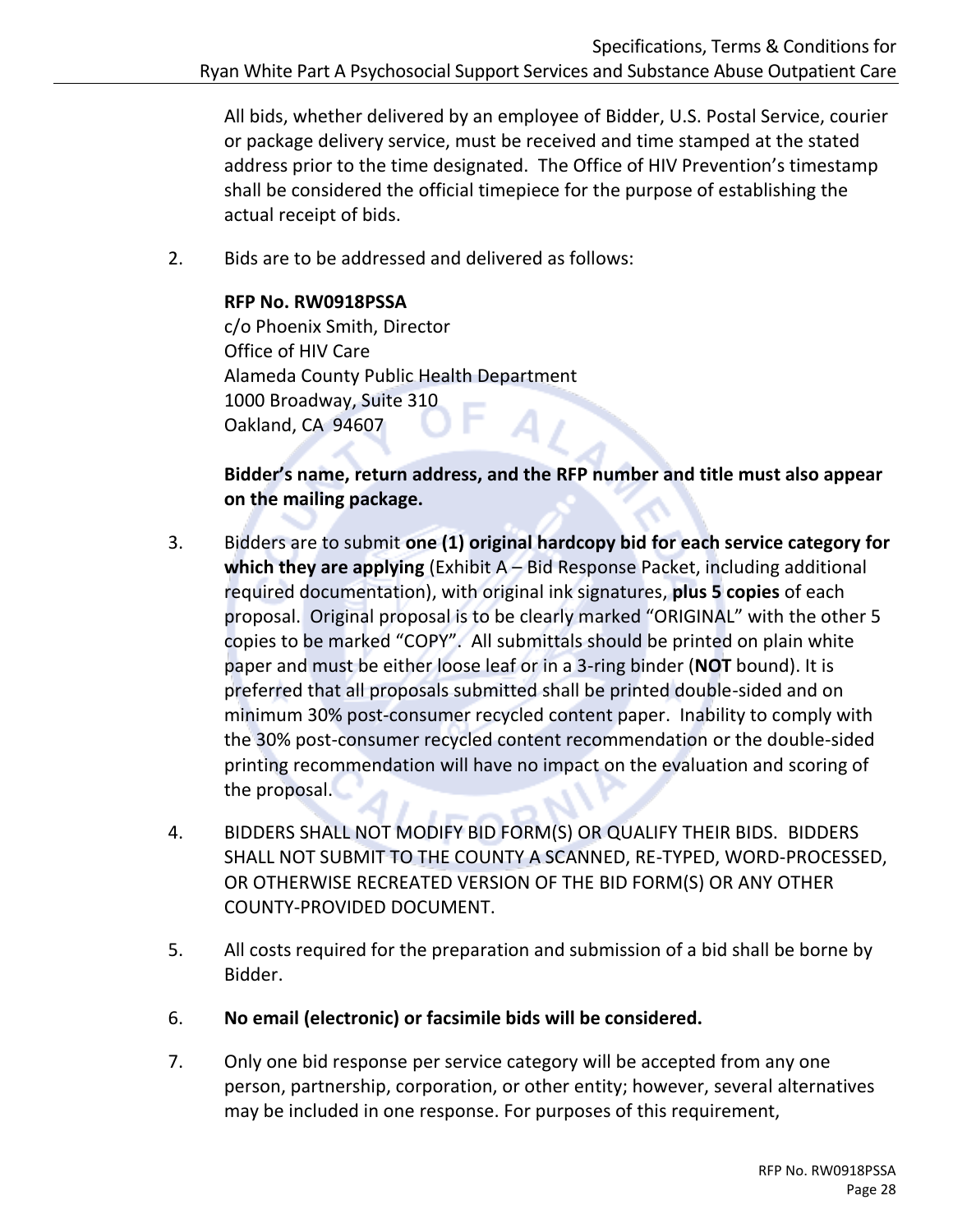"partnership" shall mean, and is limited to, a legal partnership formed under one or more of the provisions of the California or other state's Corporations Code or an equivalent statute.

- 8. All other information regarding the bid responses will be held as confidential until such time as the County Selection Committee has completed its evaluation, a recommended award has been made by the County Selection Committee and the contract has been fully negotiated with the recommended awardee named in the recommendation to award/non-award notification(s). The submitted proposals shall be made available upon request no later than five (5) calendar days before the recommendation to award and enter into contract is scheduled to be heard by the Board of Supervisors. All parties submitting proposals, either qualified or unqualified, will receive mailed recommendation to award/non-award notification(s), which will include the name of the Bidder to be recommended for award of this project. In addition, award information will be posted on the County's "Contracting Opportunities" website, mentioned above.
- 9. Each bid received, with the name of the Bidder, shall be entered on a record, and each record with the successful bid indicated thereon shall, after the award of the order or contract, be open to public inspection.
- 10. California Government Code Section 4552: In submitting a bid to a public purchasing body, the Bidder offers and agrees that if the bid is accepted, it will assign to the purchasing body all rights, title, and interest in and to all causes of action it may have under Section 4 of the Clayton Act (15 U.S.C. Sec. 15) or under the Cartwright Act (Chapter 2, commencing with Section 16700, of Part 2 of Division 7 of the Business and Professions Code), arising from purchases of goods, materials, or services by the Bidder for sale to the purchasing body pursuant to the bid. Such assignment shall be made and become effective at the time the purchasing body tenders final payment to the Bidder.
- 11. Bidder expressly acknowledges that it is aware that if a false claim is knowingly submitted (as the terms "claim" and "knowingly" are defined in the California False Claims Act, Cal. Gov. Code, §12650 et seq.), County will be entitled to civil remedies set forth in the California False Claim Act. It may also be considered fraud and the Contractor may be subject to criminal prosecution.
- 12. The undersigned Bidder certifies that it is, at the time of bidding, and shall be throughout the period of the contract, licensed by the State of California to do the type of work required under the terms of the Contract Documents. Bidder further certifies that it is regularly engaged in the general class and type of work called for in the Bid Documents.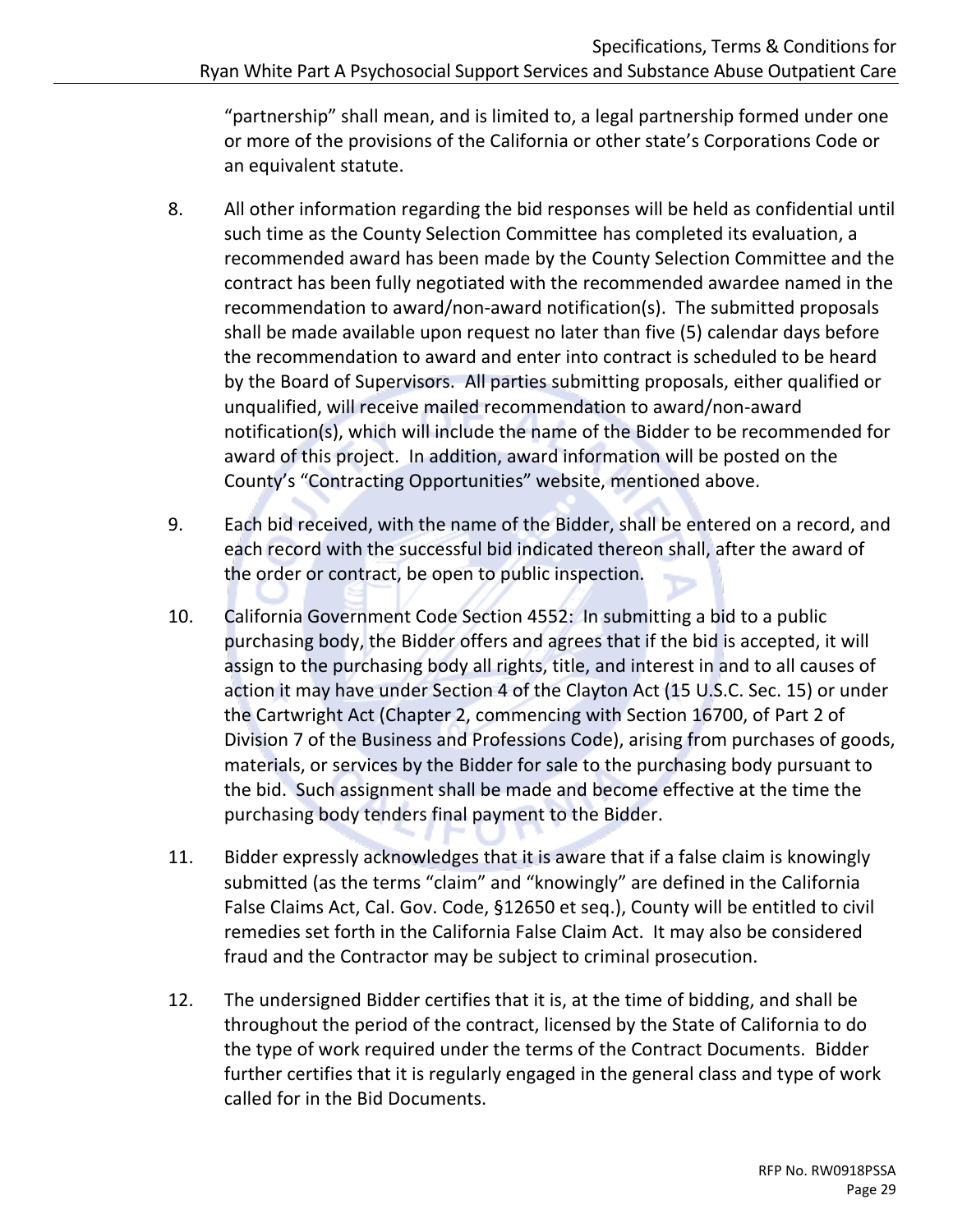- 13. The undersigned Bidder certifies that it is not, at the time of bidding, on the California Department of General Services (DGS) list of persons determined to be engaged in investment activities in Iran or otherwise in violation of the Iran Contracting Act of 2010 (Public Contract Code Section 2200-2208).
- 14. It is understood that County reserves the right to reject this bid and that the bid shall remain open to acceptance and is irrevocable for a period of one hundred eighty (180) days, unless otherwise specified in the Bid Documents.

#### <span id="page-29-0"></span>S. RESPONSE FORMAT

- 1. Bid responses are to be straightforward, clear, concise and specific to the information requested.
- 2. In order for bids to be considered complete, Bidder **must** provide responses to all information requested. See Exhibit A – Bid Response Packet.
- 3. Bidders shall ensure that responses are:
	- a. No more than 40 printed pages in length, including all attachments
	- b. Single spaced, 13-point Arial font, with 1-inch margins
	- c. Printed on 8.5 x 11-inch paper
- 4. Bid responses, in whole or in part, are NOT to be marked confidential or proprietary. County may refuse to consider any bid response or part thereof so marked. Bid responses submitted in response to this RFP may be subject to public disclosure. County shall not be liable in any way for disclosure of any such records. Please refer to the County's website at:

<http://www.acgov.org/gsa/departments/purchasing/policy/proprietary.htm> for more information regarding Proprietary and Confidential Information policies.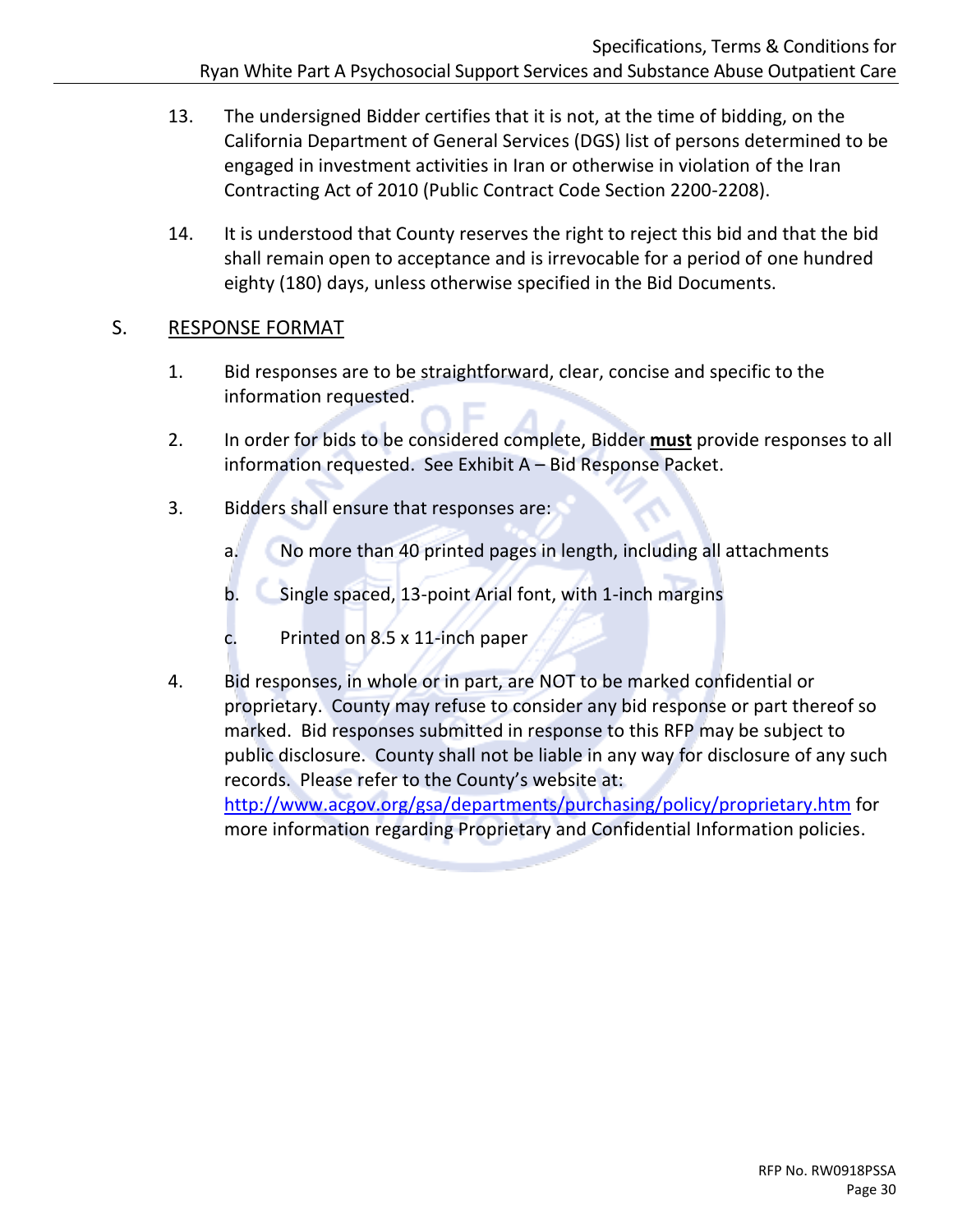# **EXHIBIT A BID RESPONSE PACKET**

# <span id="page-30-1"></span><span id="page-30-0"></span>**RFP No. RW0918PSSA – Ryan White Part A Psychosocial Support Services and Substance Abuse Outpatient Care**

To: The County of Alameda

From:

(Official Name of Bidder)

- **AS DESCRIBED IN THE SUBMITTAL OF BIDS SECTION OF THIS RFP, BIDDERS ARE TO SUBMIT ONE (1) ORIGINAL HARDCOPY BID PER SERVICE CATEGORY (EXHIBIT A – BID RESPONSE PACKET, INCLUDING ADDITIONAL REQUIRED DOCUMENTATION), WITH ORIGINAL INK SIGNATURES, PLUS 5 COPIES.**
- **EXECTED ALL PAGES OF THE BID RESPONSE PACKET (EXHIBIT A) MUST BE SUBMITTED IN TOTAL WITH ALL REQUIRED DOCUMENTS ATTACHED THERETO; ALL INFORMATION REQUESTED MUST BE SUPPLIED; ANY PAGES OF EXHIBIT A (OR ITEMS THEREIN) NOT APPLICABLE TO THE BIDDER MUST STILL BE SUBMITTED AS PART OF A COMPLETE BID RESPONSE, WITH SUCH PAGES OR ITEMS CLEARLY MARKED "N/A"**
- **BIDDERS SHALL NOT SUBMIT TO THE COUNTY A RE-TYPED, WORD-PROCESSED, OR OTHERWISE RECREATED VERSION OF EXHIBIT A – BID RESPONSE PACKET OR ANY OTHER COUNTY-PROVIDED DOCUMENT**
- **ALL BUDGETS AND BUDGET JUSTIFICATIONS MUST BE PRINTED IN INK OR TYPEWRITTEN; NO ERASURES ARE PERMITTED; ERRORS MAY BE CROSSED OUT AND CORRECTIONS PRINTED IN INK OR TYPEWRITTEN ADJACENT, AND MUST BE INITIALED IN INK BY PERSON SIGNING BID.**
- **BIDDERS THAT DO NOT COMPLY WITH THE REQUIREMENTS, AND/OR SUBMIT INCOMPLETE BID PACKAGES, SHALL BE SUBJECT TO DISQUALIFICATION AND THEIR BIDS REJECTED IN TOTAL.**
- **IF BIDDERS ARE MAKING ANY CLARIFICATIONS AND/OR AMENDMENTS OR TAKING EXCEPTION TO POLICIES OR SPECIFICATIONS OF THIS RFP, THESE MUST BE SUBMITTED IN THE EXCEPTIONS, CLARIFICATIONS, AMENDMENTS SECTION OF THIS EXHIBIT A – BID RESPONSE PACKET IN ORDER FOR THE BID RESPONSE TO BE CONSIDERED COMPLETE.**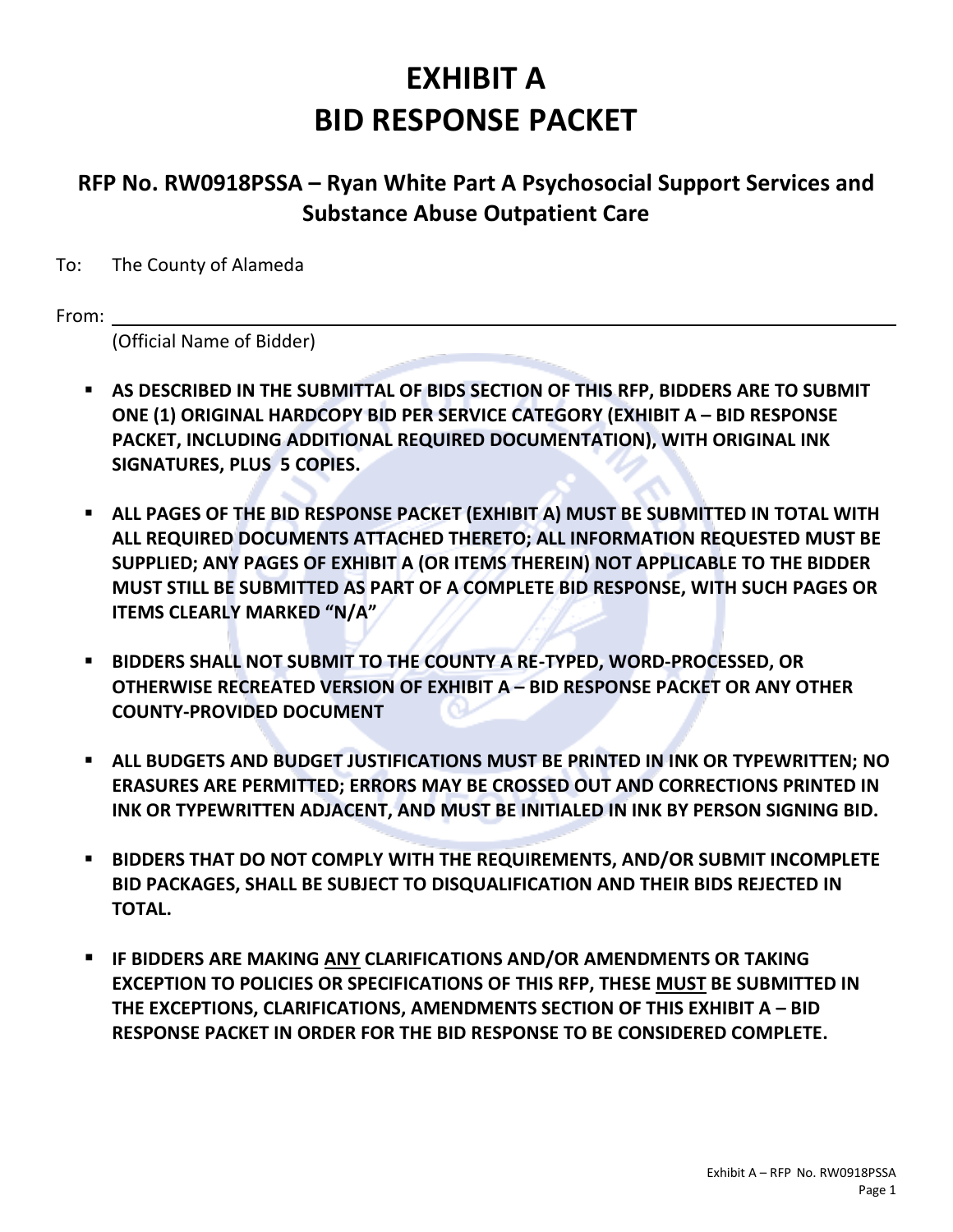#### **BIDDER INFORMATION AND ACCEPTANCE**

- 1. The undersigned declares that the Bid Documents, including, without limitation, the RFP, Addenda, and Exhibits have been read.
- 2. The undersigned is authorized, offers, and agrees to furnish the articles and/or services specified in accordance with the Specifications, Terms & Conditions of the Bid Documents of RFP No. RW0918PSSA – Ryan White Part A Psychosocial Support Services and Substance Abuse Outpatient Care.
- 3. The undersigned has reviewed the Bid Documents and fully understands the requirements in this Bid including, but not limited to, the requirements under the County Provisions, and that each Bidder who is awarded a contract shall be, in fact, a prime Contractor, not a subcontractor, to County, and agrees that its Bid, if accepted by County, will be the basis for the Bidder to enter into a contract with County in accordance with the intent of the Bid Documents.
- 4. The undersigned acknowledges receipt and acceptance of all addenda.
- 5. The undersigned agrees to the following terms, conditions, certifications, and requirements found on the County's website:
	- **[Debarment / Suspension Policy](http://www.acgov.org/gsa/departments/purchasing/policy/debar.htm)** [\[http://www.acgov.org/gsa/departments/purchasing/policy/debar.htm\]](http://www.acgov.org/gsa/departments/purchasing/policy/debar.htm)
	- **[Iran Contracting Act \(ICA\) of 2010](http://www.acgov.org/gsa/departments/purchasing/policy/ica.htm)** [\[http://www.acgov.org/gsa/departments/purchasing/policy/ica.htm\]](http://www.acgov.org/gsa/departments/purchasing/policy/ica.htm)
	- **[General Environmental Requirements](http://www.acgov.org/gsa/departments/purchasing/policy/environ.htm)** [\[http://www.acgov.org/gsa/departments/purchasing/policy/environ.htm\]](http://www.acgov.org/gsa/departments/purchasing/policy/environ.htm)
	- **[General Requirements](http://www.acgov.org/gsa/departments/purchasing/policy/genreqs.htm)** [http://www.acgov.org/gsa/departments/purchasing/policy/genreqs.html
	- **[Proprietary and Confidential Information](http://www.acgov.org/gsa/departments/purchasing/policy/proprietary.htm)** [\[http://www.acgov.org/gsa/departments/purchasing/policy/proprietary.htm\]](http://www.acgov.org/gsa/departments/purchasing/policy/proprietary.htm)
- 6. The undersigned acknowledges that Bidder will be in good standing in the State of California, with all the necessary licenses, permits, certifications, approvals, and authorizations necessary to perform all obligations in connection with this RFP and associated Bid Documents.
- 7. It is the responsibility of each bidder to be familiar with all of the specifications, terms and conditions and, if applicable, the site condition. By the submission of a Bid, the Bidder certifies that if awarded a contract they will make no claim against the County based upon ignorance of conditions or misunderstanding of the specifications.
- 8. Patent indemnity: Vendors who do business with the County shall hold the County of Alameda, its officers, agents and employees, harmless from liability of an nature or kind, including cost and expenses, for infringement or use of any patent, copyright or other proprietary right, secret process,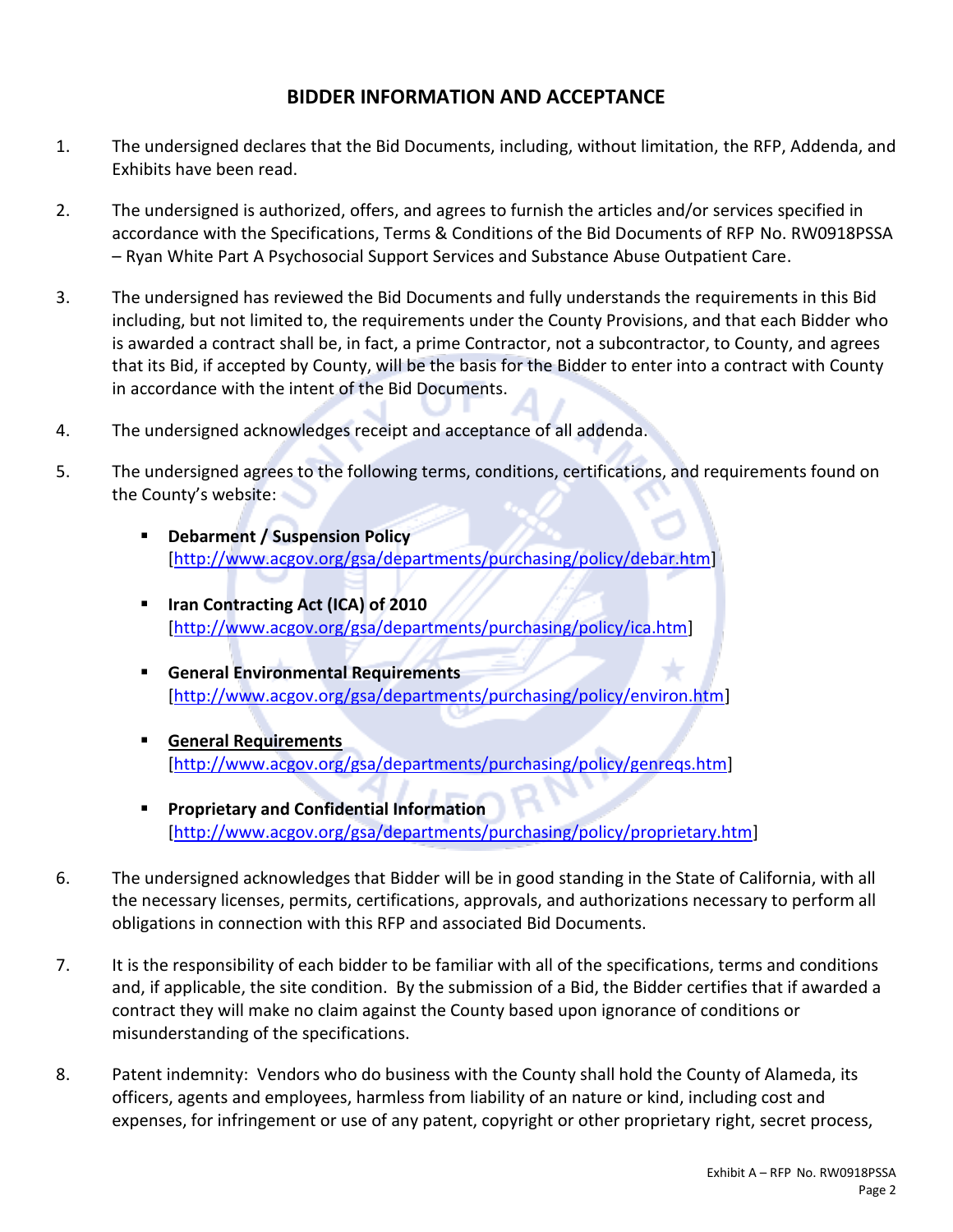patented or unpatented invention, article or appliance furnished or used in connection with the contract or purchase order.

9. Insurance certificates are not required at the time of submission. However, by signing Exhibit A – Bid Response Packet, the Contractor agrees to meet the minimum insurance requirements stated in the RFP. This documentation must be provided to the County, prior to award, and shall include an insurance certificate and additional insured certificate, naming the County of Alameda, which meets the minimum insurance requirements, as stated in the RFP. **\**

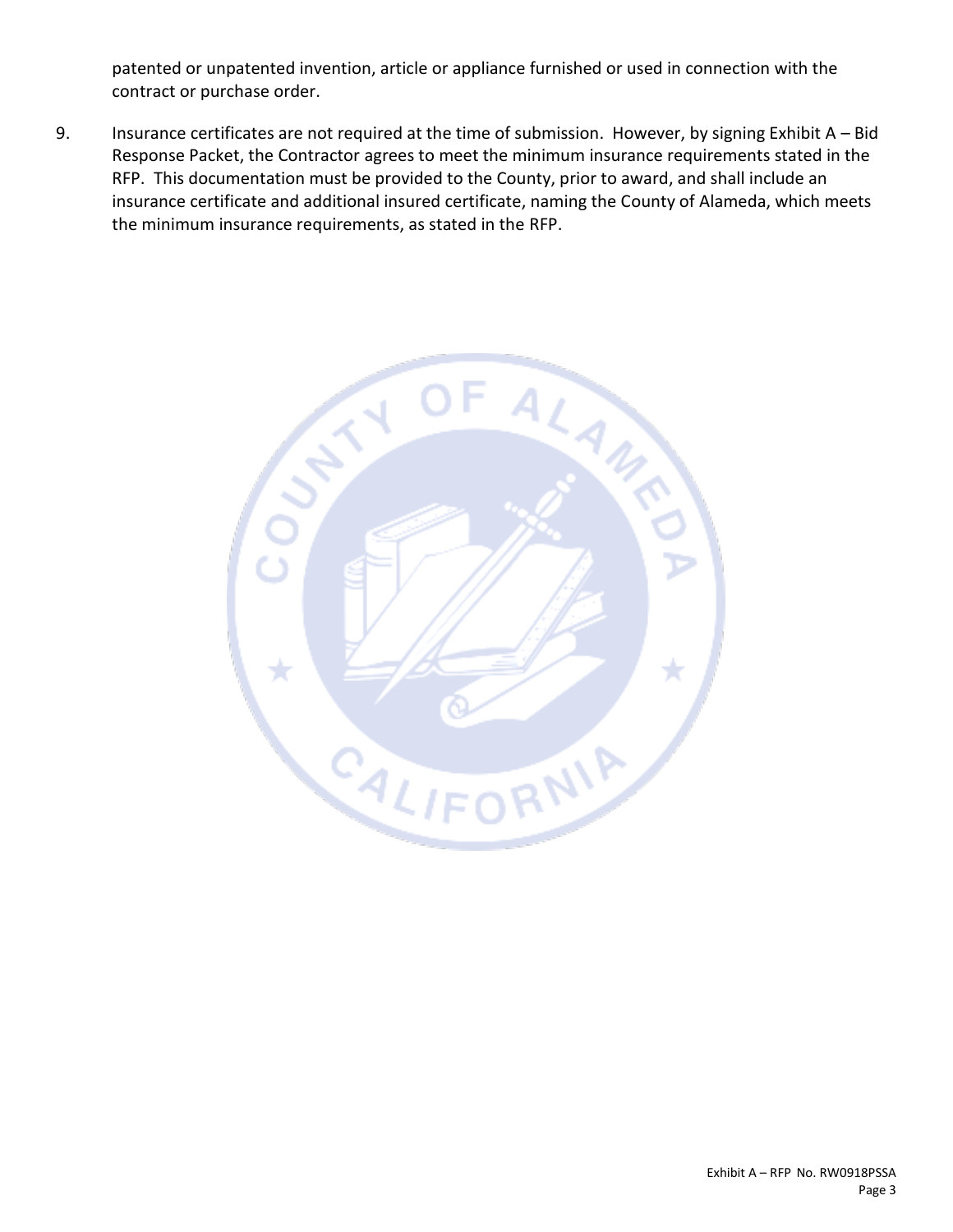#### **COVER PAGE**

<span id="page-33-0"></span>

| Submitting Proposal for:                                                                                                                                                                                                      | Psychosocial Support Services   Substance Abuse Outpatient Care |
|-------------------------------------------------------------------------------------------------------------------------------------------------------------------------------------------------------------------------------|-----------------------------------------------------------------|
| Official Name of Bidder: University of School and School and School and School and School and School and School and School and School and School and School and School and School and School and School and School and School |                                                                 |
|                                                                                                                                                                                                                               |                                                                 |
|                                                                                                                                                                                                                               |                                                                 |
|                                                                                                                                                                                                                               |                                                                 |
| Webpage: New York Products and Contract of the Contract of the Contract of the Contract of the Contract of the                                                                                                                |                                                                 |
| Type of Entity / Organizational Structure (check one):                                                                                                                                                                        |                                                                 |
| Corporation                                                                                                                                                                                                                   | Joint Venture                                                   |
| Limited Liability Partnership                                                                                                                                                                                                 | Partnership                                                     |
| <b>Limited Liability Corporation</b>                                                                                                                                                                                          | Non-Profit / Church                                             |
| Other:                                                                                                                                                                                                                        |                                                                 |
| Jurisdiction of Organization Structure:                                                                                                                                                                                       |                                                                 |
| Date of Organization Structure:                                                                                                                                                                                               |                                                                 |
| <b>Federal Tax Identification Number:</b>                                                                                                                                                                                     |                                                                 |
| <b>Primary Contact Information:</b>                                                                                                                                                                                           |                                                                 |
|                                                                                                                                                                                                                               |                                                                 |
|                                                                                                                                                                                                                               |                                                                 |
|                                                                                                                                                                                                                               |                                                                 |
|                                                                                                                                                                                                                               |                                                                 |
|                                                                                                                                                                                                                               |                                                                 |
|                                                                                                                                                                                                                               | 20                                                              |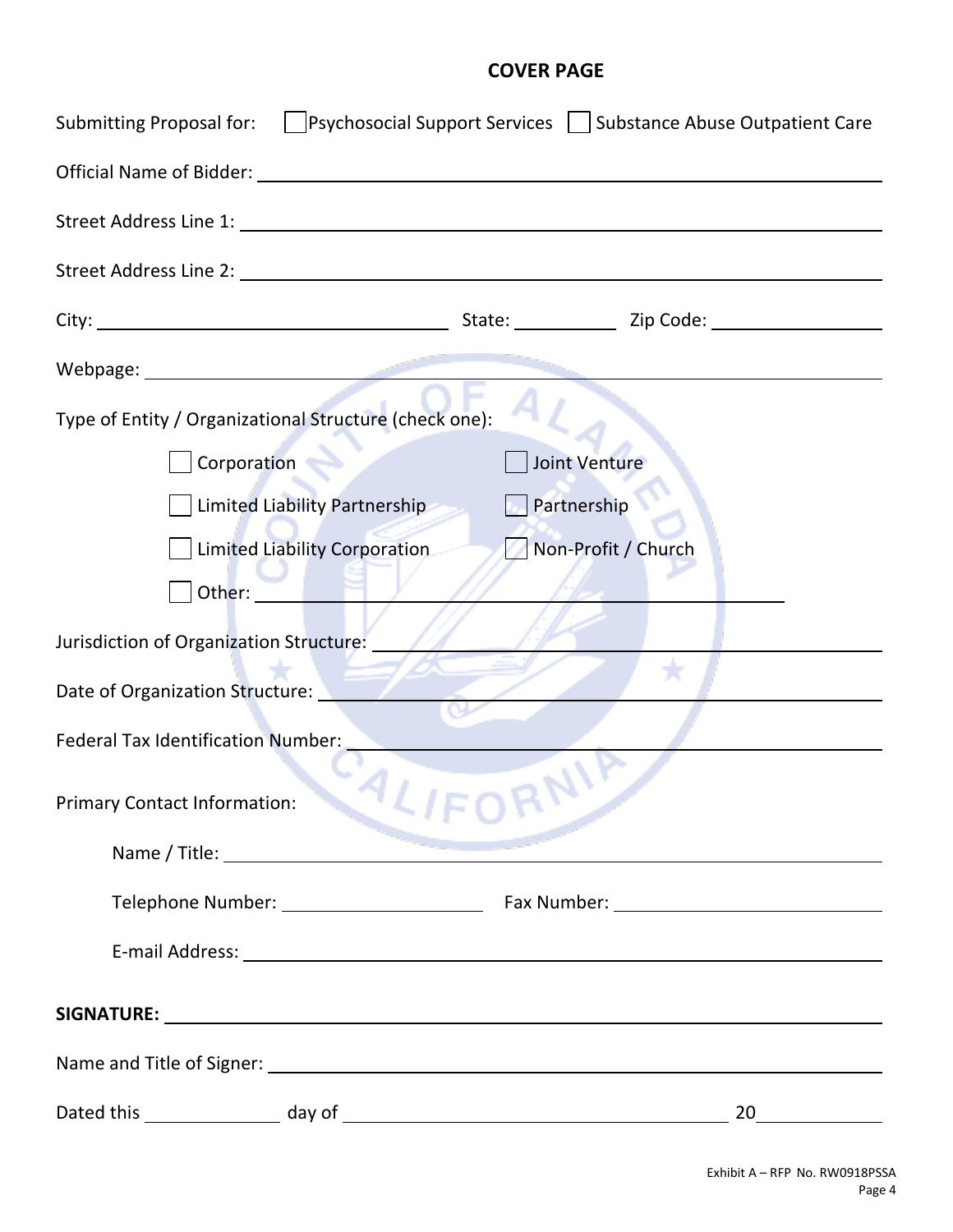#### **BID FORM**

**COST SHALL BE SUBMITTED ON EXHIBIT A AS IS. NO ALTERATIONS OR CHANGES OF ANY KIND ARE PERMITTED.** Bid responses that do not comply will be subject to rejection in total. The cost quoted below shall include all taxes and all other charges, including travel expenses, and is the cost the County will pay for the one-year term of any contract that is a result of this bid.

Bidder shall complete the table below based upon the service category for which they are applying.

Bidder hereby certifies to County that all representations, certifications, and statements made by Bidder, as set forth in this Bid Form and attachments are true and correct and are made under penalty of perjury pursuant to the laws of California.

#### **PLEASE PROVIDE A SEPARATE PROPOSAL PACKET FOR EACH SERVICE CATEGORY.**

| <b>SERVICE CATEGORY</b>              | <b>NUMBER OF</b><br><b>UNDUPLICATED (UDC)</b><br><b>CLIENTS SERVED</b> | <b>TOTAL AMOUNT REQUESTED</b> | <b>COST PER UNDUPLICATED</b><br>(UDC) CLIENT |
|--------------------------------------|------------------------------------------------------------------------|-------------------------------|----------------------------------------------|
| <b>Psychosocial Support Services</b> |                                                                        |                               |                                              |
| Substance Abuse Outpatient Care      |                                                                        |                               |                                              |

**CALIFORNIE**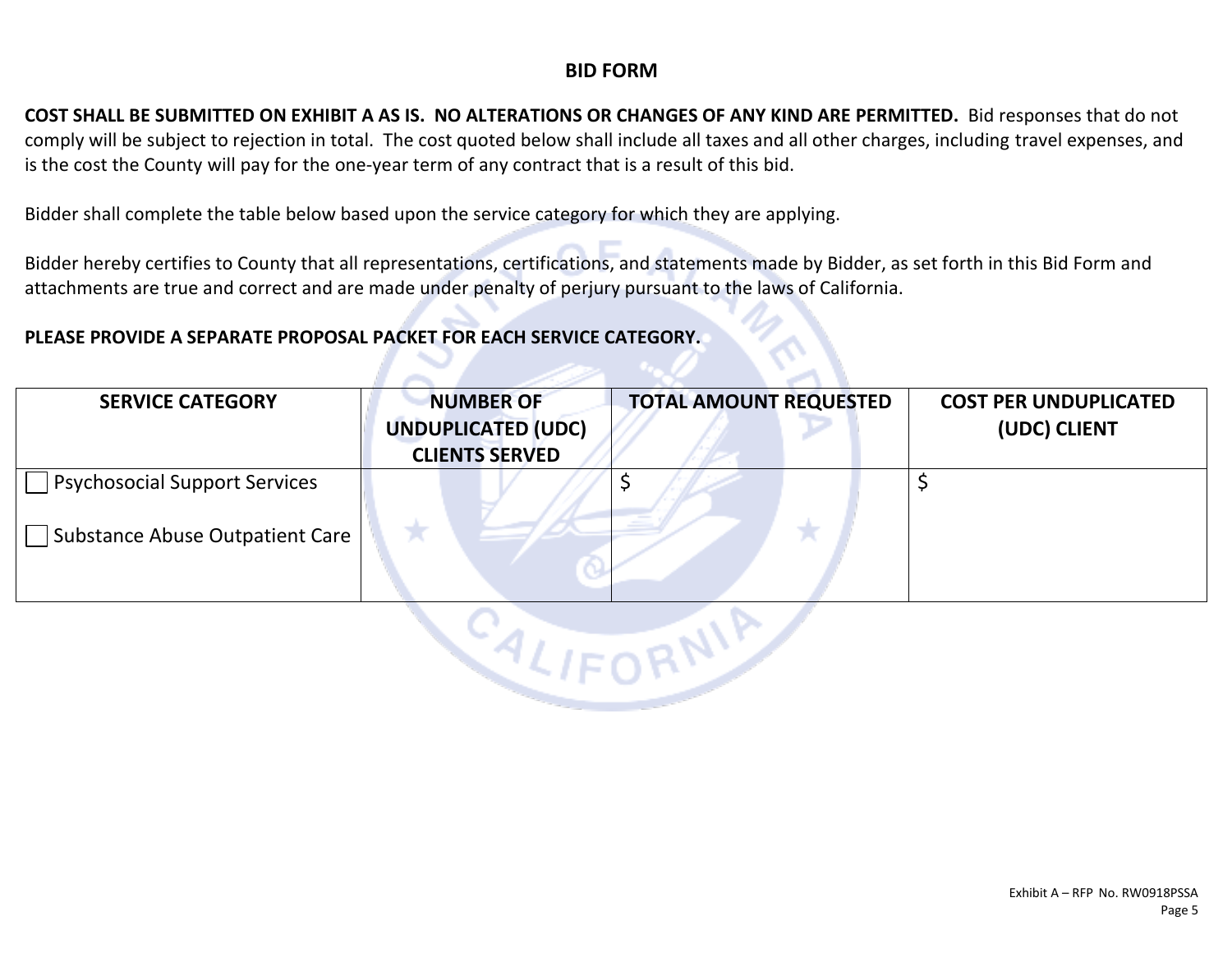#### **REQUIRED DOCUMENTATION AND SUBMITTALS**

**All of the specific documentation listed below is required to be submitted with the Exhibit A – Bid Response Packet in order for a bid to be deemed complete. Bidders must submit two separate proposals if applying for both service categories. Bidders shall submit all documentation, in the order listed below and clearly label each section with the appropriate title (i.e. Table of Contents, Letter of Transmittal, Key Personnel, etc.).**

- 1. **Table of Contents**: Bid responses shall include a table of contents listing the individual sections of the proposal and their corresponding page numbers. Tabs should separate each of the individual sections.
- 2. **Letter of Transmittal**: Bid responses shall include a brief synopsis of the highlights of the Proposal and overall benefits of the Proposal to the County. This synopsis should not exceed two (2) pages in length and should be easily understood.
	- 3. **Exhibit A – Bid Response Packet:** Every bidder must fill out and submit the complete Exhibit A – Bid Response Packet.
		- **(a) Bidder Information and Acceptance:**
			- (1) Every Bidder must submit a signed page 4 of Exhibit A.
		- **(b) References:**
			- $(1)$  Bidders must use the templates on pages 9-10 of this Exhibit A Bid Response Packet to provide references.
			- (2) Bidders are to provide a list of three (3) current and three (3) former clients. References must be satisfactory as deemed solely by County. References should have similar scope, volume and requirements to those outlined in these specifications, terms and conditions.
				- Bidders must verify the contact information for all references provided is current and valid.
				- Bidders are strongly encouraged to notify all references that the County may be contacting them to obtain a reference.
			- (3) The County may contact some or all of the references provided in order to determine Bidder's performance record on work similar to that described in this request. The County reserves the right to contact references other than those provided in the Response and to use the information gained from them in the evaluation process.

#### **(c) Exceptions, Clarifications, Amendments:**

(1) This shall include clarifications, exceptions and amendments, if any, to the RFP and associated Bid Documents, and shall be submitted with your bid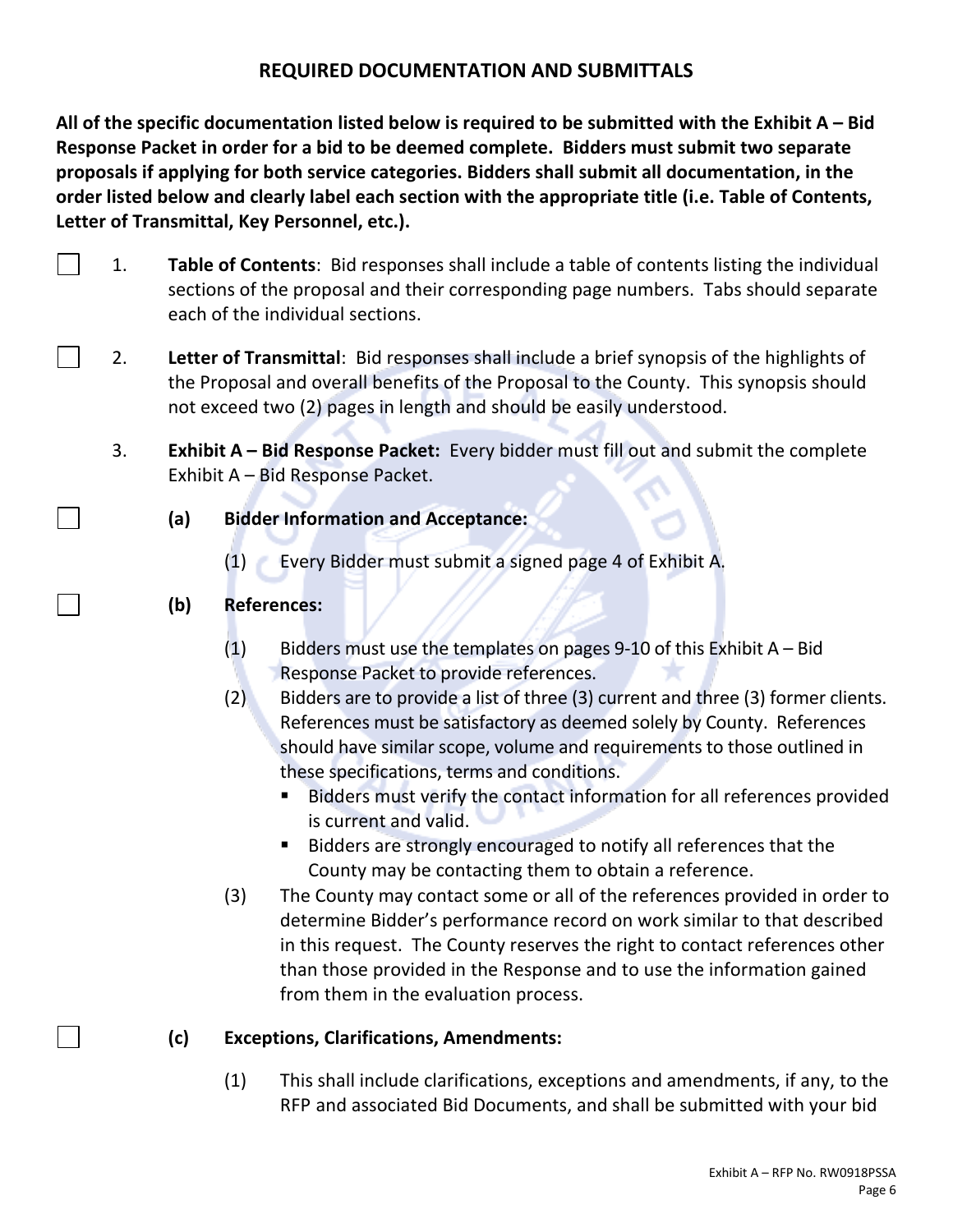response using the template on page 11 of this Exhibit A – Bid Response Packet.

# (2) **THE COUNTY IS UNDER NO OBLIGATION TO ACCEPT ANY EXCEPTIONS, AND SUCH EXCEPTIONS MAY BE A BASIS FOR BID DISQUALIFICATION.**

- 4. **Key Personnel**: **(1 page)** Bid responses shall include a complete list of all key personnel associated with the RFP. This list may be provided in table format and must include all key personnel who will provide services/training to County staff and all key personnel who will provide maintenance and support services. For each person on the list, the following information shall be included:
	- (a) The person's relationship with Bidder, including job title and years of employment with Bidder;
	- (b) The role that the person will play in connection with the RFP;
	- (c) Address, telephone, fax numbers, and e-mail address;
	- (d) Person's educational background; and
	- (e) Person's relevant experience, certifications, and/or merits.
- 5. **Program Description and Service Delivery**: **(4-6 pages)** Bid response should include a description of the proposed program. The description shall specify how the proposed program will meet the objectives and specific requirements. The response should include methods for reaching PLWH, assessing client need, providing referrals and coordinating with other areas of HIV care and other services. The description must explain any special resources, procedures or approaches that make the services of Bidder particularly advantageous to the County and identify any limitations or restrictions of Bidder in providing the services that the County should be aware of in evaluating the RFP. As part of the program description, Bidders should include a complete scope of work (Exhibit C).
	- 6. **Cost: (2-5 pages)** Bid response shall include a detailed description of the costs associated with providing the proposed services. The Bid response should include the costs to provide the proposed activities and staff resources to achieve the proposed outcomes. A complete propose budget summary and budget justification (Exhibits D and E) should be included within the response.
		- 7. **Implementation Plan and Schedule**: **(1-2 pages)** The bid response should include an implementation plan describing how the Bidder will 1) prepare to provide services beginning on March 1, 2019; 2) plan to inform the community, including HIV service providers, and PLWH on how to access services; and 3) how services will be implemented alongside other programs. The plan should also include an assessment of service effectiveness and any areas for improvement each quarter.
- 8. **Capacity and Relevant Experience**: **(3-5 pages)** Bid response should include a detailed description of the Bidder organization's relevant experience. Response should include summaries of other programs, past and current, that demonstrate the experience and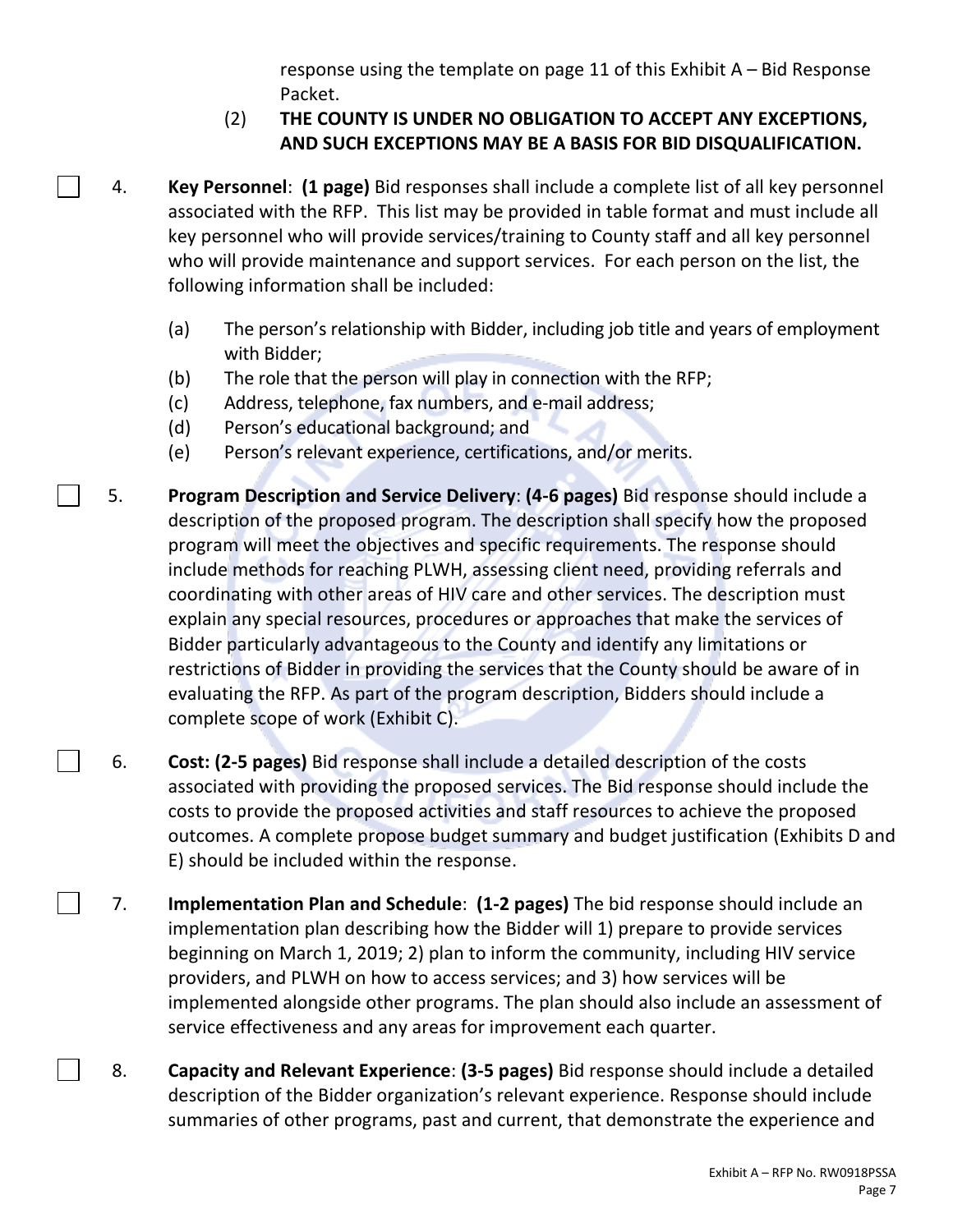stability of the Bidder organization. Response should include descriptions of staff to be assigned to the project and organizational leadership. These descriptions should cover relevant work experience, training, licensure/certification, and experience working with PLWH, including relevant cultural competency. Response should also explain how existing programs within the Bidder organization and relationships with other organizations will be leveraged for success with the proposed program. Response should address whether new or existing staff will be used for the proposed program and gaps in experience or training will be addressed.

9. **Data and Reports (1-2 pages)** The bid response should describe the Bidder's plan to collect data to monitor the progress of the proposed program. The description should cover the plan and process for collecting and entering required data in a timely manner. The description should show how data collection is aligned with the program objectives and services. The description should detail staff responsible for data entry and for ensuring compliance with timely data collection and reporting of program activities.

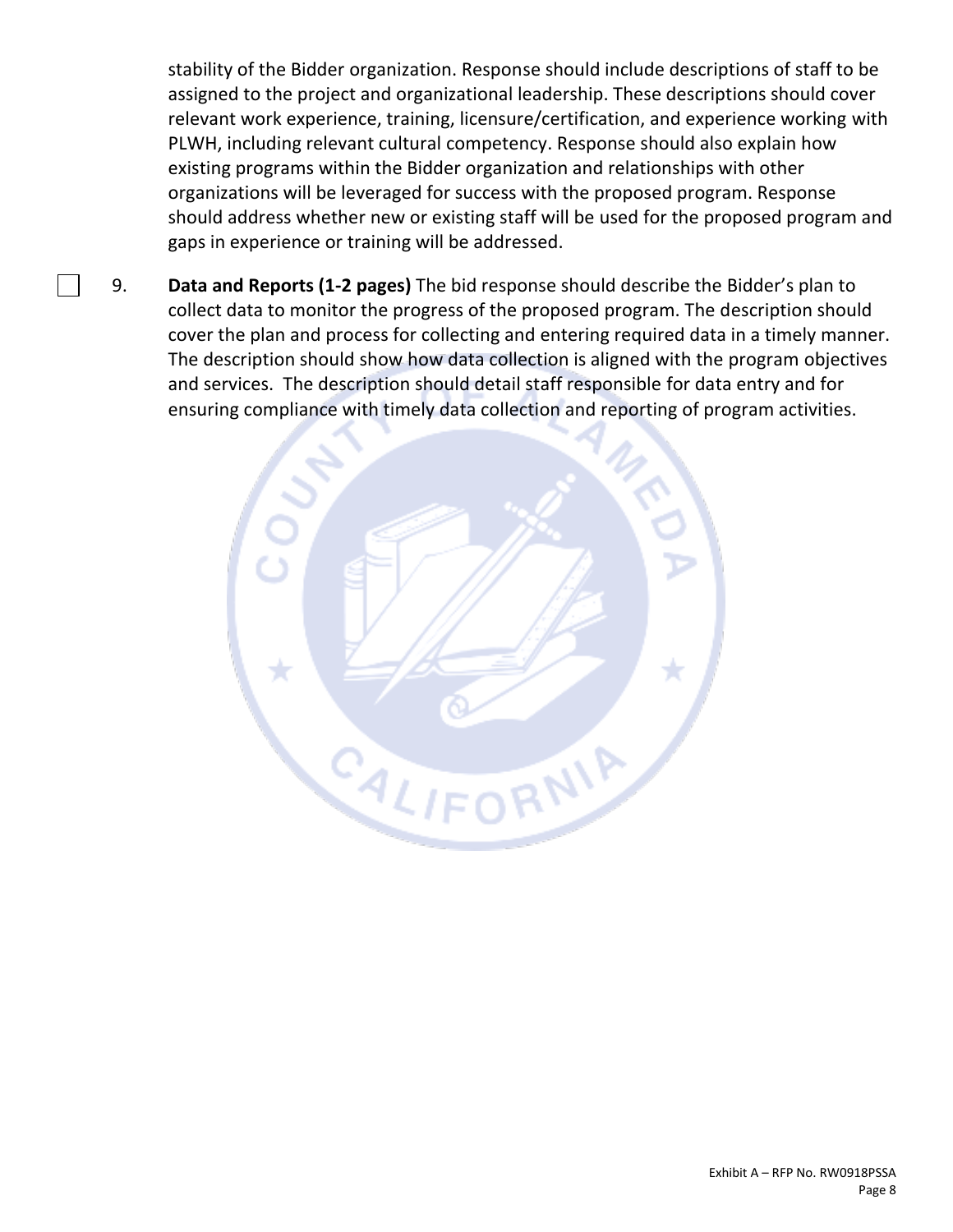#### **CURRENT REFERENCES**

# **RFP No. RW0918PSSA – Ryan White Part A Psychosocial Support Services and Substance Abuse Outpatient Care**

**Bidder Name:**

| Company Name:                           | <b>Contact Person:</b> |
|-----------------------------------------|------------------------|
| Address:                                | Telephone Number:      |
| City, State, Zip:                       | E-mail Address:        |
| Services Provided / Date(s) of Service: |                        |

| <b>Company Name:</b>                    | <b>Contact Person:</b>   |
|-----------------------------------------|--------------------------|
| Address:                                | <b>Telephone Number:</b> |
| City, State, Zip:                       | E-mail Address:          |
| Services Provided / Date(s) of Service: |                          |
|                                         |                          |
| <b>Company Name:</b>                    | <b>Contact Person:</b>   |
| Address:                                | <b>Telephone Number:</b> |
| City, State, Zip:                       | <b>E-mail Address:</b>   |

CALIFORNIA

Services Provided / Date(s) of Service: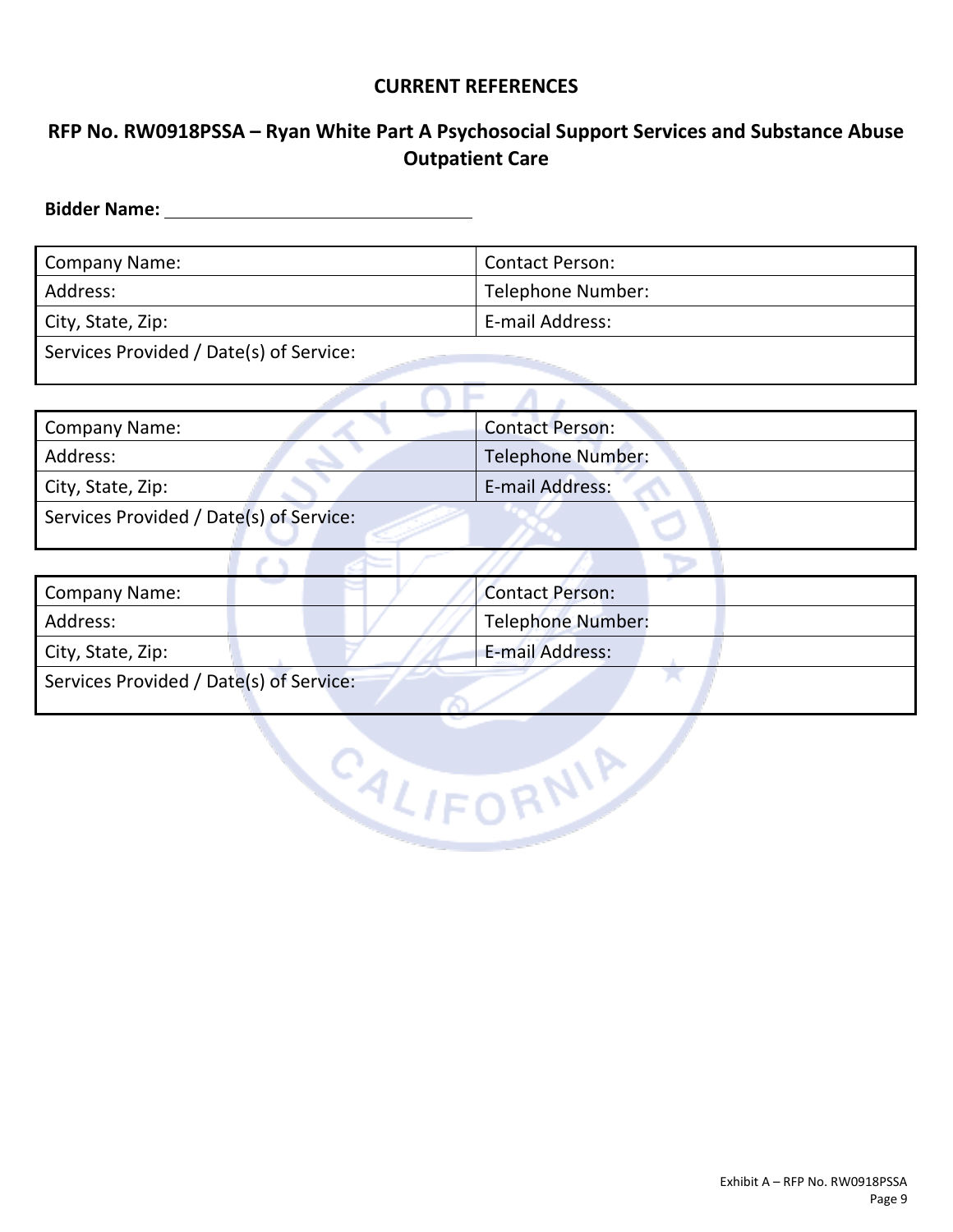#### **FORMER REFERENCES**

# **RFP No. RW0918PSSA – Ryan White Part A Psychosocial Support Services and Substance Abuse Outpatient Care**

**Bidder Name:** 

| <b>Company Name:</b>                    | <b>Contact Person:</b> |
|-----------------------------------------|------------------------|
| Address:                                | Telephone Number:      |
| City, State, Zip:                       | E-mail Address:        |
| Services Provided / Date(s) of Service: |                        |

سيمتس

 $\wedge$   $\sqsubset$   $\wedge$ 

| <b>Company Name:</b>                    | <b>Contact Person:</b>   |  |  |
|-----------------------------------------|--------------------------|--|--|
| Address:                                | <b>Telephone Number:</b> |  |  |
| City, State, Zip:                       | E-mail Address:          |  |  |
| Services Provided / Date(s) of Service: |                          |  |  |
|                                         |                          |  |  |
| <b>Company Name:</b>                    | <b>Contact Person:</b>   |  |  |

| Company Name:                           | Contact Person:          |  |  |  |  |
|-----------------------------------------|--------------------------|--|--|--|--|
| Address:                                | <b>Telephone Number:</b> |  |  |  |  |
| City, State, Zip:                       | <b>E-mail Address:</b>   |  |  |  |  |
| Services Provided / Date(s) of Service: |                          |  |  |  |  |

CALIFORNIA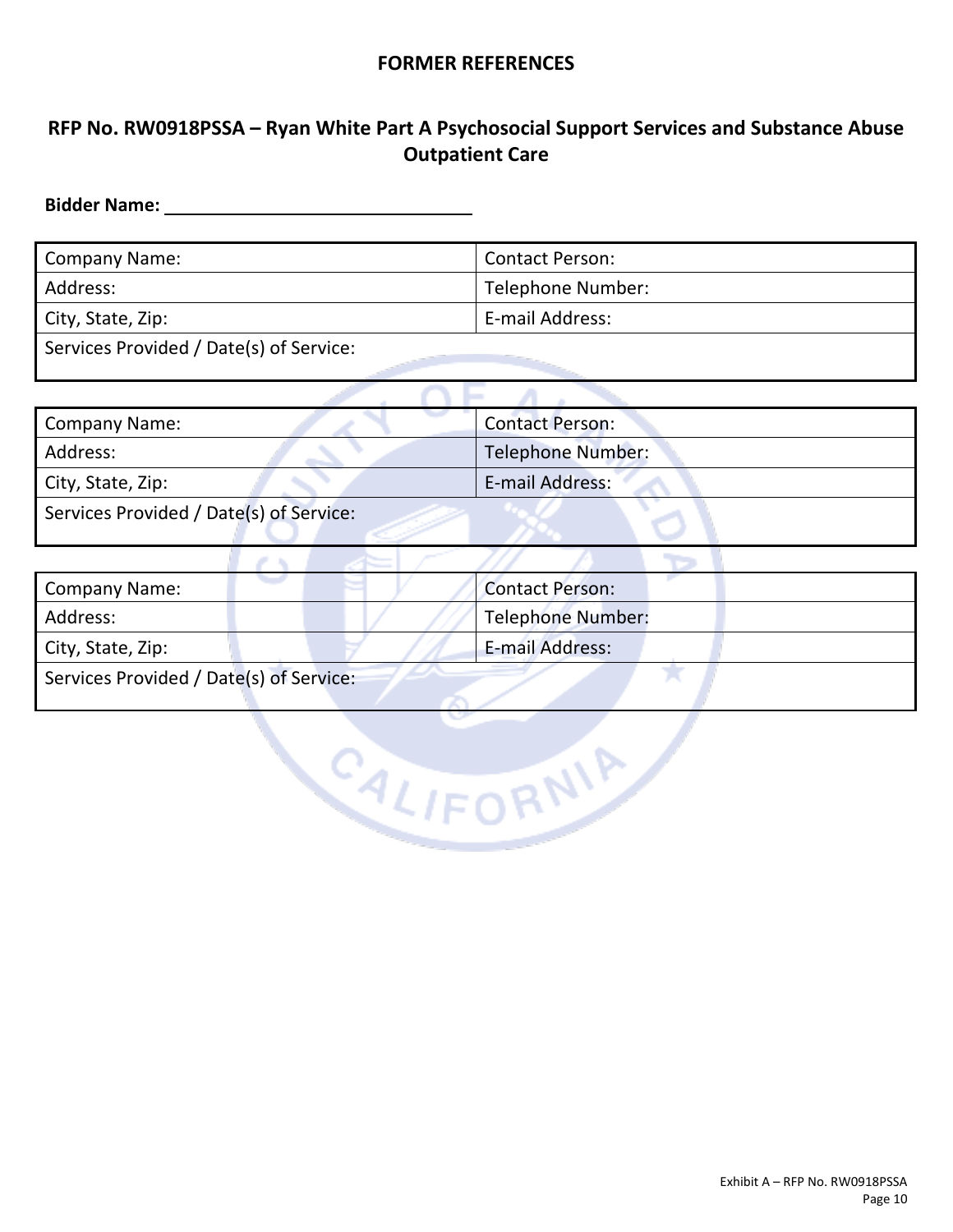#### **EXCEPTIONS, CLARIFICATIONS, AMENDMENTS**

# **RFP No. RW0918PSSA – Ryan White Part A Psychosocial Support Services and Substance Abuse Outpatient Care**

**Bidder Name:** 

List below requests for clarifications, exceptions and amendments, if any, to the RFP and associated Bid Documents, and submit with your bid response.

The County is under no obligation to accept any exceptions and such exceptions may be a basis for bid disqualification.

|          | <b>Reference to:</b> |          | <b>Description</b>        |
|----------|----------------------|----------|---------------------------|
| Page No. | Section              | Item No. |                           |
| p. 23    | D,                   | 1.c.     | Vendor takes exception to |
|          |                      |          |                           |
|          |                      |          |                           |
|          |                      |          |                           |
|          |                      | ha k     | JА.                       |
|          |                      |          | 41P<br>$-a$               |
|          |                      |          |                           |
|          |                      |          |                           |
|          |                      |          |                           |
|          |                      |          |                           |
|          |                      |          |                           |

\*Print additional pages as necessary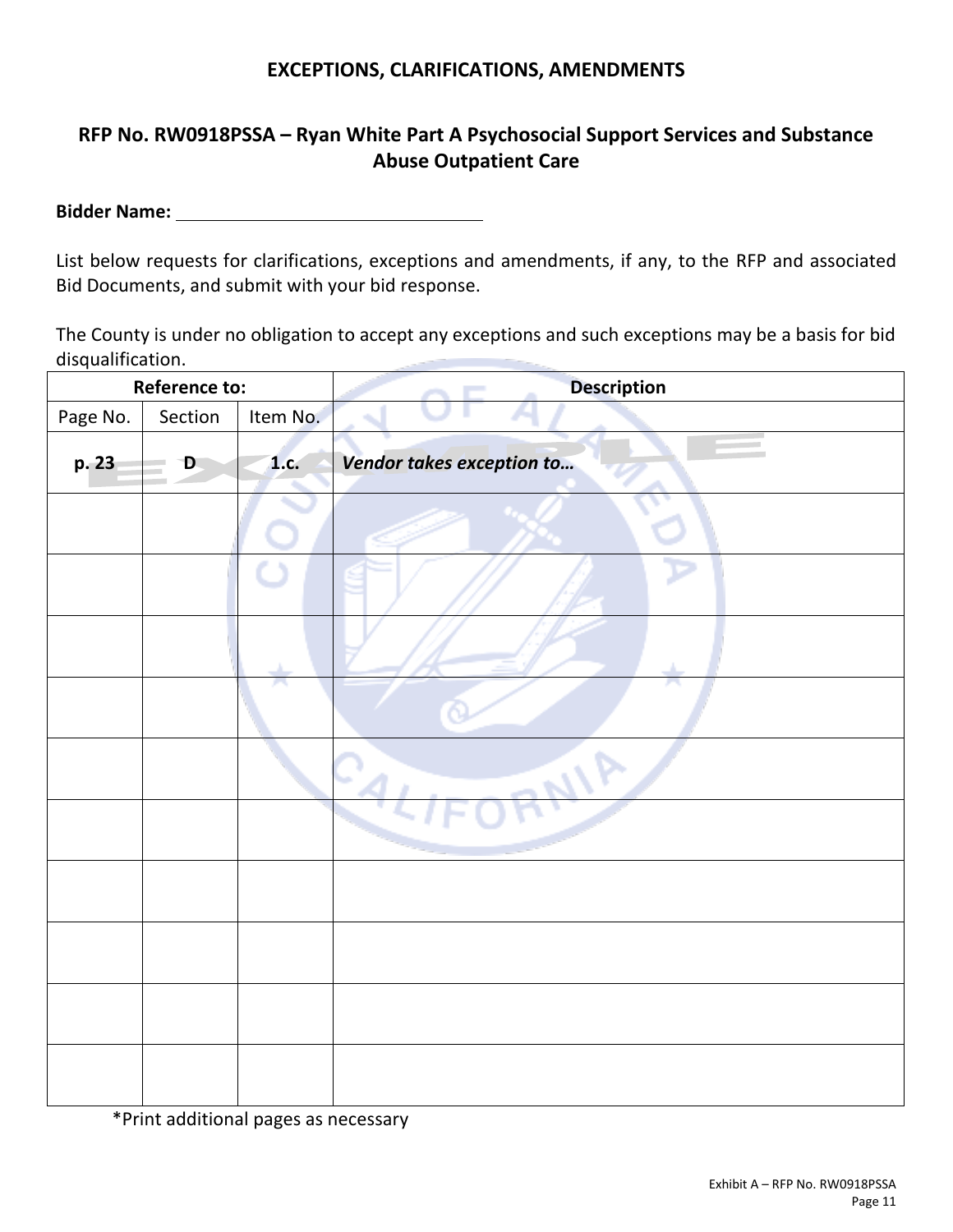# **EXHIBIT B INSURANCE REQUIREMENTS**

<span id="page-41-1"></span><span id="page-41-0"></span>Insurance certificates are not required at the time of submission; however, by signing Exhibit A – Bid Packet, the bidder agrees to meet the minimum insurance requirements stated in the RFP, prior to award. This documentation must be provided to the County, prior to award, and shall include an insurance certificate and additional insured certificate, naming the County of Alameda, which meets the minimum insurance requirements, as stated in this Exhibit B – Insurance Requirements.

The following page contains the minimum insurance limits, required by the County of Alameda, to be held by the Contractor performing on this RFP:

# **\*\*\* SEE NEXT PAGE FOR COUNTY OF ALAMEDA MINIMUM INSURANCE REQUIREMENTS \*\*\***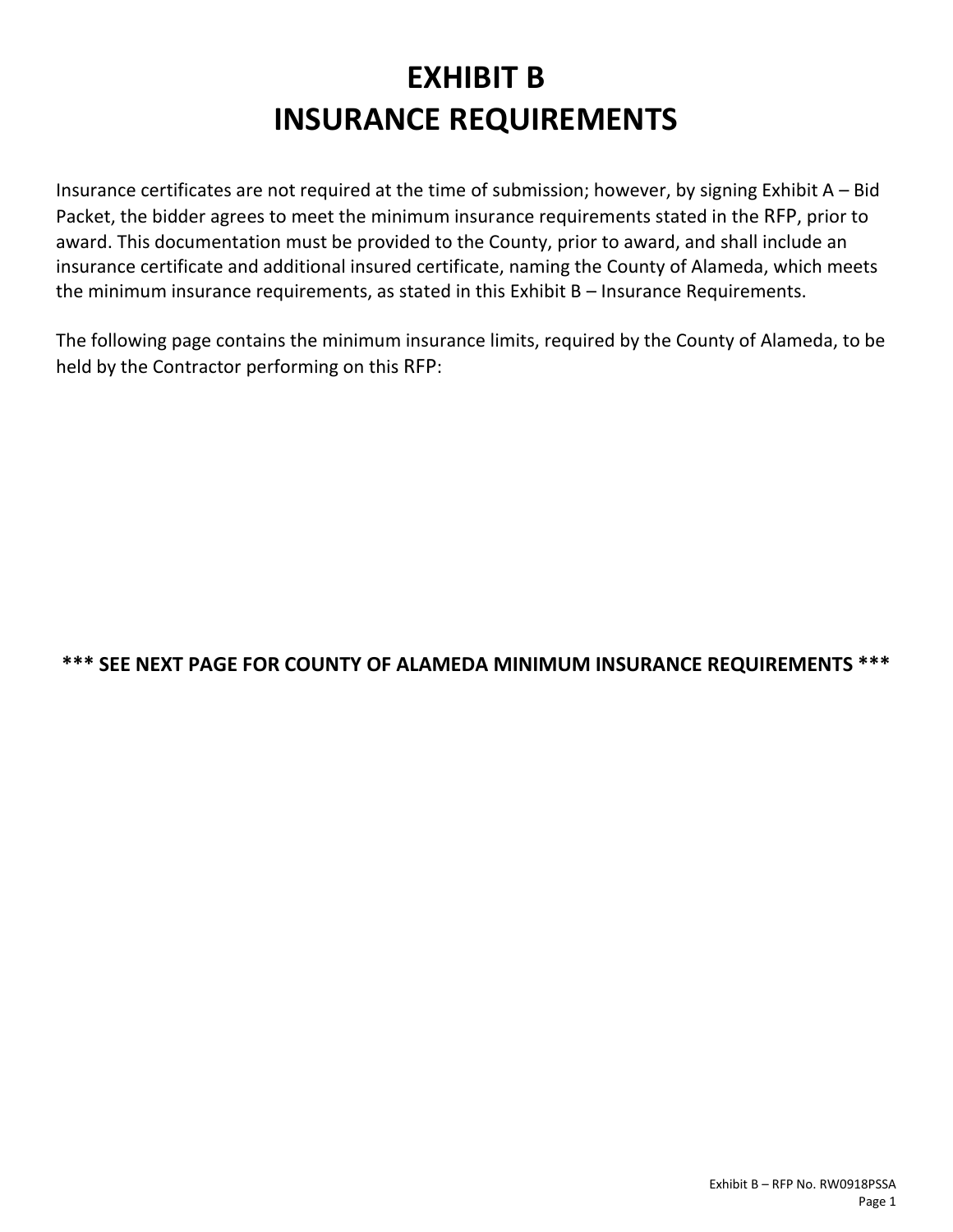#### **COUNTY OF ALAMEDA MINIMUM INSURANCE REQUIREMENTS**

Without limiting any other obligation or liability under this Agreement, the Contractor, at its sole cost and expense, shall secure and keep in force during the entire term of the Agreement or longer, as may be specified below, the following insurance coverage, limits and endorsements:

|   | <b>TYPE OF INSURANCE COVERAGES</b>                                                                                                                                                                                                                                             | <b>MINIMUM LIMITS</b>                                                             |
|---|--------------------------------------------------------------------------------------------------------------------------------------------------------------------------------------------------------------------------------------------------------------------------------|-----------------------------------------------------------------------------------|
| A | <b>Commercial General Liability</b><br>Premises Liability; Products and Completed Operations; Contractual<br>Liability; Personal Injury and Advertising Liability; Abuse, Molestation,<br>Sexual Actions, and Assault and Battery                                              | \$1,000,000 per occurrence (CSL)<br>Bodily Injury and Property Damage             |
| B | <b>Commercial or Business Automobile Liability</b><br>All owned vehicles, hired or leased vehicles, non-owned, borrowed and<br>permissive uses. Personal Automobile Liability is acceptable for<br>individual contractors with no transportation or hauling related activities | \$1,000,000 per occurrence (CSL)<br>Any Auto<br>Bodily Injury and Property Damage |
| C | Workers' Compensation (WC) and Employers Liability (EL)<br>Required for all contractors with employees                                                                                                                                                                         | WC: Statutory Limits<br>EL: \$100,000 per accident for bodily injury or disease   |
| D | <b>Professional Liability/Errors &amp; Omissions</b><br>Includes endorsements of contractual liability and defense and<br>indemnification of the County                                                                                                                        | \$1,000,000 per occurrence<br>\$2,000,000 project aggregate                       |
| E | <b>Endorsements and Conditions:</b>                                                                                                                                                                                                                                            |                                                                                   |

- 1. **ADDITIONAL INSURED:** ALL INSURANCE REQUIRED ABOVE WITH THE EXCEPTION OF PROFESSIONAL LIABILITY, PERSONAL AUTOMOBILE LIABILITY, WORKERS' COMPENSATION AND EMPLOYERS LIABILITY, SHALL BE ENDORSED TO NAME AS ADDITIONAL INSURED: COUNTY OF ALAMEDA, ITS BOARD OF SUPERVISORS, THE INDIVIDUAL MEMBERS THEREOF, AND ALL COUNTY OFFICERS, AGENTS, EMPLOYEES AND REPRESENTATIVES.
- 2. **DURATION OF COVERAGE:** All required insurance shall be maintained during the entire term of the Agreement with the following exception: Insurance policies and coverage(s) written on a claims-made basis shall be maintained during the entire term of the Agreement and until 3 years following termination and acceptance of all work provided under the Agreement, with the retroactive date of said insurance (as may be applicable) concurrent with the commencement of activities pursuant to this Agreement.
- 3. **REDUCTION OR LIMIT OF OBLIGATION:** All insurance policies shall be primary insurance to any insurance available to the Indemnified Parties and Additional Insured(s). Pursuant to the provisions of this Agreement, insurance effected or procured by the Contractor shall not reduce or limit Contractor's contractual obligation to indemnify and defend the Indemnified Parties.
- 4. **INSURER FINANCIAL RATING:** Insurance shall be maintained through an insurer with a minimum A.M. Best Rating of A- or better, with deductible amounts acceptable to the County. Acceptance of Contractor's insurance by County shall not relieve or decrease the liability of Contractor hereunder. Any deductible or self-insured retention amount or other similar obligation under the policies shall be the sole responsibility of the Contractor. Any deductible or self-insured retention amount or other similar obligation under the policies shall be the sole responsibility of the Contractor.
- 5. **SUBCONTRACTORS:** Contractor shall include all subcontractors as an insured (covered party) under its policies or shall furnish separate certificates and endorsements for each subcontractor. All coverages for subcontractors shall be subject to all of the requirements stated herein.
- 6. **JOINT VENTURES:** If Contractor is an association, partnership or other joint business venture, required insurance shall be provided by any one of the following methods:
	- Separate insurance policies issued for each individual entity, with each entity included as a "Named Insured (covered party), or at minimum named as an "Additional Insured" on the other's policies.
	- Joint insurance program with the association, partnership or other joint business venture included as a "Named Insured.
- 7. **CANCELLATION OF INSURANCE:** All required insurance shall be endorsed to provide thirty (30) days advance written notice to the County of cancellation.
- 8. **CERTIFICATE OF INSURANCE:** Before commencing operations under this Agreement, Contractor shall provide Certificate(s) of Insurance and applicable insurance endorsements, in form and satisfactory to County, evidencing that all required insurance coverage is in effect. The County reserves the rights to require the Contractor to provide complete, certified copies of all required insurance policies. The require certificate(s) and endorsements must be sent to:
	- Department/Agency issuing the contract
	- With a copy to Risk Management Unit (125 12<sup>th</sup> Street,  $3<sup>rd</sup>$  Floor, Oakland, CA 94607)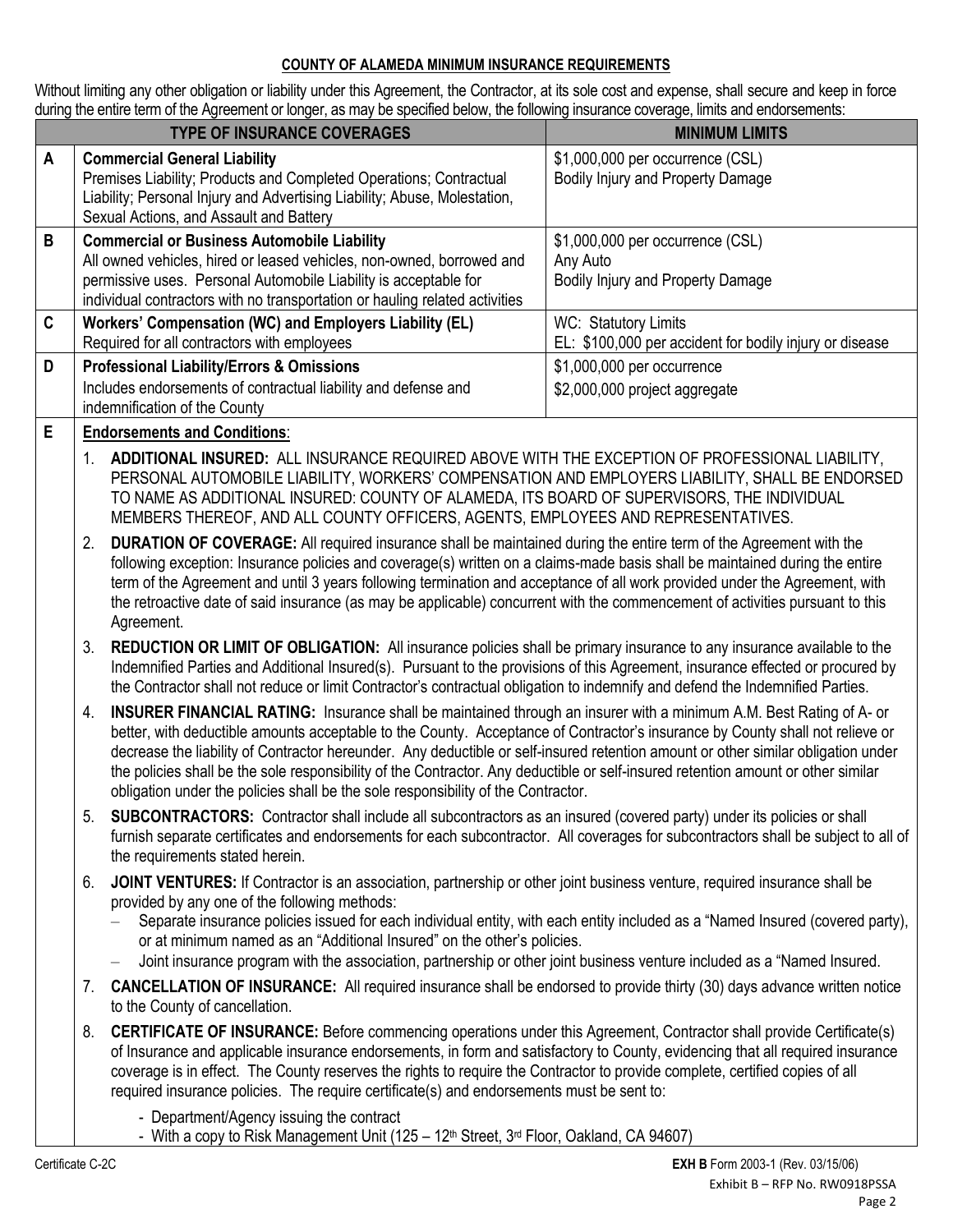# **EXHIBIT C**

| <b>CONTRACTOR:</b>                                      | <b>TARGET POPULATION</b>                                                                             |  |                                   |                                  |                                               |
|---------------------------------------------------------|------------------------------------------------------------------------------------------------------|--|-----------------------------------|----------------------------------|-----------------------------------------------|
| <b>MAIN PROGRAM GOAL:</b>                               |                                                                                                      |  |                                   |                                  |                                               |
| <b>INDICATORS:</b>                                      |                                                                                                      |  |                                   |                                  |                                               |
| <b>OUTCOME OBJECTIVES</b>                               | <b>PROCESS OBJECTIVES</b>                                                                            |  | <b>TIMELINE</b>                   | <b>STAFF</b>                     | <b>EVALUATION</b>                             |
| (Minimum of 3 listed in order of<br><i>importance</i> ) | (Minimum of 3 Process Objectives for each Outcome Objective. List in order of<br><i>importance</i> ) |  | Objectives to be<br>completed by? | Who on will<br>provide services? | How will objectives<br>obtainment be tracked? |
| <b>OUTCOME OBJECTIVE #1</b>                             | <b>PROCESS OBJECTIVE #1</b>                                                                          |  | <b>TIMELINE</b>                   | <b>STAFF</b>                     | <b>EVALUATION</b>                             |
| <b>OUTCOME OBJECTIVE #2</b>                             | 3<br><b>PROCESS OBJECTIVE #2</b>                                                                     |  | <b>TIMELINE</b>                   | <b>STAFF</b>                     | <b>EVALUATION</b>                             |
|                                                         | 1                                                                                                    |  |                                   |                                  |                                               |
|                                                         |                                                                                                      |  |                                   |                                  |                                               |
| <b>OUTCOME OBJECTIVE #3</b>                             | <b>PROCESS OBJECTIVE #3</b>                                                                          |  | <b>TIMELINE</b>                   | <b>STAFF</b>                     | <b>EVALUATION</b>                             |
|                                                         |                                                                                                      |  |                                   |                                  |                                               |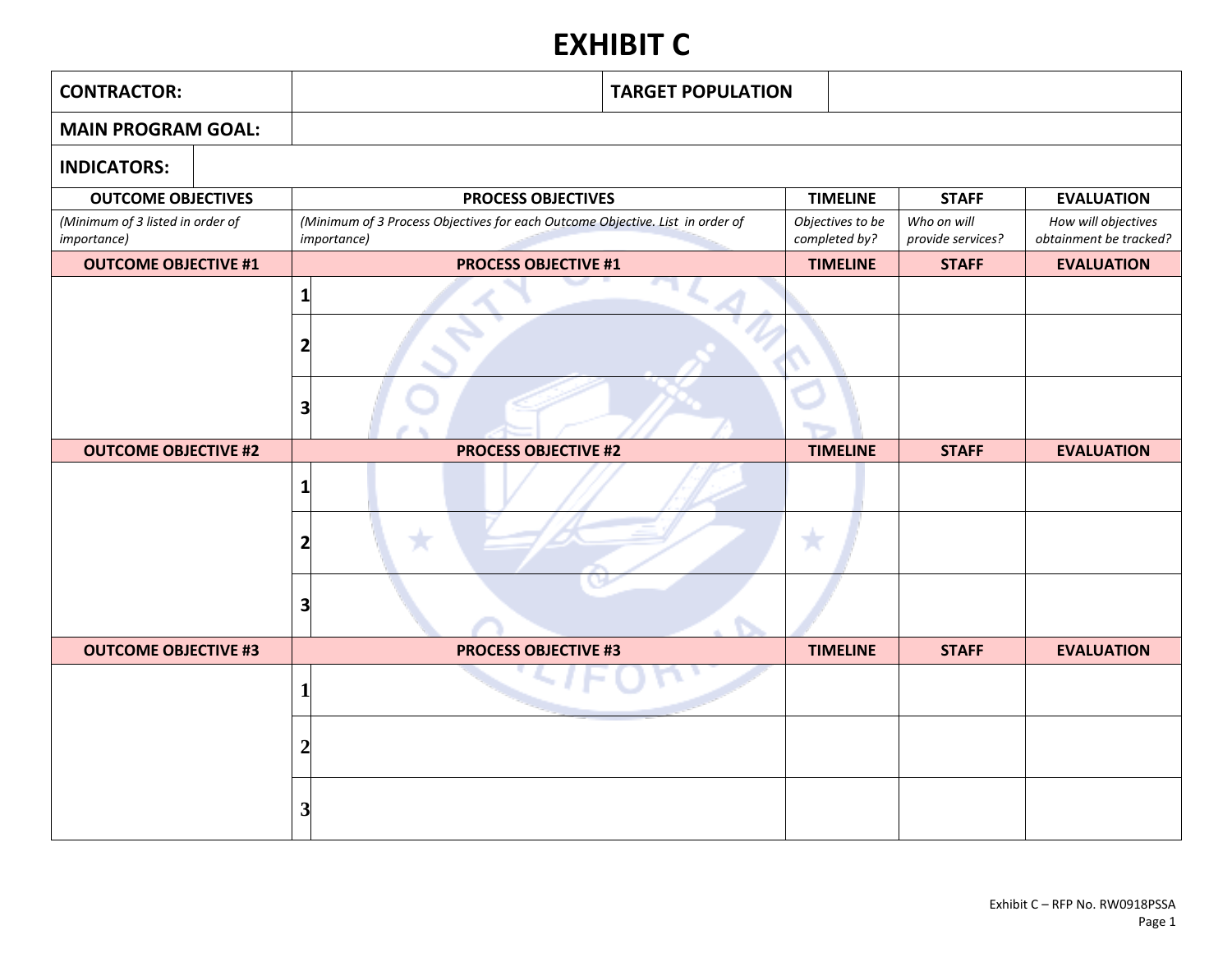# **EXHIBIT D**

# **Office of HIV CARE - Budget Summary Sample Agency Name BUDGET - Program Category Name Fiscal Year Period March 01, 2019 - February 29, 2020**

|                                                | <b>Salary Annual</b>                | <b>FTE</b> | <b>Direct Cost</b> | <b>Indirect Cost</b> | <b>Total</b> |
|------------------------------------------------|-------------------------------------|------------|--------------------|----------------------|--------------|
| A. Personnel                                   |                                     |            |                    |                      |              |
| <b>Executive Director</b>                      | 60,000<br>Mr. A                     | 3%         |                    | 1,800                | 1,800        |
| <b>Program Director</b>                        | Mr. B<br>51,987                     | 5%         | 2,599              | 2,599                | 5,198        |
| Program Coordinator                            | Mr. C<br>41,593                     | 75%        | 31,195             |                      | 31,195       |
| <b>Community Health Outreach Worker</b>        | Mr. D<br>32,916                     | 100%       | 32,916             |                      | 32,916       |
| Data Input Clerk/Admin. Asst.                  | Ms. E<br>27,300                     | 50%        | 13,650             |                      | 13,650       |
| Bookkeeper                                     | Ms. F<br>36,000                     | 20%        |                    | 7,200                | 7,200        |
|                                                |                                     |            |                    |                      |              |
| Тī                                             | <b>Subtotal</b><br><b>Personnel</b> |            | 80,360             | 11,599               | 91,959       |
| <b>B. Fringe Benefits at 25%</b>               | <b>Total Fringe</b>                 |            | 20,090             | 2,900                | 22,990       |
|                                                | <b>Total Personnel</b>              |            | 100,450            | 14,499               | 114,949      |
|                                                |                                     |            |                    |                      |              |
| <b>C. Travel</b>                               |                                     |            | 5,735              | $\mathbf 0$          | 5,735        |
| <b>Local Transportation/Mileage</b>            |                                     |            | 625                |                      | 625          |
| Air Fare/Per Diem                              | <b>EALIFO</b>                       |            | 5,110              |                      | 5,110        |
|                                                |                                     |            |                    |                      |              |
| <b>Contractual/Sub-contracts</b><br>D.         |                                     |            | 20,000             | $\bf{0}$             | 20,000       |
| Agency ABC                                     |                                     |            | 15,000             |                      | 15,000       |
| <b>Arts Consultants</b>                        |                                     |            | 5,000              |                      | 5,000        |
| Е.<br><b>Furniture &amp; Fixture/Equipment</b> |                                     |            | 2,000              | $\mathbf 0$          | 2,000        |
| Computer                                       |                                     |            | 1,200              |                      | 1,200        |
| Video Camera                                   |                                     |            | 800                |                      | 800          |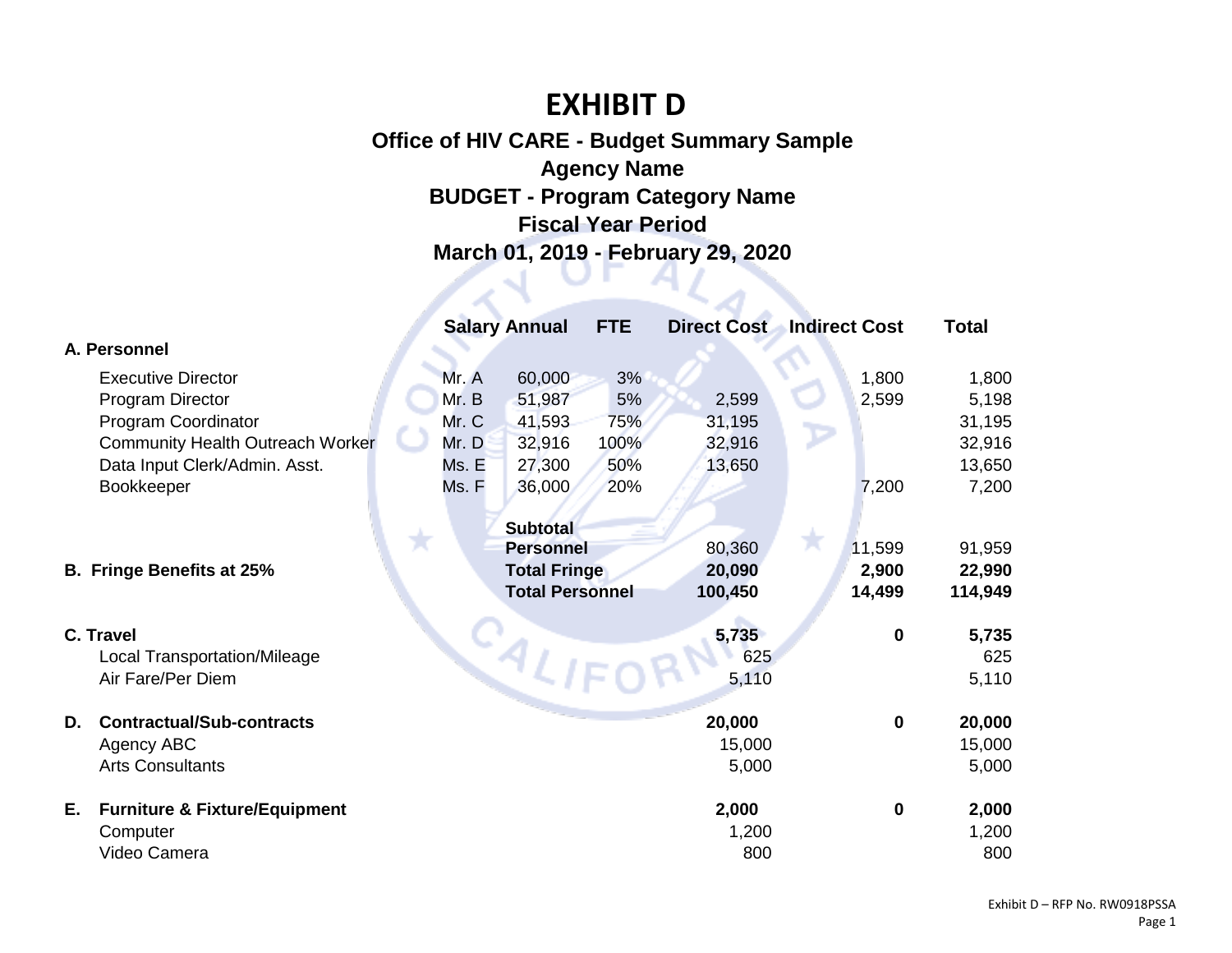| F. | <b>Supplies</b>                                 | 2,300   | 300    | 2,600   |
|----|-------------------------------------------------|---------|--------|---------|
|    | <b>Office Supplies</b>                          | 800     | 300    | 1,100   |
|    | <b>Health Education Supplies</b>                | 1,500   |        | 1,500   |
| G. | <b>Other Operating Expenses</b>                 | 11,379  | 3,338  | 14,717  |
|    | Rent/Lease                                      | 6,000   | 1,800  | 7,800   |
|    | Utilities/Maintenance/Janitorial                | 1,819   | 888    | 2,707   |
|    | Communications                                  | 800     | 200    | 1,000   |
|    | Postage                                         | 150     | 50     | 200     |
|    | Printing/Duplicating                            | 600     | 100    | 700     |
|    | <b>Equipment Lease</b>                          | 850     | 300    | 1,150   |
|    | <b>Training/Registration Fees</b>               | 1,160   |        | 1,160   |
| н. | <b>Total Personnel &amp; Operating Expenses</b> | 141,863 | 18,137 | 160,000 |
| L. | <b>Total Budget</b>                             | 141,863 | 18,137 | 160,000 |

÷

**Note: No more than 10 percent (10%) of contracted funds can be expended for indirect cost (administrative cost). Note: Names, budget lines and dollar amounts are for example purposes only and can be modified to reflect proposed program.**

CALIFORNIA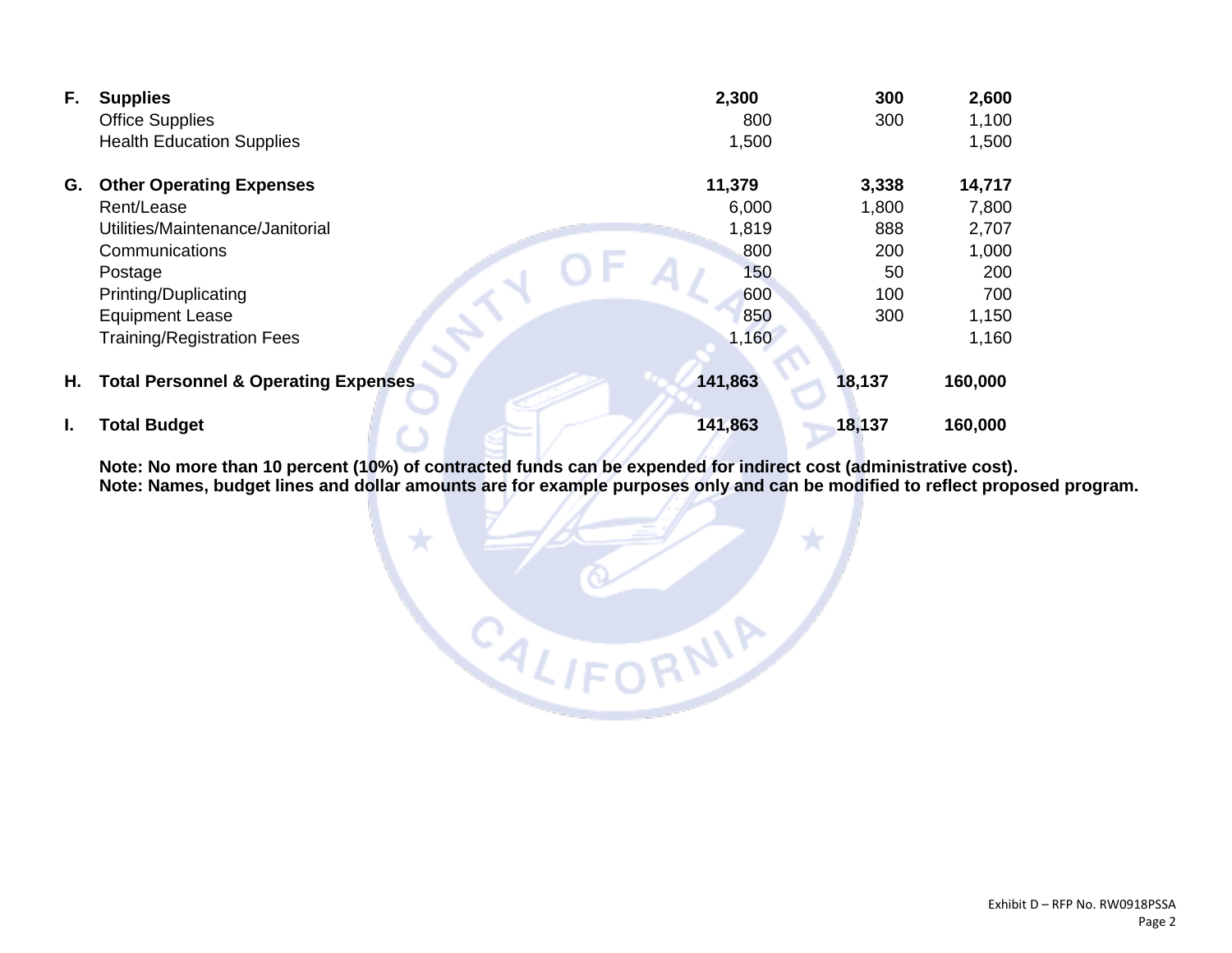# **EXHIBIT E**

#### **INSTRUCTIONS AND EXAMPLES FOR CATEGORICAL BUDGET JUSTIFICATION**

#### **AGENCY NAME BUDGET**

**For the Period Covered March 01, 2019 – February 29, 2020**

**A. PERSONNEL \$114,948**

[List each position by title and name of employee, if available. Show the annual salary rate by the percentage of time by the number of months to be devoted to this project.]

#### **EXAMPLE:**

Executive Director (Ms. A)  $$1,800$ 

\$60,000/year x 3% x 12mos This position is a full time position overseeing the agency's overall operations and staff.

Program Director (Mr. B) \$5,198

\$51,987/year x 10% x 12mos. This position is a full-time position overseeing the programmatic implementation including program planning, hiring and supervision of staff, oversight of subcontractors, financial management, reporting and to ensures compliance with contract requirements.

**Program Coordinator (Ms. C)**  $\sim$  \$31,195

\$41,593/year x 75% x 12mos.

 This is a full-time position overseeing all aspects in the proposed program and other efforts including coordination, recruitment, training, placement, supervision and evaluation. Prepares all required program reports, designs and maintains data collection system.

Community Health Outreach Worker (Mr. D) \$32,916

\$32,916/year x 100% x 12mos. Conducts street and community outreach, networking and advocacy, collects accurate data, assists in program development, makes appropriate referrals for services and distributes health education materials.

Data Input Clerk/Admin Assistant (Mr. E) \$13,650

\$27,300/year x 50% x 12mos.

This full-time position provides clerical and administrative support through all phases of the project.

Bookkeeper (Ms. F) \$ 7,200

\$36,000/year x 20% x12 mos. This is a full-time position managing the program accounts payable, invoicing, preparing audits and other related fiscal matters to this project.

#### **B. FRINGE BENEFITS \$ 22,990**

[Itemize the cost of fringe benefits. Fringe Benefits should be based on actual known cost or an established formula. Fringe benefits are for the personnel listed in the budget category (A) and only for the percentage of time devoted to the project.]

#### EXAMPLE:

Our fringe benefit rate is 25% and consists of Health Insurance (7.70%), Pension (5%), Long Term Disability (0.25%), Parking (0.90%), State Unemployment Insurance (1.3%), Worker's Compensation (2.20%) FICA (7.65%).

**C. TRAVEL \$ 5,735**

[List all travel anticipated to occur during the budget/contract period, be specific about who will travel, where, when and why the travel is necessary. All travel must directly and be specific to the work supported by the contract. Local travel should include reimbursement rate (current rate is .345). Out of Eligible Metropolitan Area travel should be calculated at per diem rates and allocated for each individual traveling: Air fare, ground transportation, lodging, per diem and a total.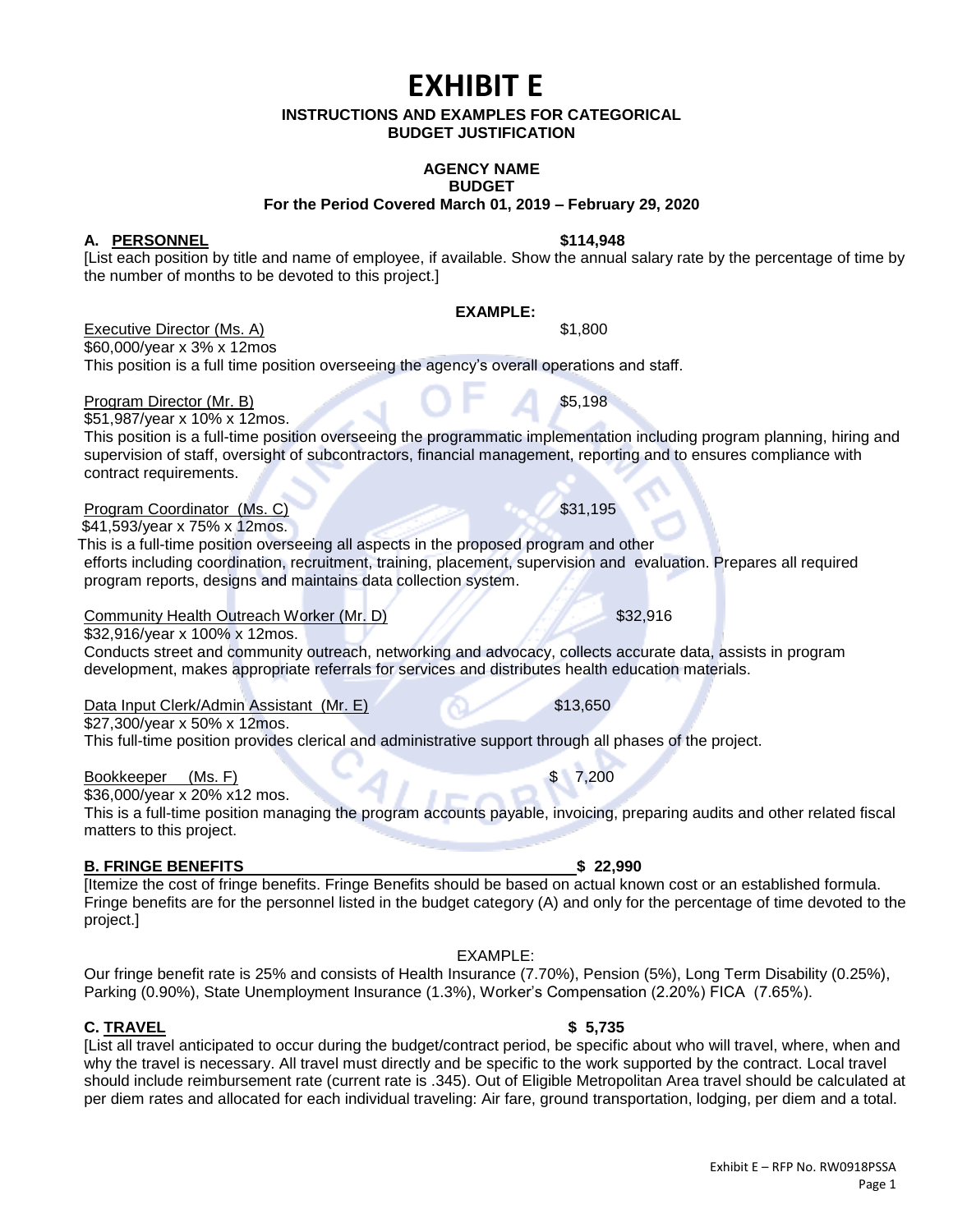#### Local Transportation/Mileage - \$625.

Since most of our activities will be street and community outreach, these expenses are primarily for local mileage to meetings, outreach locations, parking. (151 miles x \$.345 mile x 12 mos.)

#### Air Fare/Per Diem - \$ 5,110

This line item is primarily for travel outside of the local area to HRSA/OOA recommended or required conferences for the above staff.

|           | Title of Conf.<br>2 staff | Title of Conf.<br>2 staff | Title of Conf.<br>2 staff | Total |
|-----------|---------------------------|---------------------------|---------------------------|-------|
| Hotel     | 450                       | 800                       | 450                       | 1.700 |
| Air Fare  | 700                       | 700                       | 300                       | 1.700 |
| Per diem  | 360                       | 900                       | 450                       | 1,710 |
| Sub-total | 1,510                     | 2,400                     | 1,200                     | 5,110 |

#### **CONTRACTURAL/SUB-CONTRACTS \$20,000**

[Include cost such as consultants, contractors, or other Community Based Organizations contracted for the purpose of providing services to clients under the contract. Separate program objectives, evaluation requirements, days and hours of operation and budgets must be submitted for each subcontract.

#### Agency ABC - \$15,000

This sub-contractor will help our agency to meet the objectives of the program.

#### Arts Consultants – \$5,000

Our agency will hire consultants, local artists from the community to provide the arts instruction for out multi-week workshop sessions. Arts consultants will include film/videographers, spoken word artists, visual artists, percussionists, musicians, etc.

No. of consultants x rate per hr. x no. of hours x no. of sessions

#### **FURNITURE & FIXTURE/EQUIPMENT \$2,000**

[List only equipment that is being purchased from contract funds. Be specific in describing what furniture or equipment is being purchased, who will use the equipment and why it is necessary to purchase the equipment. Cost sharing must be applied when equipment will be used for other funded activities. Equipment purchased by Contractor, valued over \$5,000 becomes property of Alameda County at the termination of the Master Contract. **At the end of the Fiscal Year, all agencies that has equipment, computers and furniture and fixtures expenditures are required to submit a list and copy of receipts to the Office of AIDS.**]

# **EXAMPLE:**

Computer - \$ 1,200

The Computer will be used by the Community Health Outreach Worker to analyze case and data and intelligence information.

#### Video Camera - \$ 800

The camera will used to record workshop sessions.

#### **F. Supplies \$2,600**

[A general description of the type of items classified as supplies must be must provided. Computer software should be included in this category. Health Education Materials are the supplies to be used/help in doing outreach such as condoms, lube packets and supplies for risk reduction and prevention strategies such as brochures and pamphlets. **EXAMPLE:**

#### Office Supplies - \$ 1,100

These expenses are for the standard office supplies requires to conduct the business of the program, including paper, floppy disks, filing supplies, etc. at the average of \$92.00 per month x 12. mos.

#### Health Education Materials - \$ 1,500

These expenses are includes supplies for safer sex kits (lubricants, oral sex condoms, etc.)

#### Exhibit E – RFP No. RW0918PSSA Page 2